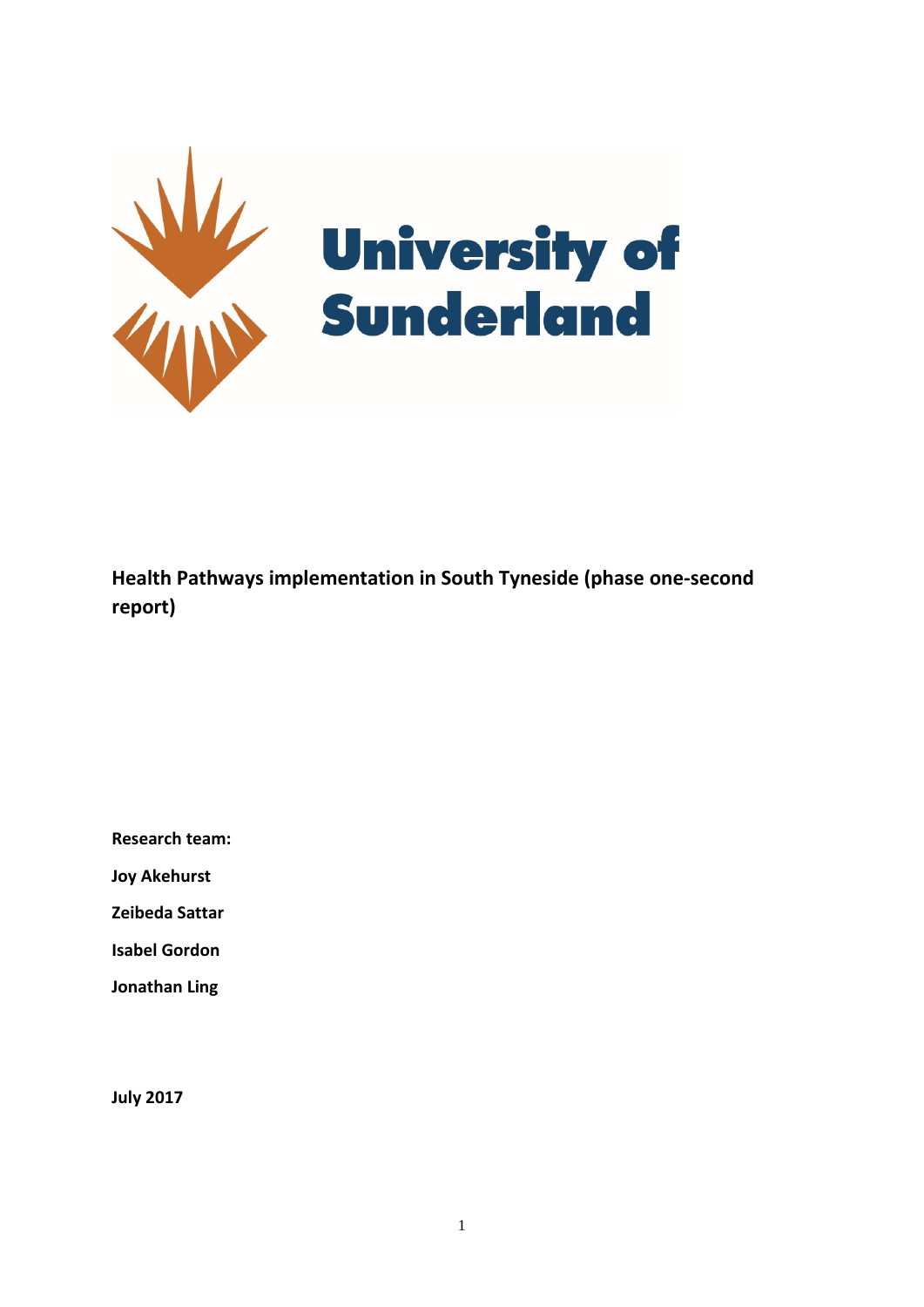## **Contents**

| <b>1 Executive Summary</b> | 4  |
|----------------------------|----|
| 2 Background               | 9  |
| <b>3 The Evaluation</b>    | 11 |
| <b>4 Results</b>           | 13 |
| <b>5 Discussion</b>        | 41 |
| <b>6 Recommendations</b>   | 44 |
| <b>7 Conclusion</b>        | 45 |
| 8 References               | 46 |
| <b>9 Appendices</b>        | 48 |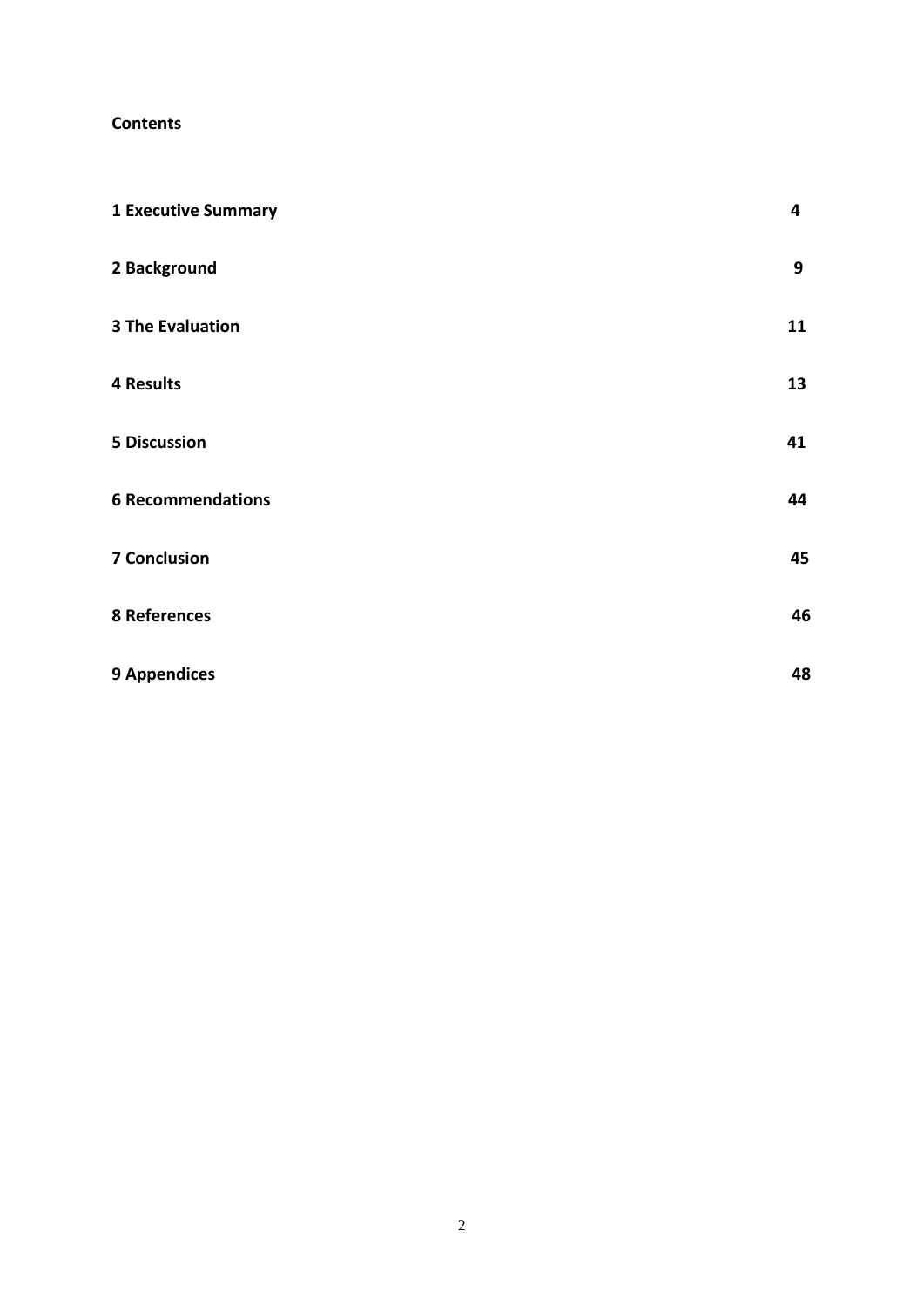## **Abbreviations used:**

HP - HealthPathways

NECS - North East Commissioning Support – North East regional commissioning support

STCCG – South Tyneside Clinical Commissioning Group – NHS body responsible for commissioning health services in South Tyneside

CDHB – Canterbury District Health Board – commissioner and provider of health services in Canterbury New Zealand and inventor of HP

Streamliners – the NZ company which develops and manages the HP system and provides technical support

## ST – South Tyneside

SL - System leaders– those involved in leading or managing the transformation of services and HP

GP - General Practitioners

OSS -Other support staff –includes nurses, practice managers, reception staff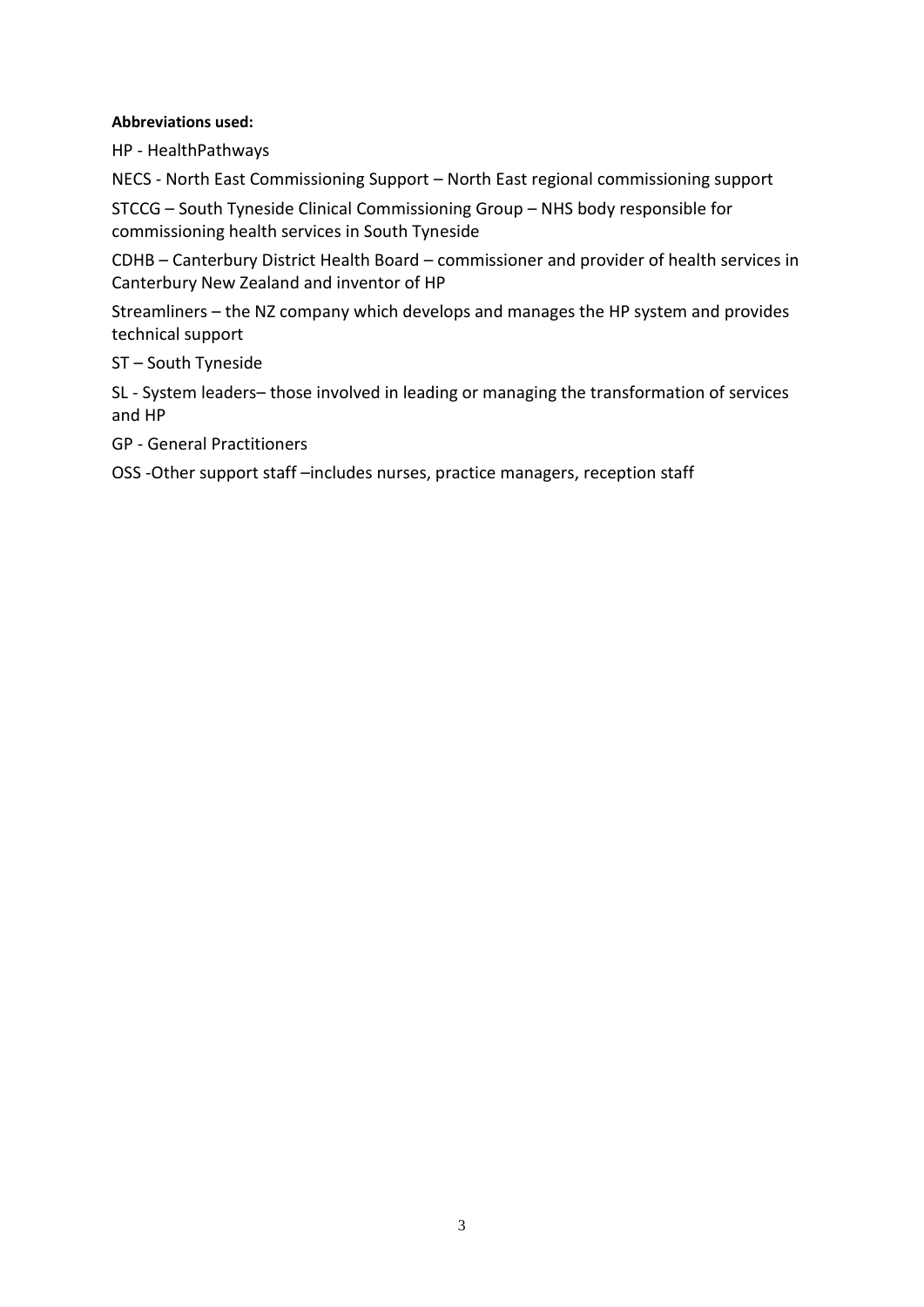#### **1.Executive Summary**

### **1.1 Overview**

This is the second and final report of the evaluation of the implementation of HealthPathways (HP) launched in August 2016 in South Tyneside. HP is an online repository of care pathways developed in New Zealand to support decision making and patient care. The system is not currently integrated with the current clinical records system EMIS Health used by practitioners in South Tyneside, but it is understood that this functionality is currently in development.

This report builds on the first report produced in February 2017 (Appendix 1) which focussed largely on the documentary analysis of the context of the implementation of HP, along with an initial analysis of observations of the HP launch and stakeholder discussions.

The report presents the evaluation of the implementation process to date with reference to some early quantitative data on outcomes, analysed alongside the qualitative data gained from semistructured interviews. In the report, we focus on the mechanisms affecting the implementation process and provides recommendations for the next phase.

South Tyneside as the first UK HP site, is part of a formal arrangement between the North of England Commissioning Support Unit (NECS), South Tyneside Clinical Commissioning Group (STCCG) and Streamliners New Zealand (which supports the development of the HP system). These organisations are allied with the Canterbury District Health Board (CDHB) in New Zealand, which originally developed the HP system. HP was launched to all South Tyneside Clinical Commissioning Group (STCCG) member practices in August 2016. Fifty pathways were developed for the launch, localised for South Tyneside from existing New Zealand pathways; others were pathways of care which were the same as New Zealand, except for the specific referral routes. Structured support is provided to South Tyneside from CDHB, with further support from a HP project management team, including a part time project manager, a project coordinator and 2-part time clinical editors. Streamliners provides the technical expertise. Regular governance meetings (monthly-Canterbury Oversight Group), training and education meetings have been put in place. Resources to develop, implement and maintain pathways have been allocated. HP had been operational for 4 months when the evaluation process was started (initial documentary analysis). Interviews and focus groups were carried out from the 6 month point and HP had been in place for 9 months at the time of this report.

At the time of writing there were 116 live pathways, some localised to South Tyneside services and another 57 pathways were in development.

Evaluation of the HP implementation was undertaken by a research team at the University of Sunderland from December to May 2017. The evaluation used a realistic evaluation approach which emphasises the mechanisms through which the implementation of systems achieves outcomes in specific contexts. It seeks to find out 'what works well for whom and in what circumstances' using 'context, mechanism and outcome configurations' (Pawson and Tilley 1997).

The implementation of HP in South Tyneside is the first in England and the realistic evaluation approach taken aimed to learn from the implementation process and to understand 'What works, for whom and in which circumstances?' (Pawson and Tilley 1997).The aim was also to develop a state of readiness 'checklist' for future sites based on the learning from the evaluation. Mixed methods were used to gather a wide range of range of quantitative and qualitative data.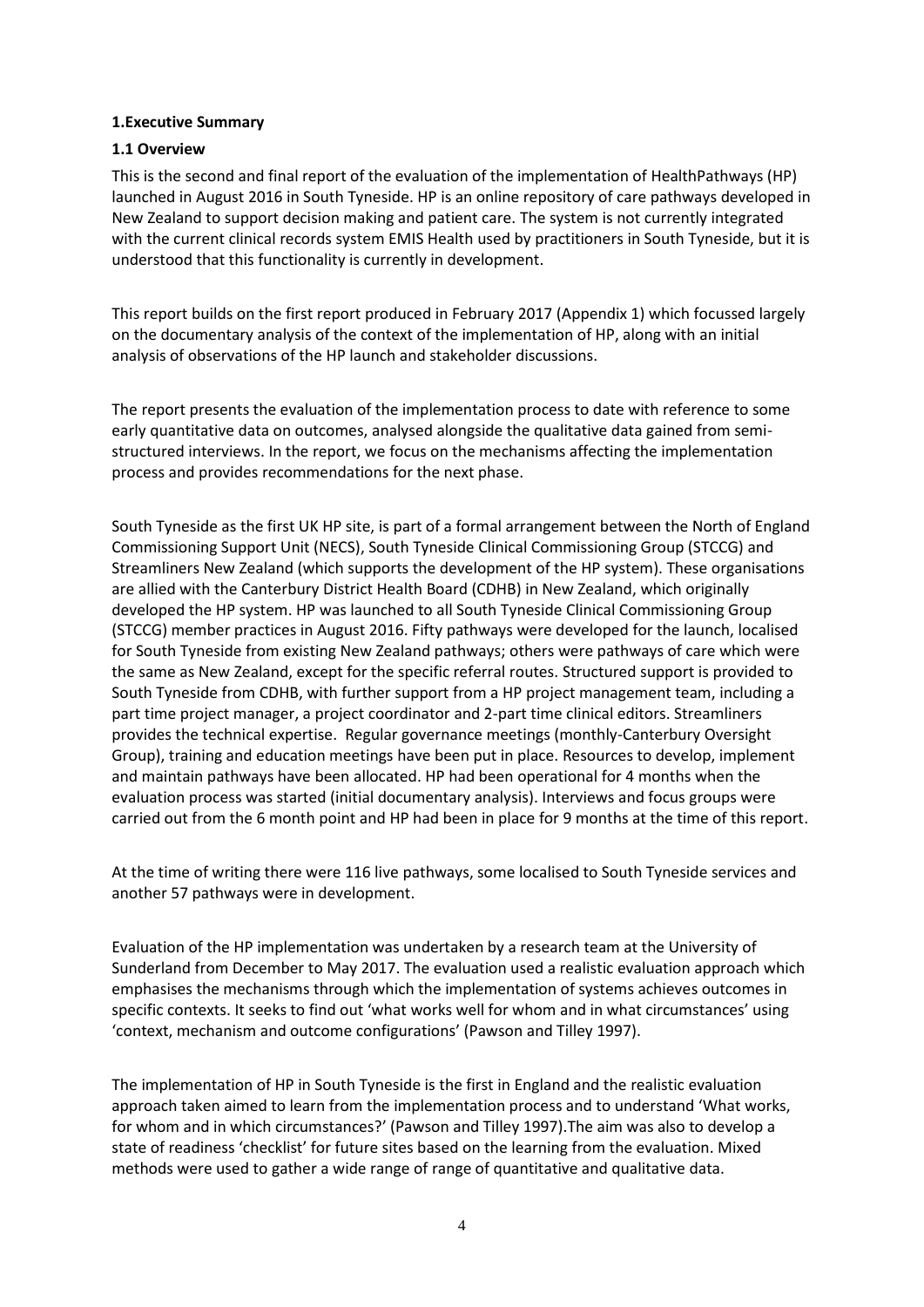Quantitative data was derived from the HP system via Google analytics and qualitative data from semi-structured interviews and focus groups and observations of project meetings. Participants (n=77) were GPs, district nurses, practice nurses, practice managers, health care assistants, secondary care clinicians and 'system leaders' (clinical and non-clinical who were responsible for leading the development and rollout of the HP system). Some were users of the system, others were non-users at the point of interview.

## **1.2 Summary of Key Findings**

## **1.2.1 Governance of HP and the transformation agenda**

There was clear evidence of the strong commitment of SLs to the implementation. Most frontline participants interviewed appeared to be willing to support the implementation of HP, the reason being because they saw it would aid decision making and referrals, rather than for 'transformation'. Change fatigue was cited as a reason for a lack of interest by some GPs. A few were reluctant to spend time learning the system if it was going to change or be replaced in the future. As discussed in the initial report, the strategic vision for the role of HP as the 'glue in the system' is not yet well embedded or understood, and this is also evidenced by the findings from the documentary analysis and interviews. Observations of project meetings and the Canterbury Oversight Group suggest that the focus on really embedding the system is still developing. A communication strategy which includes frontline users and the public to engage them with 'transformation' and a plan for sustainability may help embed HP further.

## **1.2.2 Leadership and Relationships**

Those who attended the launch event generally had a more positive view of HP and its role in the system. Ongoing awareness raising and 'induction' are suggested as key mechanisms for increasing the number of users. Since the launch, there has been a steady increase in utilisation of pathways and from January 2017 utilisation has gone up 11%. When practitioners are 'actively' using pathways ie most days, they report HP adds value to their work.

The well-developed strong relationships across different organisations at senior level were viewed positively by the Canterbury team and were seen to be a key mechanism for enabling transformation and for ST being the first UK site. Senior system leaders and clinical leaders were perceived to be focussed on the successful implementation of HP with the clinical editor role now evolving and becoming more involved in the initiation of some of the service transformation work. It was observed that those who had attended the launch or were working with colleagues who had HP responsibilities, were more enthused by HP and the ethos of 'patients being cared for in the right place at the right time'. The launch event including the presence of the Canterbury team and partners in the transformation agenda was key to engagement for many participants.

Most GP participants felt HP could improve relationships between primary and secondary care. Many suggested that secondary care clinicians needed to attend the monthly education sessions which are in place and that this could provide the forum for discussions about HP and would improve relationships. It was suggested the education sessions (if multidisciplinary) would also encourage practitioners (nurse practitioners and community nurses) to work together more closely and to engage with HP as they recognise that more tasks and care will be carried out in primary and community care as a result of the transformation plans

## **1.2.3 Project management; Processes for development of pathways; training**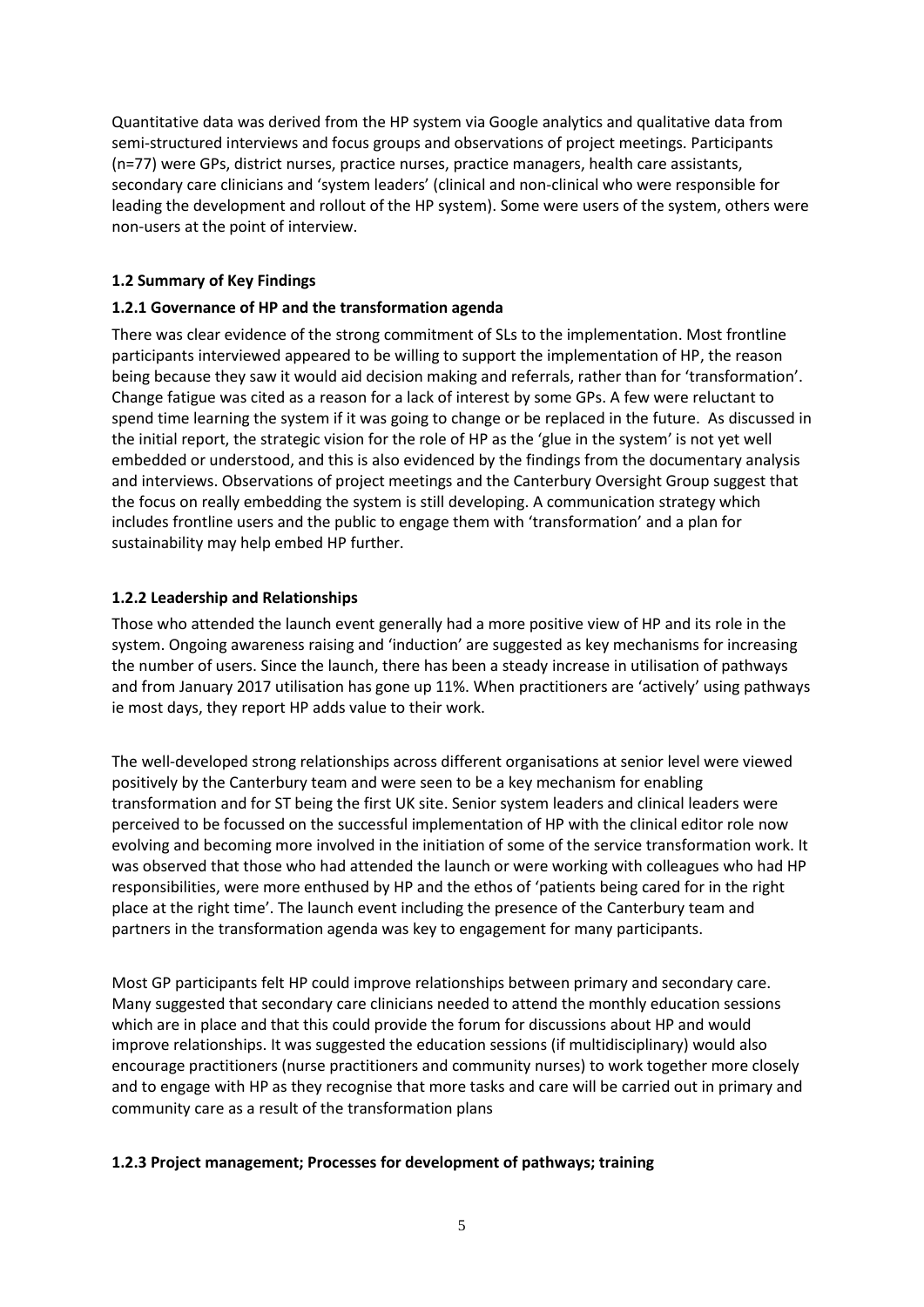The project team are active and visible in managing the implementation of HP. There was considerable preparatory work for go-live and we found that additional resource for the pre go-live phase may have been useful. This could then be offset with a tailoring of resources in later phases. Despite the challenges of the implementation of this significant initiative in a relatively short timescale, the evidence gathered suggests that the project management approach taken is working.

Concerns were reported over the process of developing pathways in relation to the need for GPs and consultants who were acting as subject matter experts (SMEs) to have time to develop pathways. This resource does not appear to have been anticipated or provision made for. There were 57 pathways in development at the time of writing in varying stages of completion. Resources (time for subject matter experts and clinical editors) were cited as issues in delayed completion of pathways for inclusion in the HP system

## **1.2.4 Design of pathways**

We found the quality of pathways influences utilisation, and the experiences of using local, complete and accurate pathways, motivate and support practitioners in decision making and referrals. The complexity of some pathways remains a barrier for GPs to use the system, particularly when presented with complex patients in practice. An increasing diversity of users is becoming apparent as pathways develop and more providers are named as part of the pathway, raising the challenges of communication and referral.

Participants had mixed views about HP in terms of their experience of use and whether pathways were localised, accurate and complete. If on first use, GPs saw pathways to be inaccurate, incomplete or the system difficult to use, this seemed to affect whether they would use it again. GPs who used HP but had positive experiences were also more likely to be aware of pressures on resources to develop the system and to keep it up to date; for some this lack of resources and time for subject matter experts, appeared to contribute to a lack of confidence in the viability of HP longer term. Providers reported challenges with development process of new pathways and there was a perception of open-ended timescales.

Challenges also raised were the perceived 'accuracy' of pathways ie pathways not being NICE compliant, and the service for referral to, not being available. The complexity of pathways and the complexity of patient conditions meant that the use of the pathways was not seen to be easy by some, especially when trying to use the pathway with the patient in the room.

# **1.2.5 Value to clinicians and patients**

New GPs interviewed reported they used HP daily as a clinical resource. Other GPs and district nurses also printed off guidelines for patients. Some GPs reported that more incentives to use HP may increase utilisation, eg if use of the system by professionals could in some way contribute to continued professional development (CPD). Other online clinical pathway systems on the market have developed functionality to do this.

Those who were using the system consistently felt it was too early to assess the impact of HP on decision making and referrals (which is also outwith the remit of this report). However, it was evident that many were starting to see the *potential* impact.

The feedback mechanism on HP (DOT) for users to influence change to the content of pathways and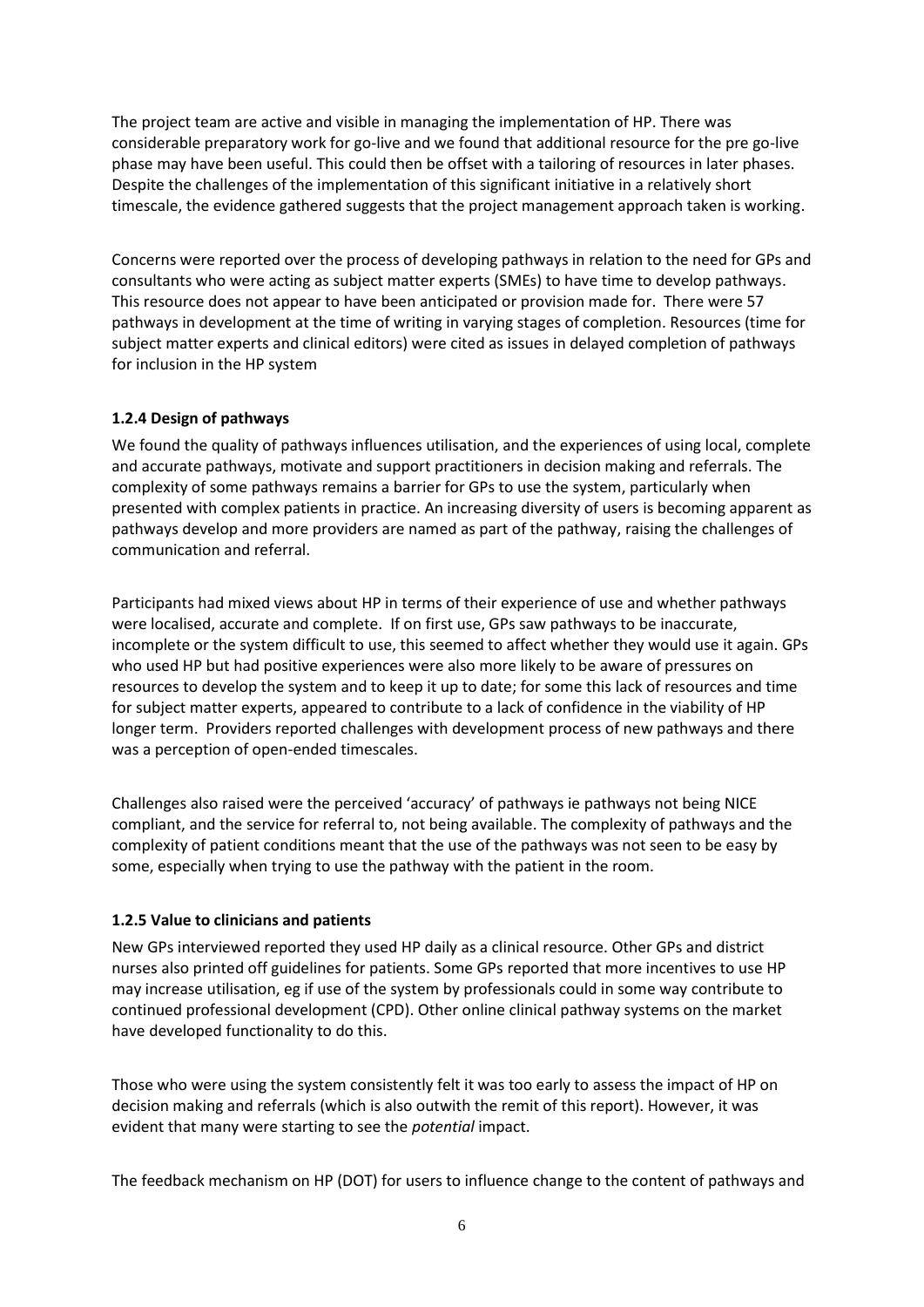to make other queries also required quick contributions and a significant time investment on the part of practitioners to ensure a timely response. Practitioners and providers commented that the systems to monitor and drive the development of pathways in a timely manner needed to be strengthened to maintain the credibility of HP and positively contribute to sustained use in the longer term.

## **1.2.6 Capacity, resources and clinical input**

There is an underpinning theme of a lack of capacity and resources to deliver the requirements of HP at the pace and quality identified. Both SLs and GPs as well as OSS described how, '*more money should be allocated to the first couple of years to the project and then reduced*'

Investment in regular and consistent HP awareness raising/training/education sessions was perceived to be a mechanism to maintain the current momentum and encourage more users as the system develops.

The perceived lack of information about the overall development of HP and impact of the implementation of the system was also an important issue for many users, but again a structured reporting process would require resources and time to develop. More visible performance management reports would provide a focus for driving improvements in the uptake of HP.

There needs to be a clearer message about the purpose and 'meaning' of HP to South Tyneside, as part of any future communications strategy. Some practitioners have heard and clearly engage with the message that one of the purposes of HP is to ensure 'right care, right time, right place' . This message might be usefully reinforced as part of a communications strategy.

The resource issues such as clinical editors and project team capacity for future sustainability and use of the system, are acknowledged by many participants and need to be considered as part of future plans.

The learning from this evaluation needs to be considered in relation to future developments e.g. social care pathways development and for future sites. A checklist has been compiled from the findings of this study to support the planning for other sites (appendix 3)

## **1.3 Recommendations**

We make the following recommendations to strengthen the implementation of HP in South Tyneside and to support the implementation of HP in other sites:

- Improve feedback to users about HP usage and uptake, in particular in relation to the specific pathways being used. Performance information linked to transformation plans and HP, showing outcomes for patients, referral patterns etc would highlight the potential benefits of using HP, and why particular services are prioritised in terms of transformation and the development of new pathways. This type of information would also be useful for any future evaluation of the impact of HP, although it is acknowledged that it is difficult to attribute any improvements solely to HP. Performance information, however, also help with any future analysis on return on investment.
- Review the roles, resources and accountabilities within the project management team (coordinator, project manager and clinical editors). Consider the resources required for the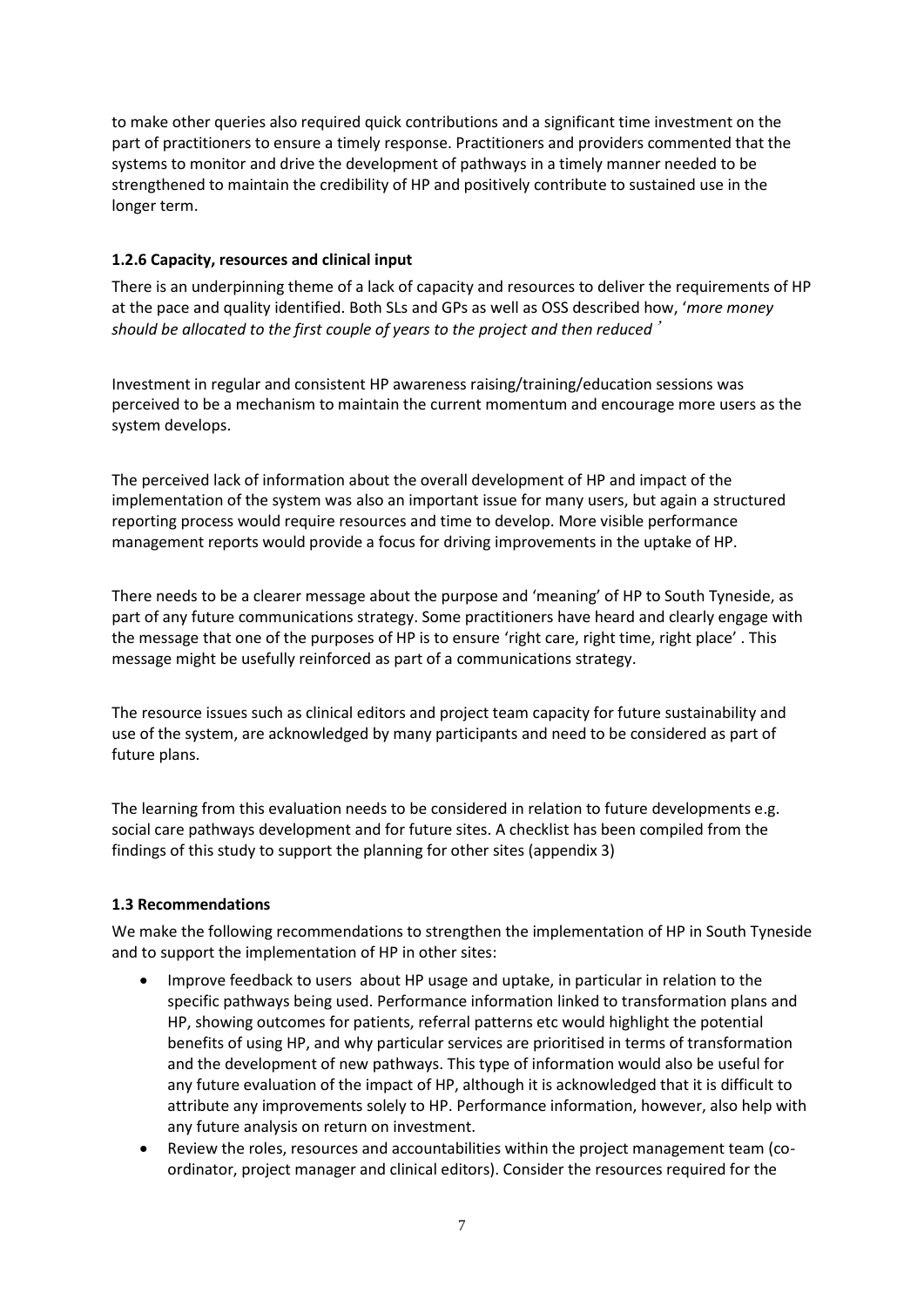subject matter experts to facilitate timely completion of pathway content

- Review current pathways in development and prioritise to ensure timely completion. To support this define the responsibilities and timescales for completion of pathways with an escalation process
- Where there are local and national guideline variations in pathways, build in a mechanism for system leaders to highlight this in the HP, with an explanation for the preferred option.
- Deliver further awareness raising and engagement sessions for future system users as pathways develop, to facilitate more 'task transfers' into primary and community care. Consider the use of the Education Forums as a mechanism to enable this.
- Develop a communication strategy for HP linked to transformation plans to engage the workforce with the transformation programme. Consider the feasibility of this communications strategy as a mechanism for engaging the public with the transformation agenda
- Develop a sustainability plan for HP delivery.
- Support the development of the emerging social care and voluntary care pathways drawing on the learning from this initial evaluation process
- Work with Streamliners/EMIS (the clinical records system) to consider facilitation of a technical interface between HP and EMIS

### **1.4 Conclusion**

The evaluation of the first phase of the evaluation of the implementation of HealthPathways in South Tyneside has drawn out a number of themes which describe the context, mechanism, and outcomes which are emerging from the implementation and can inform the learning for future developments. The evaluation has, out of necessity (due to lack of attributable outcome data), been largely process driven. There are indications of largely positive engagement with the system from the participants sampled. The learning from this study has been built into the 'Readiness Checklist' in Appendix 3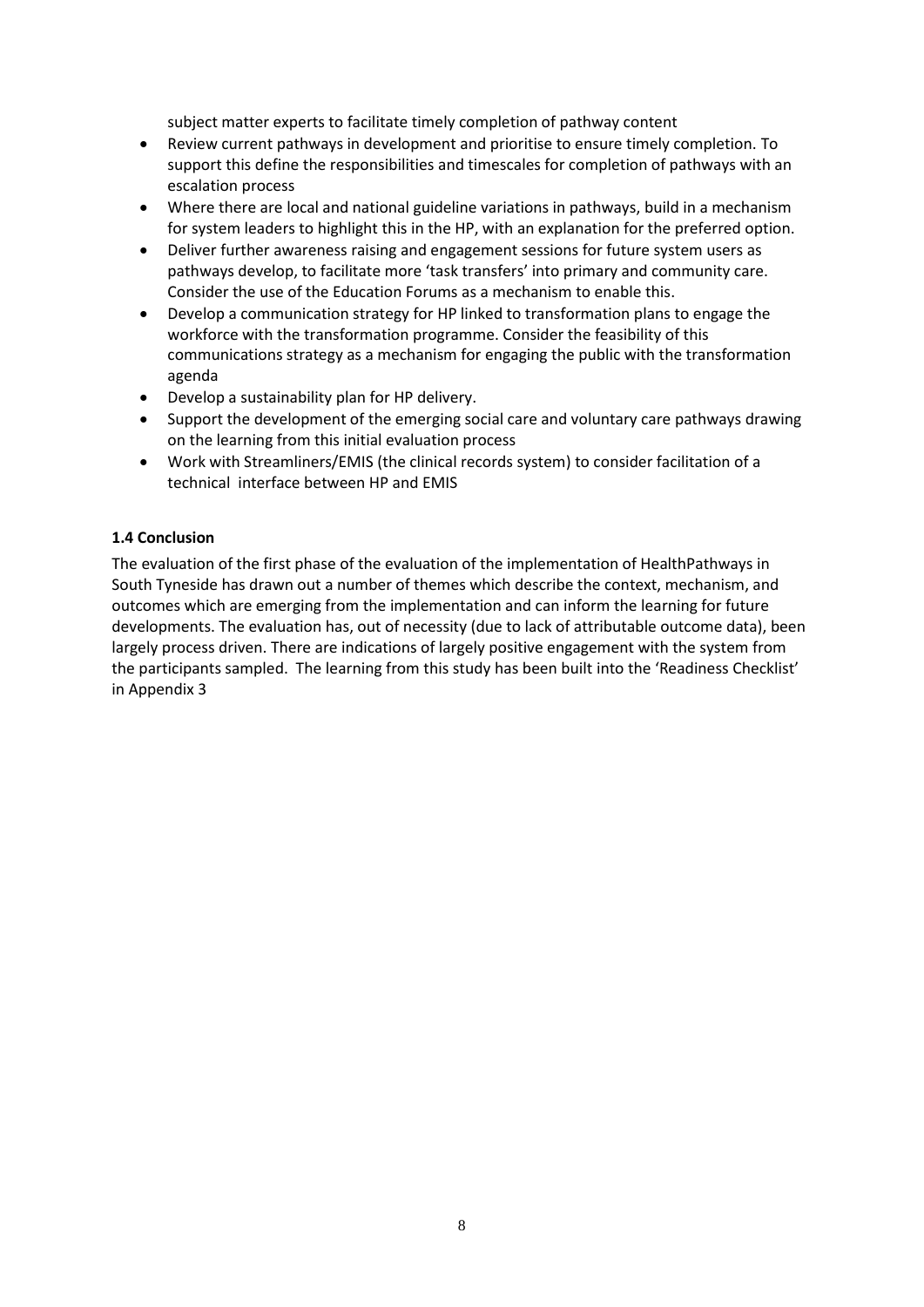### **2. Background**

## **2.1 Local context**

South Tyneside in the north east of England has a five-year system wide strategic plan (ST Partnership 2014) which outlines a shared vision for South Tyneside with patient-centred, high quality health and social care, 'in the right place, at the right time'. The South Tyneside Clinical Commissioning Group (STCCG), which includes 26 GP practices, has been operating since April 2013, with an overall budget of £230m. South Tyneside is also an Integration Pioneer which means it receives national support to develop an integrated approach to care. The aim is to improve care and reduce over reliance on statutory services. As a result of this strategic plan, South Tyneside was selected by Canterbury District Health Board in New Zealand (CDHB) to be the first UK site to deploy HealthPathways (HP) an online repository of clinical pathways to support decision making and referrals. The implementation is supported both financially for the HP product and in terms of project management by North East Commissioning Support. Streamliners is a company which provides the technical expertise and support for the HP system. The initial discussions in relation to HP began in 2015. The system was launched to all South Tyneside Clinical Commissioning Group (STCCG) member practices in August 2016.

Structured support is provided to South Tyneside from CDHB, with further support from a HP project management team, including a part time project manager, a project coordinator and 2 part-time clinical editors. Resources to develop, implement and maintain pathways have been allocated. HP had been operational for 4 months when the evaluation process was started (initial documentary analysis). Interviews and focus groups were carried out from the 6 month point and HP had been in place for 9 months at the time of this report.

Fifty pathways were developed for the launch, some of which were localised for South Tyneside from existing New Zealand pathways; others were pathways of care which were the same as New Zealand, except for the specific referral routes. HP was made available to each practice free to download from the internet via an icon on individual PC desktops.

To manage the implementation process, a project management process was set up, governed largely through two separate groups. The first was a Canterbury Oversight group that meets monthly where SLs and the project team discuss mainly strategic developments. This is chaired by the chief officer of STCCG. The other, is a weekly meeting where the HP project team and clinical editors meet to discuss the progress on HP and specific pathways. There is some inevitable crossover on the agendas of both meetings.

Evaluation of the HP implementation was undertaken by a research team at the University of Sunderland and guided by a realistic evaluation approach. Realistic evaluation emphasises the mechanisms through which the implementation of systems achieves outcomes in specific contexts. It seeks to find out 'what works well for whom and in what circumstances' using 'context, mechanism and outcome configurations' (Pawson and Tilley 1997) ie

- What is the **context** of the implementation in South Tyneside? (an initial description of this is found in the initial report (embedded in appendix 1)
- What are the critical **mechanisms** for the implementation of HP in South Tyneside (what seems to work and what needs to improve)
- What are the initial **outcomes** which are emerging?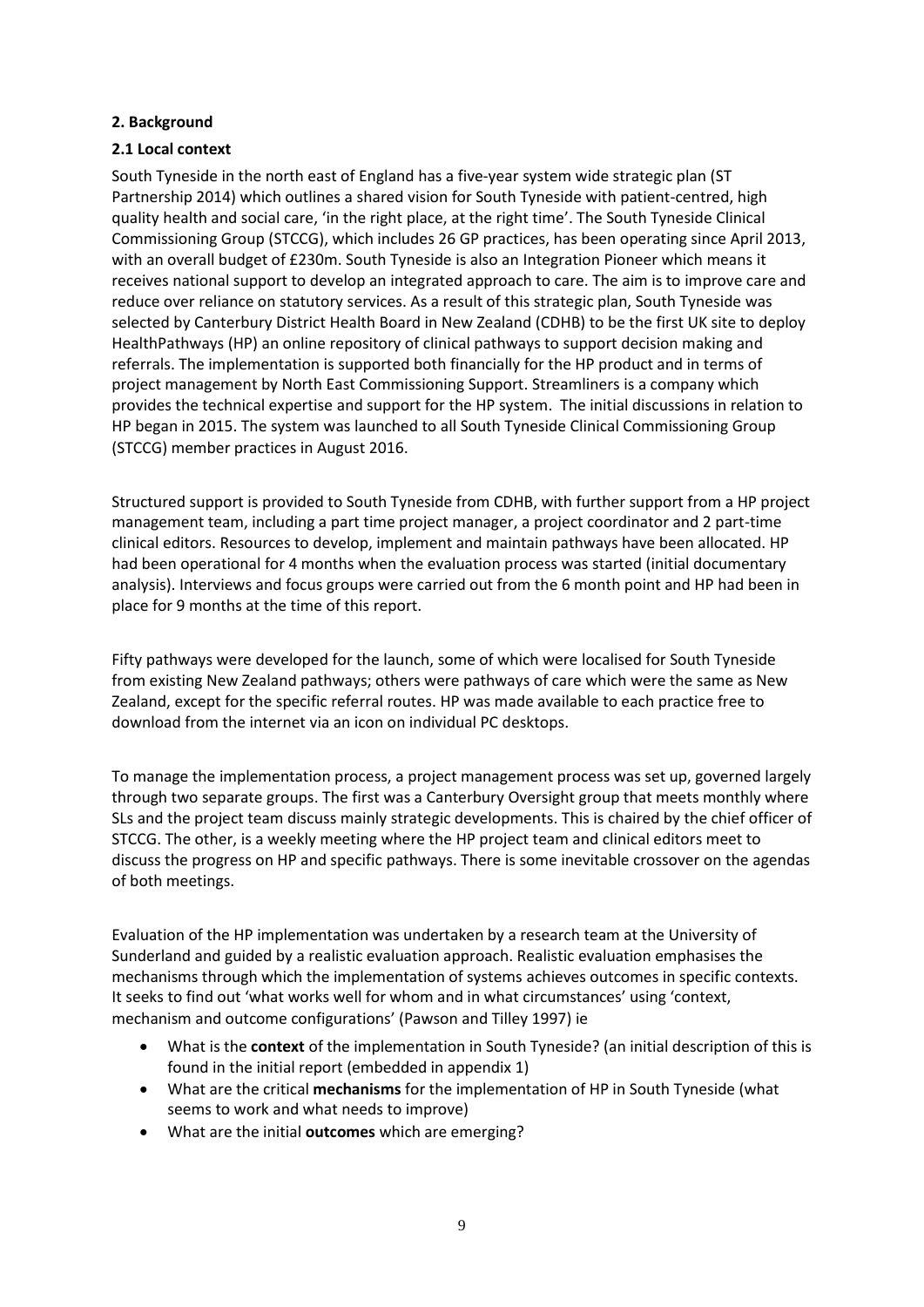#### **2.2 Development and features of clinical decision-making systems**

Online care pathways such as HP are a resource that practitioners can use to look up clinical information to support decision-making, treatment, care planning and referral. Such tools are intended to ensure that patients receive the right care at the right time and save practitioners time searching for clinical resources and information. In addition, practitioners (both primary and secondary care) have reported cognitive overload as one of the reasons for medical errors, and clinical practice guidelines used at the point of care have been reported to mitigate risk and be effective in improving patient care outcomes (Grimshaw and Russell, 1993).

Clinical information systems can also play an important role in demonstrating clinical impact. An early study in Germany by Blaser et al., (2007) found that practitioner performance can be improved by monitoring the use of online pathways for decision support. These researchers also explained how information technology (IT) should be integral to the clinical workflow and that there is a need for compatibility of IT systems to ensure usability. Training and system design were highlighted as key success factors. (Kay, 2005).

In addition, more recently, there has been an increasing interest in developing clinical pathways to reduce variability and improve patient outcome and efficiencies in the health system (Kreys and Koeller, 2013). A meta-analysis on assessing the effect of clinical pathways in hospital care found that '*patients treated according to clinical pathways had more favourable outcomes than patients not treated in this manner',* (Rotter et al., 2010, p.1082). Point of care online clinical decision making tools that are '*locally customised and combined with service redesign improve the appropriateness of referrals, decrease patient waiting times and reduce costs* (Brennan et al., 2011).

Studies on clinical pathways also report improved communication, teamwork and care planning in multidisciplinary teams which in turn also helped in coordination of care across organisations ( Dobesh et al., 2006)

In summary, clinical pathways can be a means of continuous quality improvement through which patient care is delivered consistently, limited resources are effectively managed and there is greater transparency in the standards of care.

STCCG is the first clinical commissioning group in England to implement HP which will support users to manage clinical care in an integrated way. It is hoped that this system will not only address the government policy focus of a shift of care to primary and community care but has the potential for real choice for patients at the many stages of the patient pathway' (Smith et al., 2012). The King's Fund has recognised HP as an online tool to assess, manage and support decision making for referrals with the potential to transform service delivery. For example, they found more conditions were being investigated and treated in general practice (Timmins and Ham, 2013) and it was a valuable change management tool for supporting the redesign of services and improving communication between primary and secondary care practitioners.

A recent evaluation in 2017 (Gray et al., 2017) described the use of HP as an online tool in Australia and in New Zealand, where it was originally developed. The authors found that before HP, adult Australians receiving appropriate care was in the region of 57%, this low percentage indicated a need for a local decision-making support tool. Many issues were raised in relation to accessing paper clinical guidelines across regions, e.g. volume, duplication, differing recommendations and inconsistent structures. HP was subsequently implemented in 22 sites across Australia and nine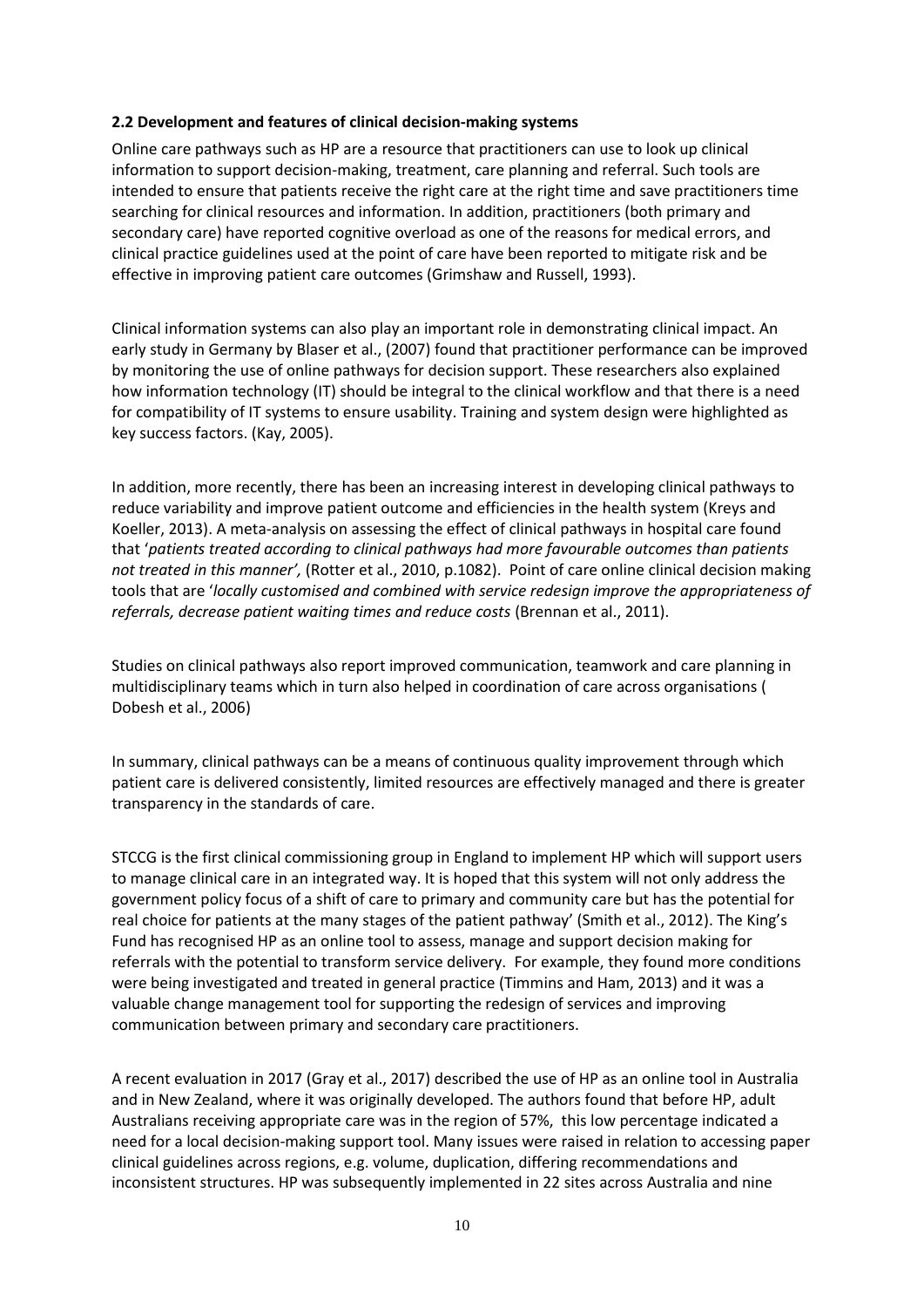regions in New Zealand, using over 230 pathways. Following the implementation of HP in Canterbury (New Zealand) the study identified improvements with all of the above issues. A caveat was however made in relation to the attribution of impact of HP alone. It is difficult to measure the impact and outcomes independently of other initiatives if HP is truly embedded as the 'glue in the system' i.e. as part of a complex system.

This evaluation is focussed on the process of the first phase of the implementation of HP in the first site in the UK.

## **3.The Evaluation**

### **3.1 Aim**

The implementation of HP in South Tyneside is the first in England and the realistic evaluation approach taken (Pawson and Tilley 1997) aimed to learn from the implementation process and to understand What works, for whom and in which circumstances? The aim was also to develop a state of readiness 'checklist' for future sites based on the learning from the evaluation.

## **3.2 Objectives**

The objectives of the evaluation of the implementation of HP in South Tyneside were to identify:

- What is the **context** of the implementation in South Tyneside? (an initial description of this is found in the initial report (embedded in appendix 1)
- What are the critical **mechanisms** for the implementation of HP in South Tyneside (what seems to work and what needs to improve)
- What are the initial **outcomes** which are emerging?

And on the basis of the key findings, make recommendations for potential other sites

#### **3.3 Methodology**

The evaluation was framed by a realist evaluation approach. This approach is pragmatic and addresses the complex situations in which 'real life' interventions are taking place, where there may be external variables that are not possible to control. The realistic evaluation approach can be used to draw out the mechanisms through which programmes achieve outcomes in specific contexts. Evidence of difficulties in evaluating the effectiveness of implementations in complex environments are well reported (MRC 2006). Pawson &Tilley (1997) cite a number of rich evaluations of social policy initiatives which are particularly complex to evaluate. These illustrate the usefulness of this approach when there is a range of complex variables.

In the evaluation of HP, 'context, mechanism and outcome configurations', were defined based on the literature, and interpreted and applied as follows:

- Context –background
- Mechanisms the actions, or interventions
- Outcomes impact for practitioners, system leaders and patients in South Tyneside

#### **3.4 Sampling and Recruitment**

Six GP practices located in South Tyneside were purposively sampled (Bryman, 2008) to take part in the process evaluation of HP. To understand the context of the implementation, participants were selected to gain a range of views based on a number of variables such as geographic location, size of practice, experience of GPs, and whether participants were users of the system or not.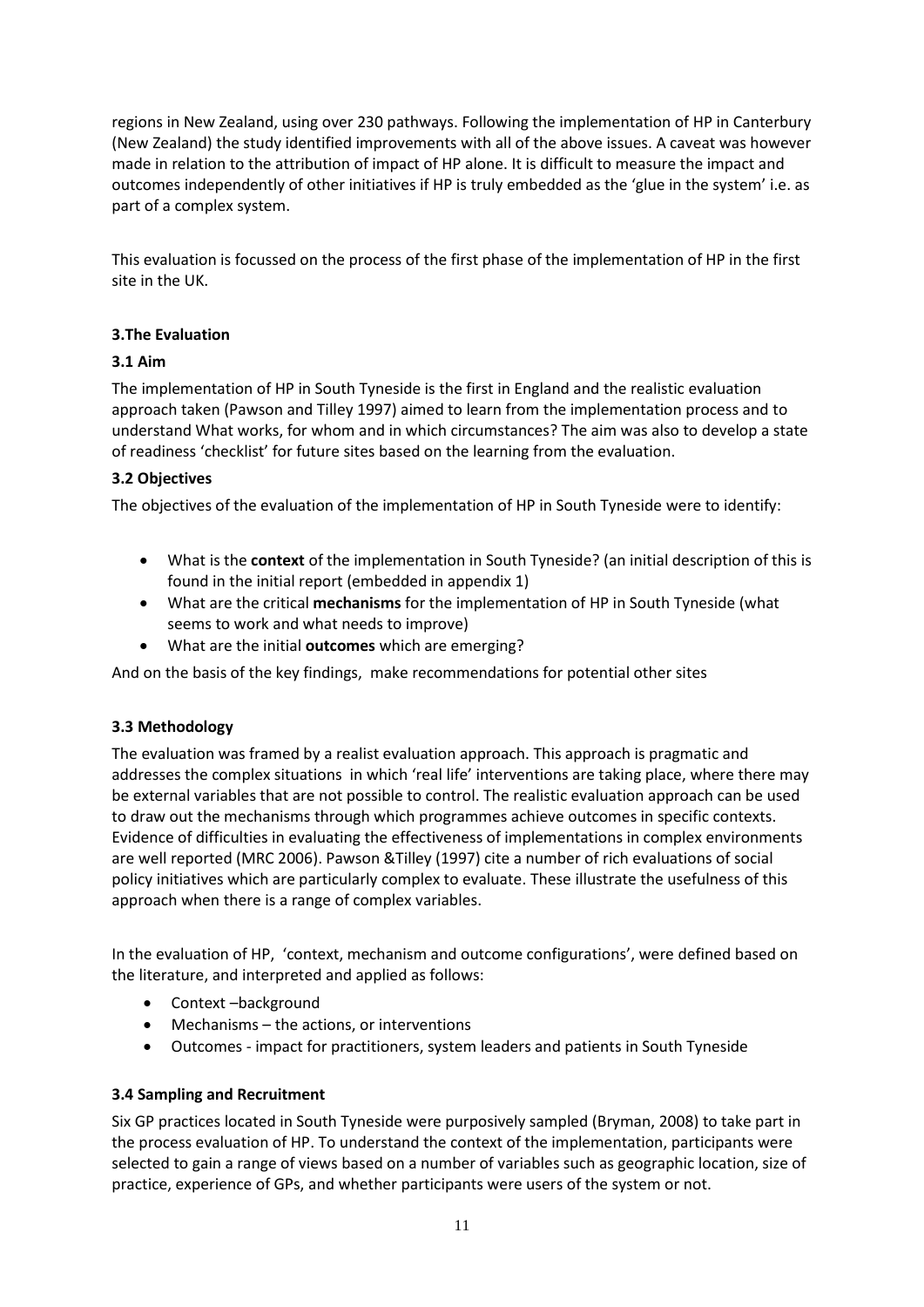The initial contact was made by STCCG via email and this was followed up by the research team. Written information about the evaluation was sent to participants via email. Approval to proceed was sought from the University of Sunderland Ethics Committee which advised that Health Research Authority Approval (HRA) should be requested, as mixed methods including interviewing of NHS staff, were being employed as part of the evaluation. Formal ethics approval was not required. In total, 10 practices were contacted initially, but four practices felt they were unable to take part due to a variety of reasons eg One practice was preparing for its Care Quality Commission inspection and their availability fell outside the timeframe of this study. Others were in the process of merger**.** A range of participants were recruited from GP practices including GPs, district nurses, practice nurses, practice managers, and healthcare assistants.

A total of 13 'system leaders' were also interviewed. They had roles in the strategic or operational development of HP or individual pathways as subject matter experts (SMEs). They were from both clinical and non-clinical backgrounds. Three of these SLs held dual roles (ie were clinical and had ongoing clinical responsibilities) .The total number of participants was 77 (including participants observed in meetings).

## **3.5 Data Collection**

Quantitative data were obtained from the project co-ordinator for the nine month period (19<sup>th</sup>) August 2016-May 2017) as part of Google Analytics reports generated from the HP system. The data included:

- Number of HP sessions
- Number of Page views
- Number of users
- Use of specific pathways

Qualitative data were obtained by the research team as follows:

- Observations of meetings (*n=2,* total 8 participants)
- Interviews and focus groups with SLs and practitioners (*n=69*)

Qualitative data obtained from interviews and focus groups was digitally recorded and transcribed.

The interviews took place either in each of the general practice bases, or where most suitable for participants such as STCCG offices in South Tyneside or the University of Sunderland. Semi structured topic guides were developed for one to one interviews and focus group interviews (Appendix 2). The topic guides included the broad issues identified in current evidence on clinical pathway systems and HP literature:

- Understanding of HP as part of the strategic direction/vision
- Involvement in HP developments
- Experiences as user of HP
- Perceptions on benefits for clinicians and patients
- Suggestions for improvement for possible future sites

The evaluation team observed two meetings, the local weekly meetings and monthly Canterbury Oversight meetings. The purpose of the observations of the weekly project meeting and monthly Canterbury Oversight Group was to understand the development and monitoring processes for the project and pathways. At the local weekly meeting, an opportunistic observation of the DOT system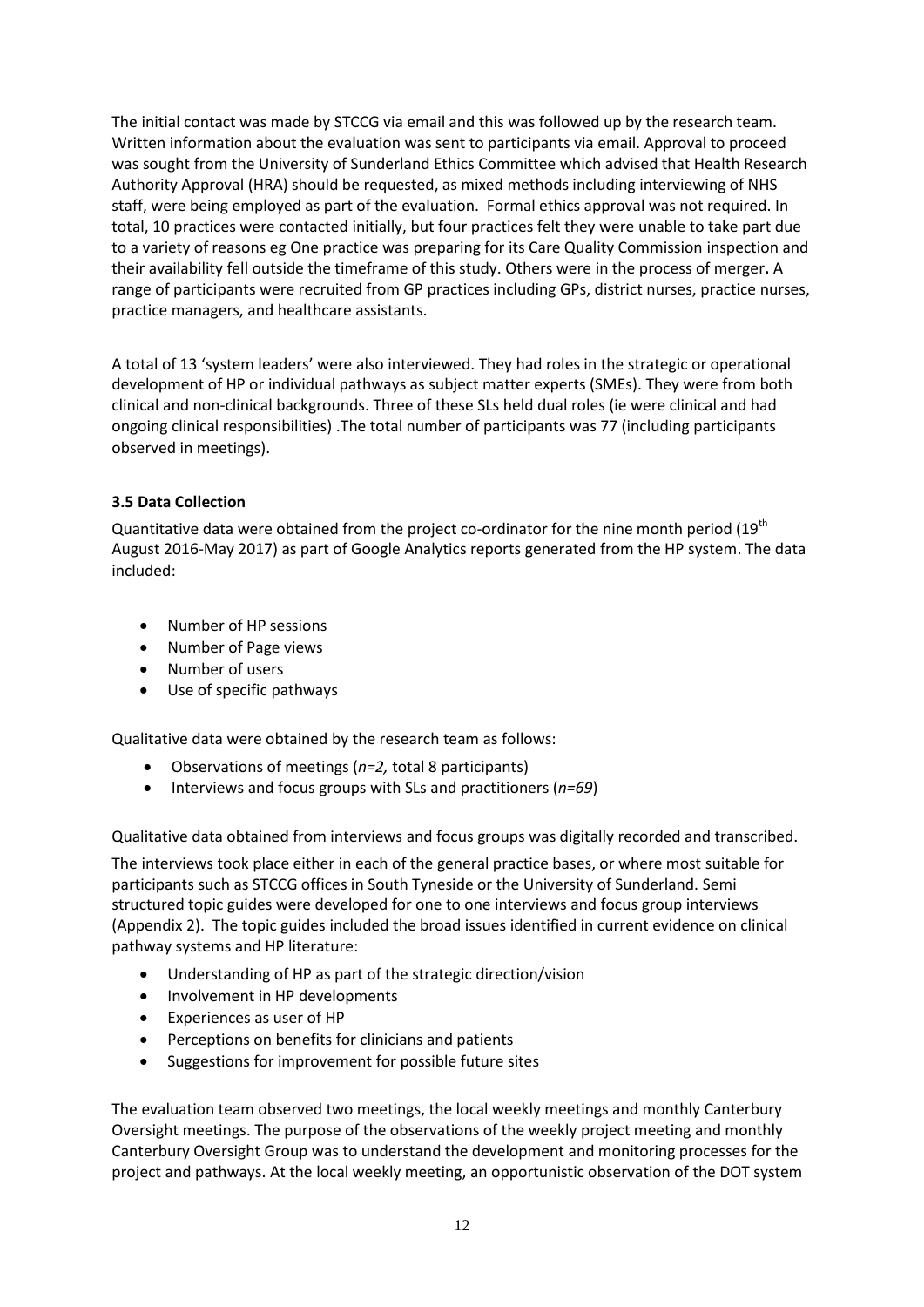was made. The focus of the observations was to observe the interactions and the communication about HP.

### **3.6 Data analysis**

The qualitative analysis was carried out by the research team, who read the interview transcripts and used a qualitative research software package, Nvivo, to analyse and establish themes. From the literature review in the initial report, the documentary analysis and the themes emerging from the interviews, the context, mechanism and outcome 'configurations' were developed (Pawson and Tilley 1997; Moore et al., 2015). The themes were validated independently by another researcher at the University of Sunderland who read, coded and developed themes from the transcripts manually.

The six configurations are presented below. The themes emerging from the qualitative data were analysed alongside the quantitative data and 'configured' to reflect the 'context', 'mechanisms' and 'outcomes' at play within the implementation.

### **4. Results**

The findings from the analysis of the data are presented in summary below (table 1), using the 'configurations' (Pawson and Tilley 1997) to explain the context, mechanisms and outcomes at play. Configurations (labelled 1, 2, 3 etc on Table 1) attempt to draw together themes identified in the data to explain what works and in what circumstances. For example, if 'existing relationships' is a contextual theme which may impact (negatively or positively) on or be dependent on mechanisms such as the 'launch event', these configurations would be analysed for evidence of linkages, attribution and outcomes, drawing on a wide range of data.

Table 1 below shows the themes in each of these configurations.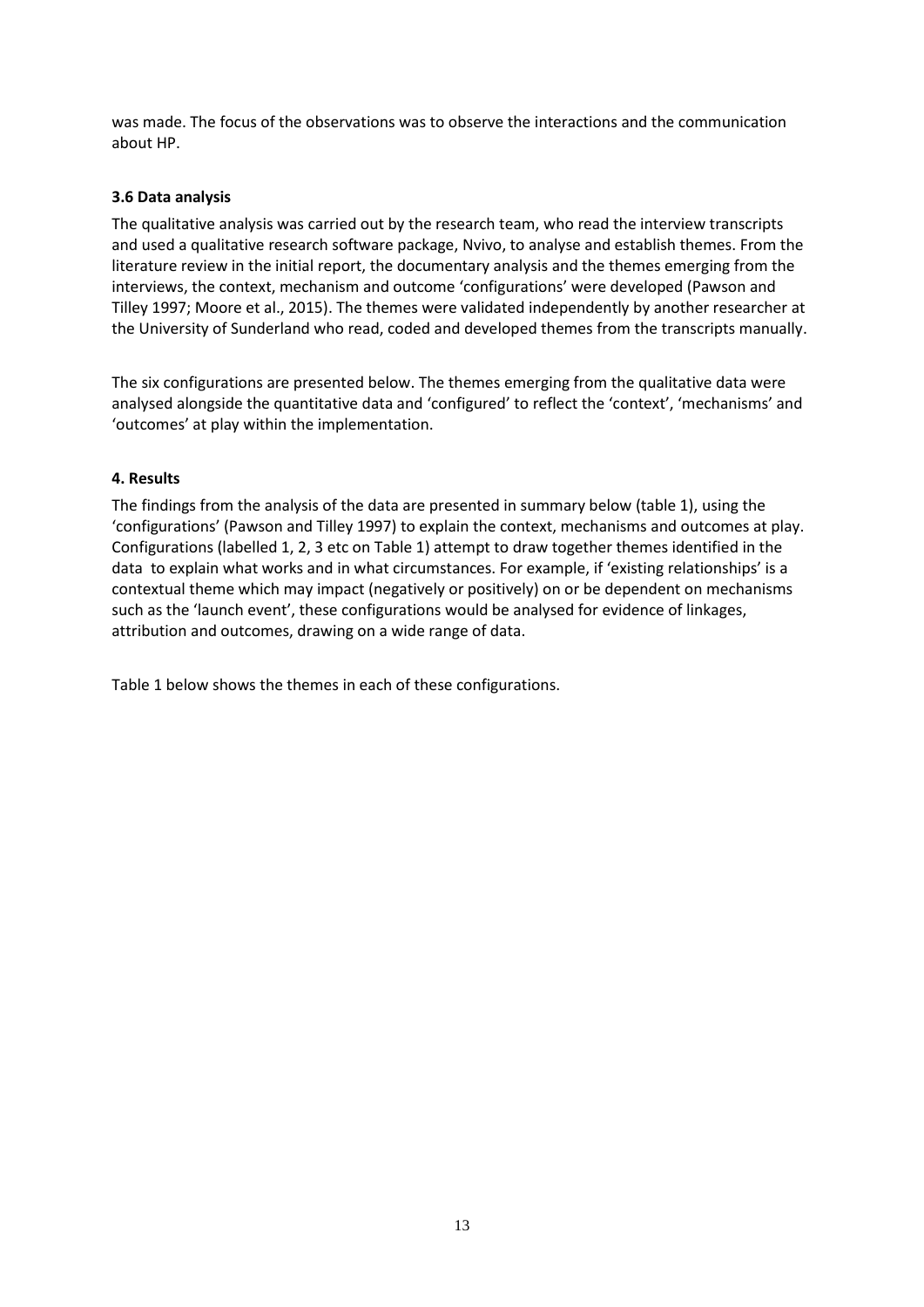### **Table 1: Summary configurations**

| Configuration                              | <b>Context</b>                                                                                                                                                        | <b>Mechanism</b>                                                                                                                                                                                                                                                                                                                          | <b>Outcome</b>                                                                                                                                                                                                                                                                                                    |
|--------------------------------------------|-----------------------------------------------------------------------------------------------------------------------------------------------------------------------|-------------------------------------------------------------------------------------------------------------------------------------------------------------------------------------------------------------------------------------------------------------------------------------------------------------------------------------------|-------------------------------------------------------------------------------------------------------------------------------------------------------------------------------------------------------------------------------------------------------------------------------------------------------------------|
| $\mathbf{1}$                               | Strategy                                                                                                                                                              | Governance (transformation                                                                                                                                                                                                                                                                                                                | Sustainability                                                                                                                                                                                                                                                                                                    |
|                                            |                                                                                                                                                                       | plans and HP)                                                                                                                                                                                                                                                                                                                             | Leadership                                                                                                                                                                                                                                                                                                        |
|                                            |                                                                                                                                                                       | Leadership                                                                                                                                                                                                                                                                                                                                |                                                                                                                                                                                                                                                                                                                   |
| $\overline{2}$                             | Pre - existing strong                                                                                                                                                 | <b>CDHB</b> input                                                                                                                                                                                                                                                                                                                         | Staff empowered and                                                                                                                                                                                                                                                                                               |
|                                            | networks and                                                                                                                                                          | Launch of HP                                                                                                                                                                                                                                                                                                                              | motivated                                                                                                                                                                                                                                                                                                         |
|                                            | relationships                                                                                                                                                         | <b>Education sessions</b>                                                                                                                                                                                                                                                                                                                 | Clinical engagement in                                                                                                                                                                                                                                                                                            |
|                                            |                                                                                                                                                                       |                                                                                                                                                                                                                                                                                                                                           | use                                                                                                                                                                                                                                                                                                               |
|                                            |                                                                                                                                                                       |                                                                                                                                                                                                                                                                                                                                           | Different perspective                                                                                                                                                                                                                                                                                             |
|                                            |                                                                                                                                                                       |                                                                                                                                                                                                                                                                                                                                           | of users v leaders                                                                                                                                                                                                                                                                                                |
|                                            |                                                                                                                                                                       |                                                                                                                                                                                                                                                                                                                                           | Tensions/interfaces-                                                                                                                                                                                                                                                                                              |
|                                            |                                                                                                                                                                       |                                                                                                                                                                                                                                                                                                                                           | primary secondary                                                                                                                                                                                                                                                                                                 |
|                                            |                                                                                                                                                                       |                                                                                                                                                                                                                                                                                                                                           | care,                                                                                                                                                                                                                                                                                                             |
|                                            |                                                                                                                                                                       |                                                                                                                                                                                                                                                                                                                                           |                                                                                                                                                                                                                                                                                                                   |
|                                            |                                                                                                                                                                       |                                                                                                                                                                                                                                                                                                                                           |                                                                                                                                                                                                                                                                                                                   |
|                                            |                                                                                                                                                                       |                                                                                                                                                                                                                                                                                                                                           |                                                                                                                                                                                                                                                                                                                   |
|                                            |                                                                                                                                                                       |                                                                                                                                                                                                                                                                                                                                           |                                                                                                                                                                                                                                                                                                                   |
|                                            |                                                                                                                                                                       |                                                                                                                                                                                                                                                                                                                                           |                                                                                                                                                                                                                                                                                                                   |
|                                            |                                                                                                                                                                       |                                                                                                                                                                                                                                                                                                                                           |                                                                                                                                                                                                                                                                                                                   |
|                                            |                                                                                                                                                                       |                                                                                                                                                                                                                                                                                                                                           |                                                                                                                                                                                                                                                                                                                   |
|                                            |                                                                                                                                                                       |                                                                                                                                                                                                                                                                                                                                           |                                                                                                                                                                                                                                                                                                                   |
|                                            |                                                                                                                                                                       |                                                                                                                                                                                                                                                                                                                                           |                                                                                                                                                                                                                                                                                                                   |
|                                            |                                                                                                                                                                       |                                                                                                                                                                                                                                                                                                                                           |                                                                                                                                                                                                                                                                                                                   |
|                                            |                                                                                                                                                                       |                                                                                                                                                                                                                                                                                                                                           |                                                                                                                                                                                                                                                                                                                   |
|                                            |                                                                                                                                                                       |                                                                                                                                                                                                                                                                                                                                           |                                                                                                                                                                                                                                                                                                                   |
|                                            |                                                                                                                                                                       |                                                                                                                                                                                                                                                                                                                                           |                                                                                                                                                                                                                                                                                                                   |
|                                            |                                                                                                                                                                       |                                                                                                                                                                                                                                                                                                                                           |                                                                                                                                                                                                                                                                                                                   |
|                                            |                                                                                                                                                                       |                                                                                                                                                                                                                                                                                                                                           |                                                                                                                                                                                                                                                                                                                   |
|                                            |                                                                                                                                                                       |                                                                                                                                                                                                                                                                                                                                           |                                                                                                                                                                                                                                                                                                                   |
|                                            |                                                                                                                                                                       |                                                                                                                                                                                                                                                                                                                                           |                                                                                                                                                                                                                                                                                                                   |
|                                            |                                                                                                                                                                       |                                                                                                                                                                                                                                                                                                                                           |                                                                                                                                                                                                                                                                                                                   |
|                                            |                                                                                                                                                                       |                                                                                                                                                                                                                                                                                                                                           |                                                                                                                                                                                                                                                                                                                   |
| $\overline{3}$<br>$\overline{4}$<br>5<br>6 | Systems for development<br>of HP and individual<br>pathways<br>Availability and access to<br><b>HP</b><br>Decision making and<br>referrals<br>Resources to deliver HP | Management of HP<br>Development of pathways<br><b>Training</b><br>System access<br>Design of pathways<br>Use of HP as a referral system<br>Use of HP as a<br>resource/directory<br>Two-way communication<br>Task transfer<br>Services configured in line<br>with HP<br>Clinical editor and project<br>support<br>Incentives for practices | Accurate and<br>complete pathways<br>Clinical engagement in<br>individual pathway<br>work<br>Pathways uptake (data<br>evidence)<br>Complexity of<br>pathway<br>Reported usefulness<br>Use of HP/compliance<br>Specific pathway<br>outcomes e.g.<br>diabetes/cardiology<br>Timely delivery<br>Return on investment |

Explanations of each theme are given in the narrative below and evidenced by verbatim quotations from the qualitative data. The following abbreviations indicate the source of the data as follows: System leaders– SLs; General Practitioners – GP; Other support staff –OSS.

# **4.1.1**

## **Context: Strategy**

Many of the SLs were conscious HP was part of a system wide transformation programme. Some had heard of it prior to the launch in South Tyneside. Descriptions by other non-SL participants of the enthusiasm and passion for HP they had seen among both the New Zealand leads and those in South Tyneside suggest they felt HP leads were almost evangelical in their beliefs about the potential impact of HP and some felt this could be counter-productive. This level of passion and drive to succeed was seen as necessary by members of the implementation team, as well as some of the clinicians in order to "sell" the idea to all involved and to engage clinicians, Some GPs however felt it important to give a realistic view of HP so that it was not "oversold":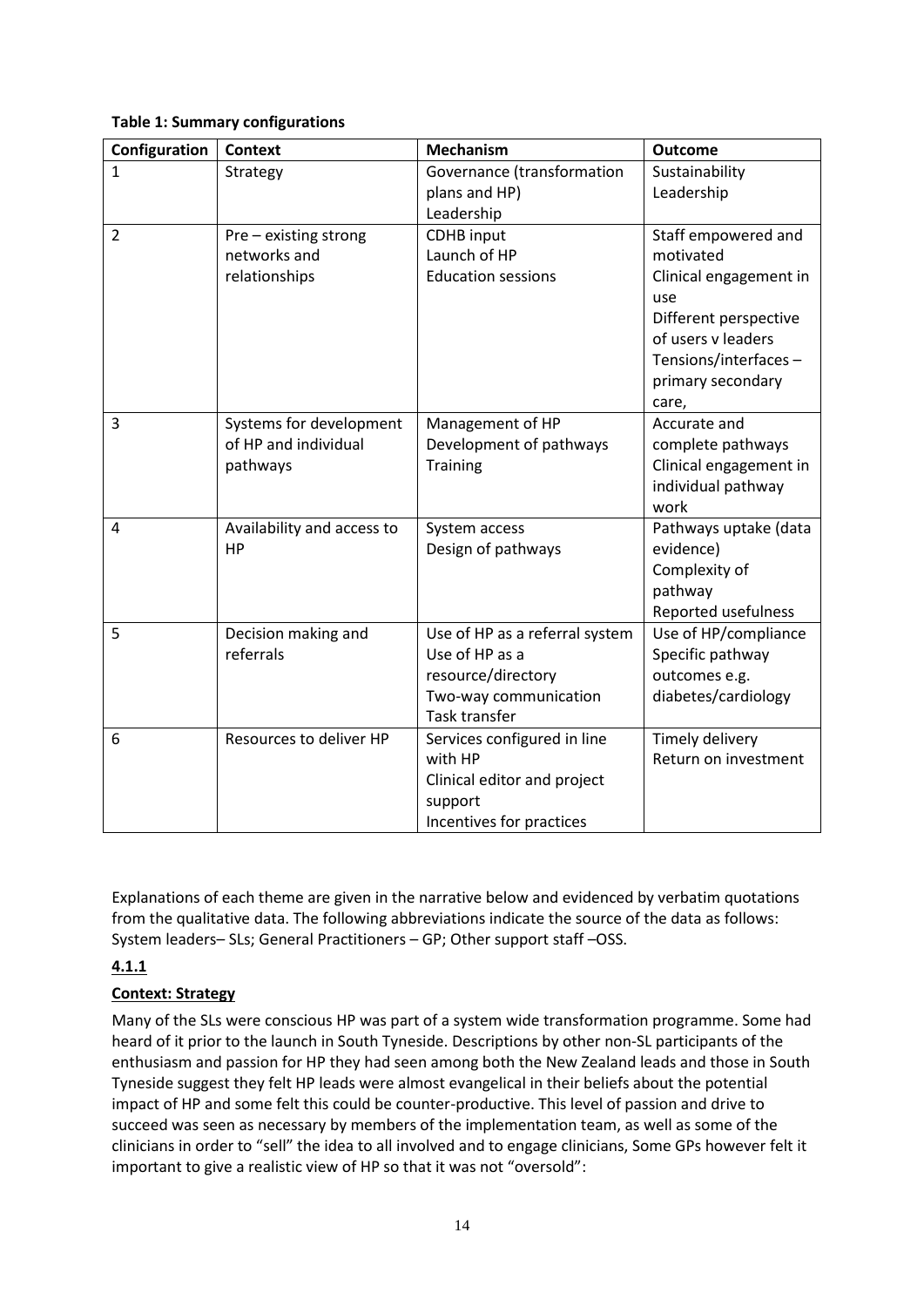*I think the critical thing is… Often with these things, is a champion (SL: I5,)*

*I think a lot of that is [Name of main SL] really… Really believing in it and really, sort of, taking it and… Not in the slightest pushing it through, because I think that would be the exact (opposite)… That just wouldn't be a Canterbury way, really. But somebody just keeping it on the agenda and keeping it bubbling. And really believes in it, so he's getting people bought into that. Because I think it's been important. (SL, I2,)*

*I think it was a bit over-sold [at the launch]. Because it doesn't give us all the answers that we want. (GP, I5,)*

One SL explained how he was guided by his values and could visualise how HPs would benefit 'the system' but he recognised the need to have an eye on the bigger picture in a complex situation. This SL reported the conversations with the Canterbury team on the success of HPs in New Zealand and Australia to be very encouraging. In addition, he explained that his goal was to improve patient care by ensuring patients *'had the right care at the right place*':

Participants did not always appear to be aware of the 'whole system transformation' concept of HP, or were aware but felt that was not the main driver for them:

*'…It's an accessible way of me getting the answers that I want that are going to help me with a particular patient I have sat in front of me. And that's not always about reducing demand on secondary care…(GP:12)* 

One SL felt that some secondary care clinicians were initially apprehensive about the purpose and the use of HP because this would impact the number of patients in their clinic and therefore the income for the hospital. However, it had been explained that this was not the case and that they had been clear in their contracting processes that hospitals were on a 'block contract' and there was no reduction in payment currently for seeing less patients. This was to ensure the perceived financial risks of transformation and the shift of care out of hospitals would not impact on the uptake of HP. One SL explained how he had a conversation with a clinician who was worried about the potential shift of care and therefore resources, to primary care:

*'…I want to discharge 50% of my patients from clinic – how are you going to manage that?" That's what's going to get the savings. Because then you can prescribe what you want and I think part of it is thinking differently, you know, from that aspect. I think that's going to be the challenge both secondary care, primary care and from the leadership in primary care to actually push that through, or actually support colleagues in primary care – because there will be colleagues that will say "Listen. I'm almost single-handed. I've got very little practise nurse support. I can't take this on." And that's happened over the years. You know, one of the GPs breaks their arm and they can't run their diabetes clinic, so for a few months the nurse – diabetes nurse – goes in and supports etc. And that's the sort of relationships we've had over the years. … Needs must, …' (SL: I8)* 

Other practitioners such as nurses interviewed were of the opinion that HP was predominantly for GP use, although one nurse practitioner who was involved in the development of the diabetes eye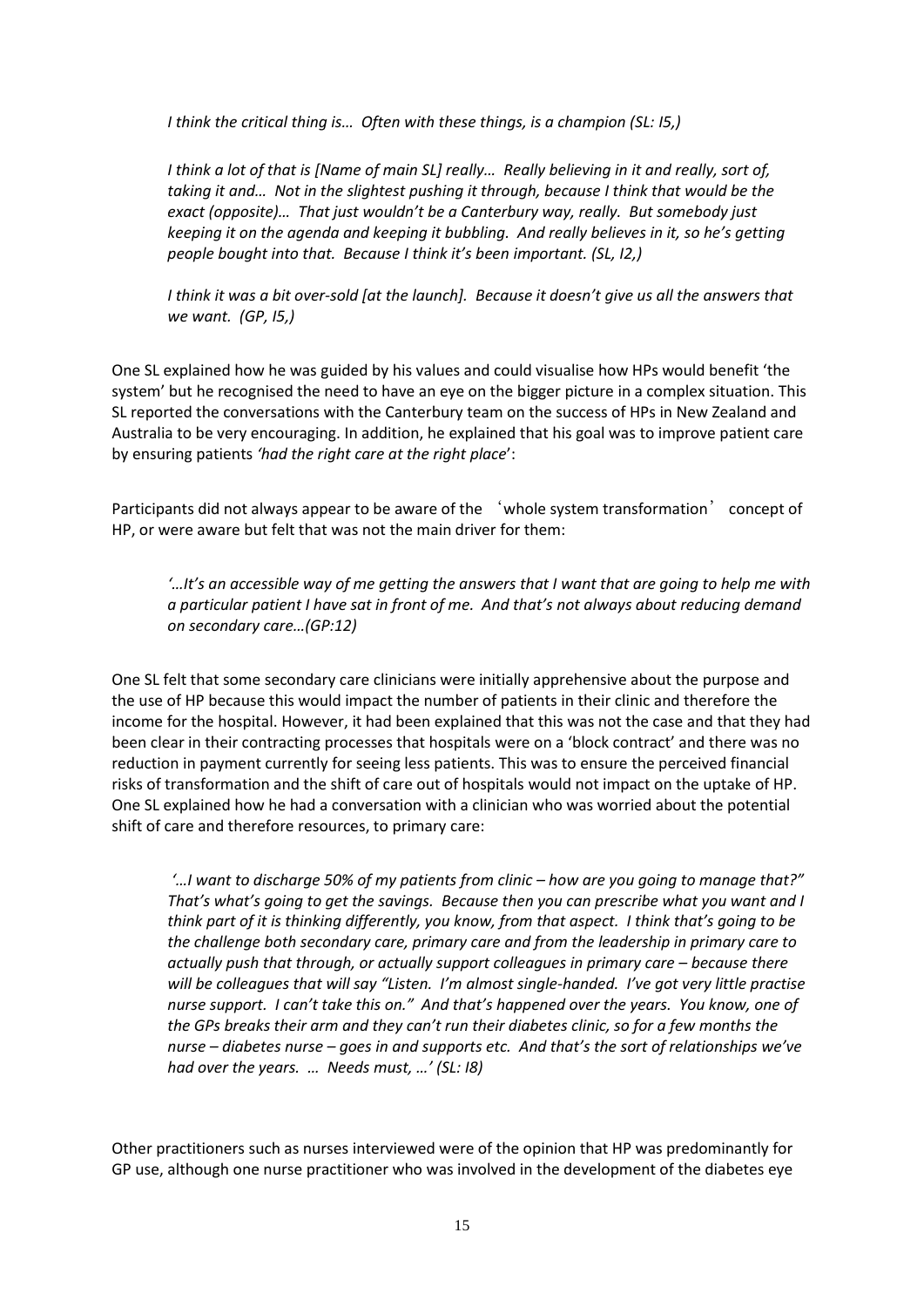screening pathway saw the benefits for wider practitioners, clinical and non-clinical especially where up to date leaflets and information were attached to specific pathways for different categories of patients e.g. people with learning disabilities, pregnancy etc.

*From my understanding, it's really been commissioned for the GPs to access information … it's helpful for us to know in screening…If you've got a patient that has learning difficulties. If they are… Oh, I'm trying to think – Down's syndrome, if they're pregnant… I mean, we do get the antenatal referrals from the hospital,…...So we were able to attach eye-screening leaflets. (OSS:18)*

We found that the vision of transformation of care pathways and the role of HP is not yet fully understood by users who were interviewed as part of the evaluation, who were not actively involved in developing the system or pathways.

### **Mechanisms: Governance; transformation plans and HealthPathways; leadership**

The Canterbury team were reported to be inspirational by many of the participants who attended the launch, because they could report the impact /demonstrate the success of HP. How they overcome the challenges they had in New Zealand also influenced SLs, especially the story on reduced numbers of hospital admissions. The narratives of clinicians and SLs who met the New Zealand team and attended the launch showed they understood the value of HP and it appeared that they used the system more frequently than those who had not attended.

Those participants who did not attend the launch and who had not met those who had successfully implemented HP were mainly later trained by the project team and as a result a few GPs appeared less engaged with the ethos underpinning HP. For example, some clinicians saw it more as a one dimensional "directory of services" or "clinical resource" rather than a new approach to delivering care in the 'right place at the right time'. Exposure to 'leaders' in the implementation process eg SLs, clinical editors, subject matter experts (primary and secondary care) as derived from the data in this study, appears to have a positive effect on potential users.

One SL enthusiastically described in detail how the CCG first became aware of the wider work that Canterbury were doing around system integration, *'and how the pioneer programme involved essentially a different approach…' (SL: I12).* And another felt it was implemented with the right intent and values:

*'…this could be something which is a really great driver, something that can really get people to focus on doing the right thing. Getting health, both primary and secondary care, and care people in the room, talking about what should happen when a person comes to any of our services and making sure we just document that and it happens every time… I mean, if you just look at how well HP is being received by the GP community, which is its primary audience. … (SL: I4)*

When SLs were asked to reflect back and suggest any improvements to how HP was implemented, the main suggestion was around widening the range of guests at the launch and include neighbouring foundation trusts.

In terms of the rollout of HP, many GPs were conscious of the wider organisational implications and were aware of both the positive aspects of the system and its limitations. They were mindful of the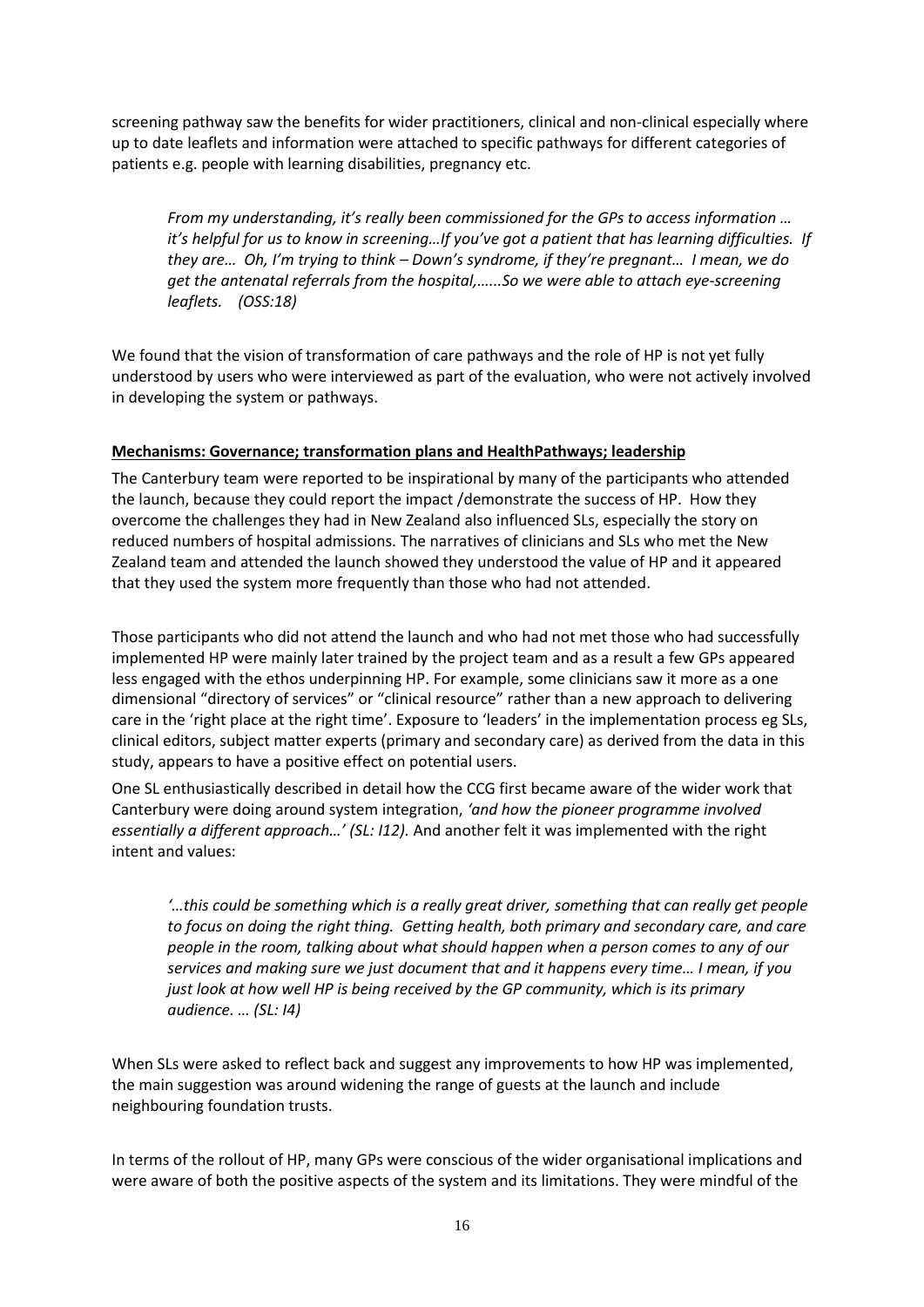lack of time clinical editors had to complete and sustain the updating of clinical pathways. They were empathetic towards them and felt the task was a lot bigger and more support was needed. They compared HP to other larger systems such as NICE guidelines and perceived there was more rigour in NICE guidelines when they were unsure whether a local pathway was complete and felt unable to trust it. Some felt there was not sufficient link to the strategic vision:

*'…they're not tying it to that big cultural way of working. It's literally – there's a tool* (SL; I2)

One SL was confident about HP. He was instrumental in the process and was the catalyst in many ways and explained HP as a tangible, deliverable product that would benefit the health and care system in a wider way:

*'…You've got to prove that technically you can make it work in the UK and the GPs in the UK will buy into it…Why aren't we doing this in the whole of Cumbria and the North-East? Why isn't the whole of the UK using Health Pathways? (SL: I4)* 

The clinical editors described some detailed situations in which they felt their roles involved much more than was outlined in their job profiles. The aspect of leadership in service development, was not explicit in their job specification (see appendix 2) but they perceived this was a key competency required for their role:

*'…the idea of identifying areas for change. And bringing that in as well. Because, again, we've been asked... Not enhancing our role, but we've been asked to look at when we're writing a pathway, which is that you're literally writing down business as usual, are there areas where we can see that we could try and make a change? And then how do we put that forward? And I think sometimes that's felt a little bit daunting because we've always felt we've had to lead that work.' (Clinical Editors)* 

## **Outcome: Sustainability**

South Tyneside is the first site in the UK to implement HP. The perceptions of users, and non-users in the area, have the potential to influence views on the feasibility and benefits for future sites as well as the sustainability of the HP system for South Tyneside. Alongside the challenges of measuring the HP impacts in the short term following implementation, HP is part of a complex system and it will be difficult to attribute improvements efficiency and performance due to HP alone. However, there are several key themes which have emerged from the qualitative data that provide useful insights into what worked and for whom and how these findings may affect the long term sustainability of the HP system.

We found that there was a focus on sustainability and the scale of the task was not underestimated in particular by the clinical editors, who felt that HP is:

*'…only a small part of it. And I know there's... I don't know exactly, but I know there's a lot else going on at higher levels, than me as a clinical editor, of Health Pathways, knows about systems*…(Clinical Editors)

This awareness of the wider task of transformation in the system was apparent and is discussed throughout this report

Since the launch a SL reported that he felt GPs were now familiar with HP, but incentives to use and sustain the use of HP could be improved eg in particular for continuous professional development: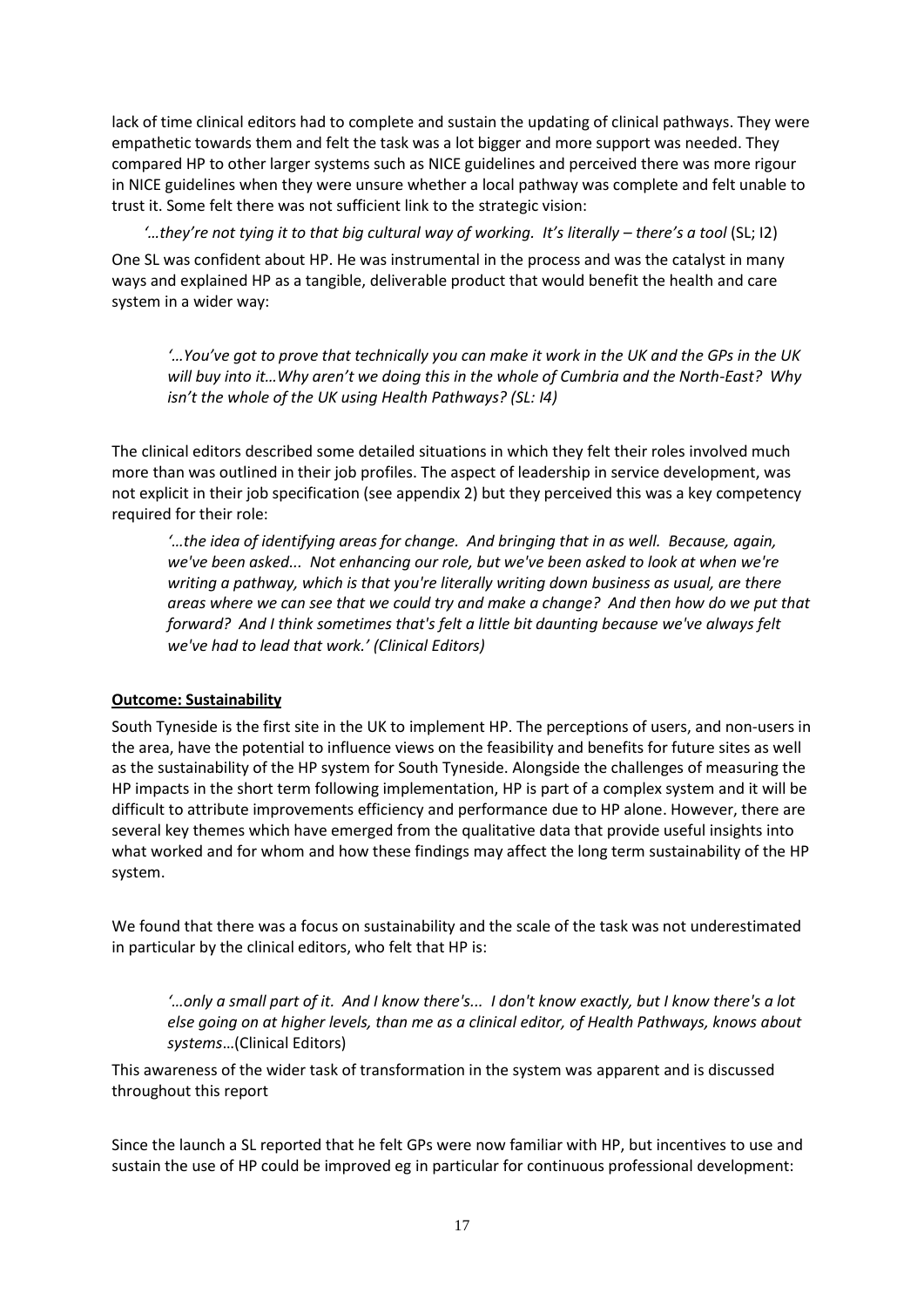'*The reason that I know other doctors like GP Notebook (another online system) is because it logs that you've been in. So, at any stage you can say* "*Give me a history of the things that I've looked up.*" *And it will give you*… *You know, over the last six months you have been on some gynaecology pages, you've been on some respiratory pages, you've looked up abnormal liver blood tests*… *And it will give you all the things that you've looked up. So that is useful for recording of your continual professional development* (GP: 12).

In addition, approaches to sustainability included discussions by SLs with hospitals and community services about inclusion of HP in the mandatory training programme and also involvement of the communications team:

'…*Okay, so there's no formal long-term plan, but it's just now you've recognised there's like a* … *You know, to work with the secondary care and look at avenues in terms of awareness of Health Pathways within that* (SL: I2b)

Clinical editors reported challenges of time constraints for obtaining information for pathways from clinicians as they are so busy. Asking them to produce this information for free and in their own time was part of the ethos of HP (i.e. voluntary not forced input) but there were tensions highlighted between this and getting pathways produced and signed off for Streamliners to make the pathway live. The HP project team were aware of these issues and made contact with relevant SLs to escalate response and feedback. There was no evidence to suggest any formal escalation procedures for pathway development. The reliance on 'good will' to develop pathways could impact on the future sustainability of current arrangements.

GPs who had engaged with HP raised some concerns about the quality of pathways which may impact sustainability of the programme. Where GPs accessed HP and found unpopulated (or perceived as 'incomplete') pathways or there was not a pathway for the condition they were interested in, the credibility of the system was affected and GPs were less likely to use it again. Using HP and the initial experiences on pathways utilised affected GP views, where the pathways were complete and accurate the system was perceived to be credible and of value, and where pathways were unpopulated and complex in design GPs were less likely to use it as 'first point of call':

*If they roll it out more, '…and plump it up more, yeah, fine. But, as yet, there's not enough in it…(GP: I7)*

*…For the clinician. If you were to give me a new protocol here to look at now, it won't just give me six bullet points, it will give me sixteen bullet points with three sub points, each of which opens up a separate window. And until you've been through them all, you don't know what's there to be able to use…(GP: I7)*

One GP explained leadership was key to the long-term sustainability of HP and solely reviewing data on use, was not sufficient to address uptake and engagement. SL mirrored similar concerns as this GP but also felt more marketing was key to the engagement of the wider health community:

*…If the aim is to try and transform the NHS, it needs a lot more leadership thought. It needs a lot more strategic thought. It needs a lot more workforce… workforce planning.. (GPI17)*

*The audience is not really yet the users of Health Pathway; that audience is other kind of*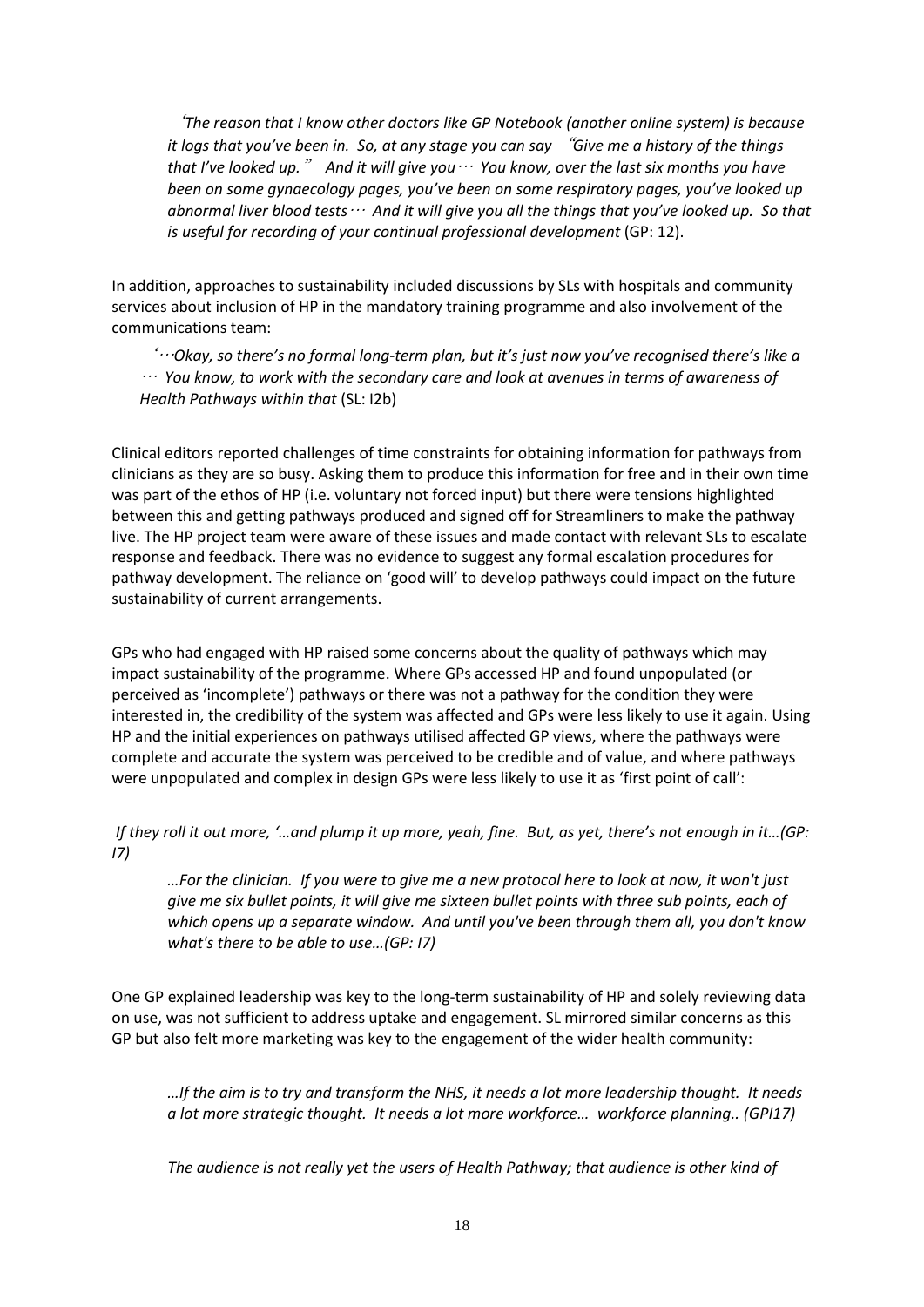*commissioners or secondary care people. The audience should be our practise nurses and our GPs. And I don't know how much marketing we do with them so maybe that area of leadership needs strengthening…(SL: 12).*

## **4.2 Configuration 2**

### **Context : Pre-existing strong networks and relationships**

There was clear evidence to show that the implementation of HP was welcomed by key stakeholders to improve integration and connectedness and reduce inconsistency, long waiting lists, poor communication and information on service provision in ST.

Pre-existing strong networks and relationships were seen to be key to the effective implementation of HP. The fact that ST was a national integration pioneer site, and was already linked to a number of best practice sites was a benefit. The Canterbury District Health Board (CDHB) was one of these best practice sites. The Canterbury initiative was first demonstrated to South Tyneside at one of these meetings and described as, *'…being an important glue in the system',* between primary and secondary care. Similarly, the Canterbury team were *'struck'* by the level of formal and informal dialogue between stakeholders. A relationship between CDHB and STCCG developed over a period of 18 months leading to the launch of HP. They were impressed with the work ethos and values of the SLs in South Tyneside:

*…we were immediately struck by how relevant we thought it was to South Tyneside…there was an obvious synergy in what they were doing and had done over the previous ten years and what we were trying to do in the borough…(SL: I4)* 

…*And I think, partly, the reason that Canterbury felt a sense of alignment with us was because, actually, we did have people in the room, we did have everyone around that table… We had relationships with Acute Trust commissioner, mental health, third sector*… *They were already there, so we kind of knew each other* (SL: I4).

The close working relationship between the project team, the Canterbury team and Streamliners was observed by the research team during meetings and was evident in their interviews. The Canterbury team reported giving more support to South Tyneside than when implementing HP in other locations because they were conscious care systems may be different in the UK. They reported that working within the context of the NHS could be particularly challenging because of the perceived mindset and ways of working e.g. evidence based, traditional and by sector rather than in trusted partnerships and with shared risk taking. They also saw challenges in adapting the working culture to one that was more informal, open and trusting.

A SL who implemented HP in Canterbury (SL I3) gave insight into factors that they felt would be beneficial to ST adopting the approach. He also noted strengths such as existing strong relationships among stakeholders and committed teams. He also felt Canterbury could be a learning process for them "around adapting to the NHS and learning the mechanisms of the NHS" (SL; I3):

*…in South Tyneside, they'd already worked very hard to develop a lot of the relationships between the key players. Which was the prime reason that we came here. And they had some leaders in place who were motivated to change. So, we could see that some of the things that we were doing may help them in terms of their thinking in adapting some of the stuff that were doing. (SL, I3, p2)*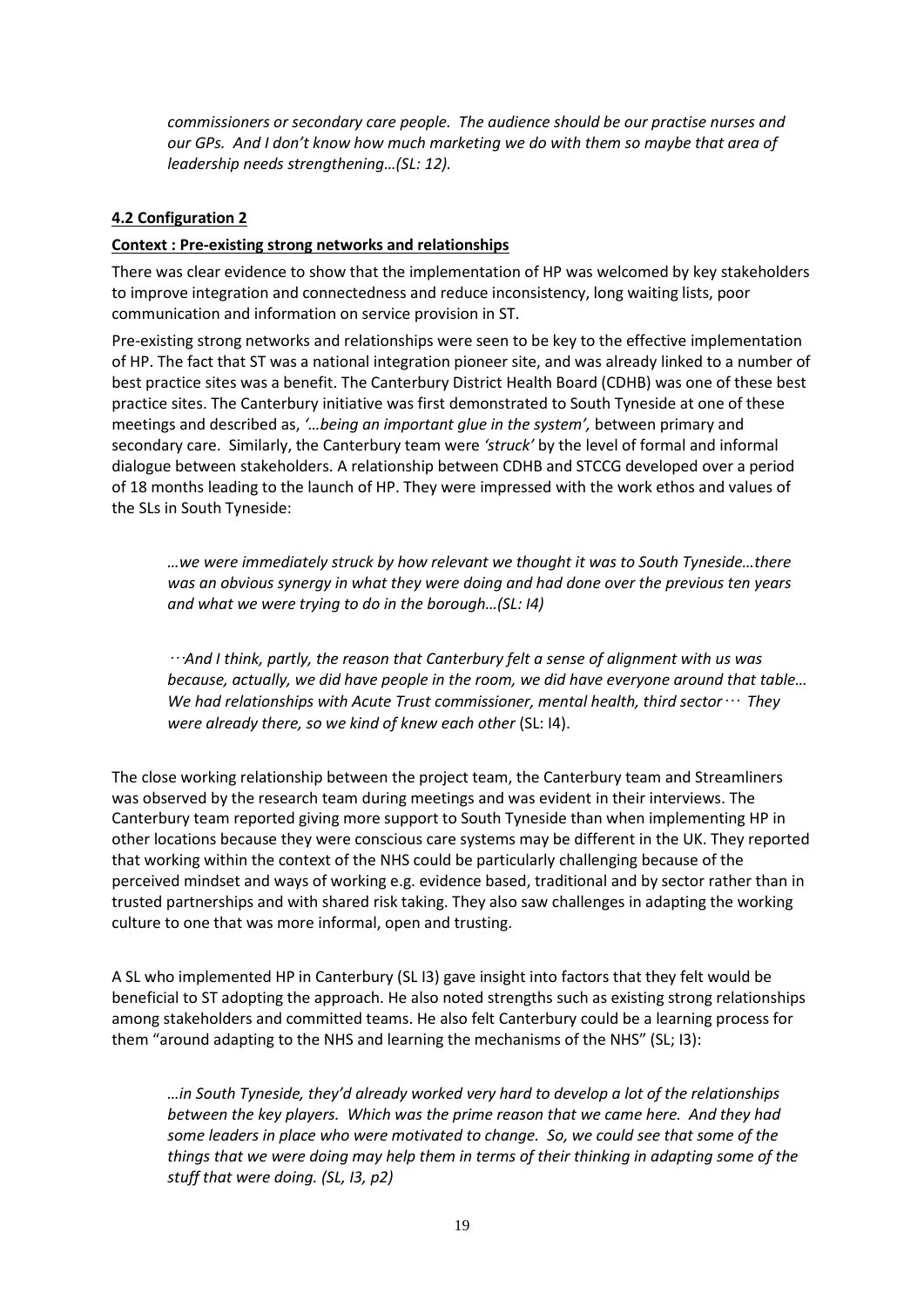Despite reported 'system fatigue' and the, '*busy-ness*', of practitioners**,** participants from both clinical and non-clinical settings attended the launch (n=180) and appeared motivated to use the new online system.

### **Mechanisms: Launch of HP; education sessions; Canterbury District Health Board (CDHB) input**

The launch of HP was an active demonstration of the relationships across ST and with CDHB. Participants who attended felt it was a very positive event on a number of levels as described below. Resources to plan and run the launch were tight however. The run up to the launch was described as *'very busy',* and*, 'working day and night'* by SLs to ensure 50 pathways went live. The project coordinator took up her post after the launch which eased some work load pressure but comments made by the small project team of three people working on pre-launch systems and pathways suggest more help earlier would have been welcomed. This is an important point raised useful for future sites to be aware of:

*…The set-up of it (the launch) was by far the busiest bit… coordinating…and making sure the invites were going out, making sure we had the speakers, making sure we had presentations. Making sure we had the pathway working, making sure we had the website live. That in itself… But then, obviously, we needed all the work to develop the 50 pathways, which was huge. …(SL: I2)*

The launch included presentations by organisations which are partners in the whole system transformation programme and may feature as providers of care in the HP system, including health, social care and voluntary care providers. With hindsight, SLs felt it would have been better and more practical to have invited other foundation trusts from wider areas to the initial launch too, especially to benefit from the messages from the Canterbury team. SLs reported they were now trying to develop relationships with other neighbouring foundation trusts where referrals may be made for South Tyneside patients and it was proving to be more challenging.

There was clear evidence that participants who had attended the launch were impressed, especially with results on caring for patients out of hospital:

 *Globally, it was sold to us at the time as a way of trying to keep patients out of hospital. Trying to ensure that their care occurred into the community as much as possible. Some people might overreact and send somebody up to hospital. Whereas you could click on the pathway, and it would show how to manage \_\_\_ and how you might best handle it. So that was very much my take-home messages from the meeting itself' (GP; I17).* 

Following a demonstration of HP at the launch event which showed how compliance to a pathway helped to manage patient care, and that up to date information and guidance was available on the system rather than searching in different manuals.

Other messages that participants took away from the launch included, '*using resources appropriately, reducing hospital admissions', 'right care, right place'.* More significantly, it was reported that the charisma and commitment of the Canterbury team that came across on the day encouraged positive views on HP:

*'…The visitation from New Zealand – from the team from Canterbury into South Tyneside –*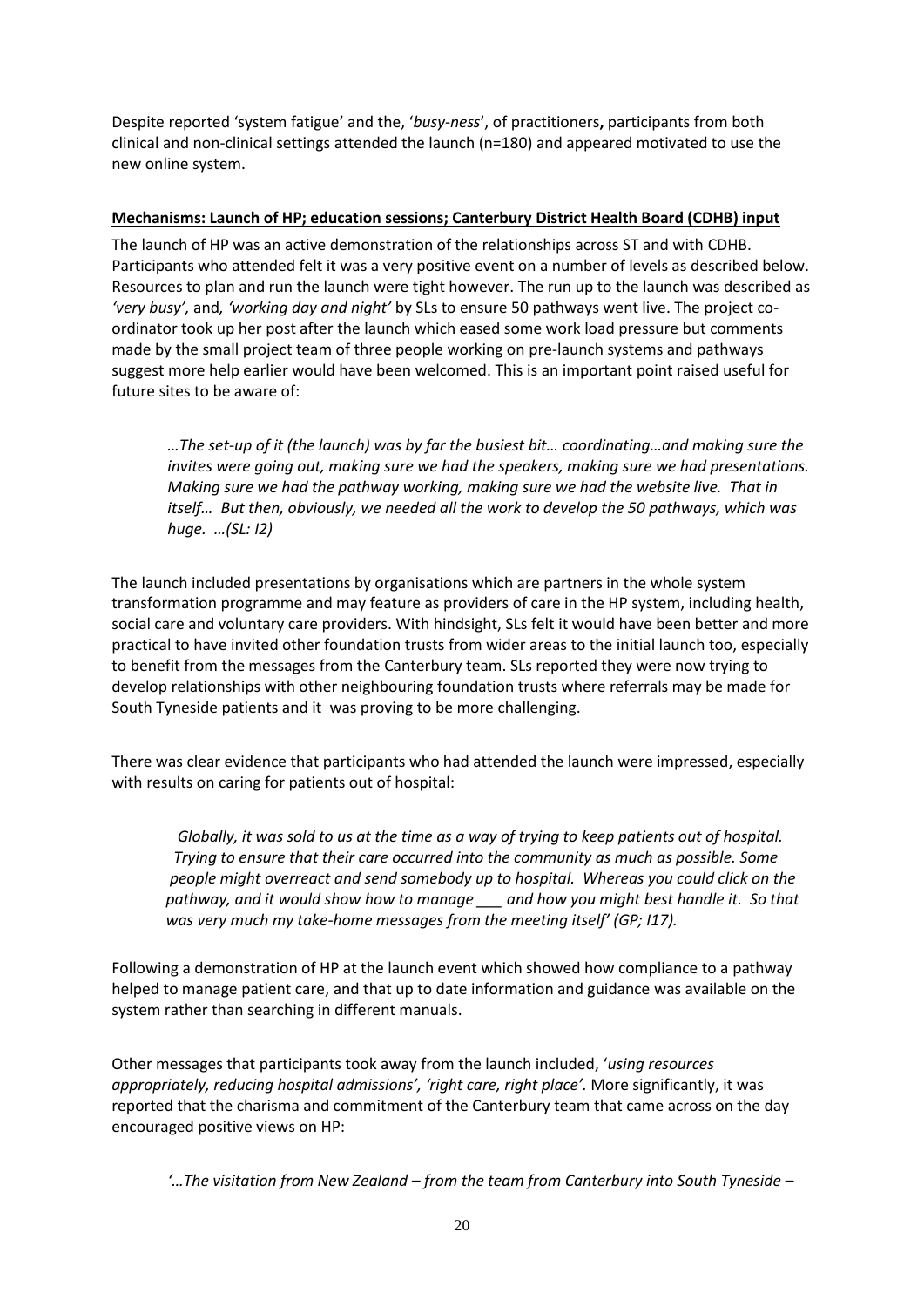*was really positive and really very interesting as well…The major thing that, I think, we took from Canterbury, from our organisation's perspective – so that's South Tyneside Foundation Trust – was really about the partnership element. So, this was not about organisational barriers or boundaries, it was really about trying to open up much more and be part of the system and work a system together…So, it's been very helpful from that perspective (SL: I4)*

One participant explained how he used the launch event to network and raised he was already documenting pathways for social care and HP would make the process of social care more transparent:

*'…And the question that arose is, well, where do we write those down? How do we record those changes so that staff have access to the guidance and the processes that they have to follow – standard operating procedures. And it just turned out, really, by sheer coincidence, I suppose, that one of the things I went to when I first arrived here was the launch of Health Pathways. And I discovered that South Tyneside was in a partnership with Canterbury, New Zealand (SL:I5)*

However, he felt the word '*health*' in HP would imply it is not related to social care and could be a barrier. Social care pathways for ST are currently in the development phase and will be the first social care Healthpathways in the world.

Support from the Canterbury team was reported by SLs to be useful at all times before and after the launch . One SL explained that knowing members of the Canterbury team and Streamliners were involved from the beginning was reassuring and gave added confidence in the system as well as pointers on what to do next:

*So, I think, on reflection, and they said it at the time, but I do think they did*… *They've given us their*… *What they describe as their A-team. The technical writer who has been with the Streamliners for the longest time. She*'*d been there right from the beginning, and she was integral in developing health pathways. And she did a just much broader job than just technical writing, because she had been in health pathways streamliners for so long, she was able to say,* "*Right, we also need to start thinking about your website. We also need to start thinking about x, y and z.*" *So she was our real conduit. Slowly, we were able to bring in in different people at the appropriate time* (SL: I2)

#### **Outcomes: Clinical engagement; motivation; tensions**

The launch of HP in August 2016 was effective in many ways. The Canterbury team enthused participants by their passion and inspired them. The pathway examples and presenting facts such as the use of the online tool prevented building another hospital were very encouraging. Many GPs reported they went back to their practices and decided to use HP. The following GP came back from this '*learning event'* and presented these facts to his practice at their monthly educational meeting and agreed to change their working practice and access the online tool for clinical guidance and pathways:

*…There was a learning with lunch. An education thing, arranged by the CCG. And we all thought that was a particular good idea. And we brought it back to one of these meetings and decided we would run with it...(GP:I7)*

The opportunity to meet face to face with the Canterbury team and the SLs were key drivers. The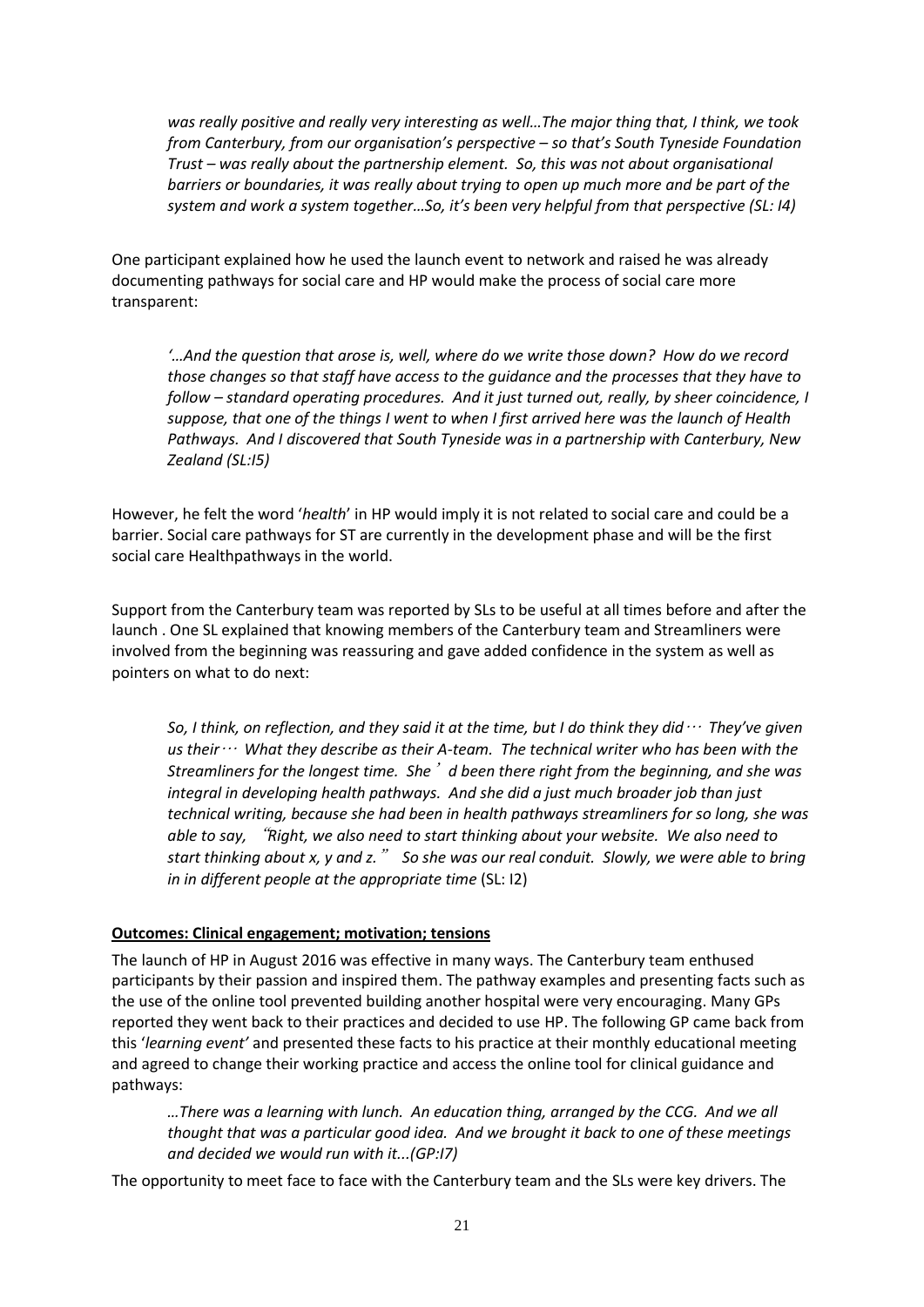execution process provided the opportunity for practitioners to question the value of HP. The visual demonstrations of pathways, such as the demonstrating the cardiology pathway were effective in capturing the interest of the audience. This process encouraged participants to access the online tool, although the impact of peers was significant enough to report and a factor that influenced some participants:

*…We've had quite a lot of information leading up to Health Pathways, when we've been to talk to some of the CCG. So we're kind of aware of how it's evolved from New Zealand. The New Zealand, sort of, framework that they used. So… And we've got… One of the GPs in the practice works… Works at the CCG as well. So, we've had quite a lot of information…(GP: I14a)*

There was a recognition that all programmes need time to work. It was observed during interviews that in practices where there were members of the project team who worked there, ie they had relationships with SLs, GPs seemed to engage more, however, in others practices there was less engagement. A few GPs felt it was too early to give any feedback because they had only used the system a few times or not at all:

*And I must confess my reflection at the time (of the launch) was that's all very well and good, but there's a timeline that that takes, and you're asking us to engage with this process now. (GP:I17)*

*'Yeah, so it's very early days, to be honest. I do use it on a weekly basis, if not daily. And I find it quite useful (GP:I 10)* 

Despite the points raised above by participants, there was a general recognition that any tool or intervention to improve communication and relationships between primary and secondary care would be endorsed by the clinical community*:* 

 *A lot of our time is spent clarifying poor communication from secondary care*…*There's never a day goes by where we don't have a communication issue to sort* (GP:17)

It was felt that it would be the SLs, more specifically the clinical editors, who liaised with clinicians to develop pathways, where better relationships would develop. The clinical editors did confirm this suggestion.

Challenges developing pathways were also identified by some participants due to the relationships between the clinicians. This was not only between primary and secondary care but could be across one particular professional group for pathways which needed input from a number of clinicians with different clinical backgrounds:

*'…The pathway sits, sort of, between myself as the … and with…, who's one of our elderly care consultants. So, it had to be done jointly, and again there were complications in terms of input from my side, from her side, and then pulling all that together and… Where the pathway sits neatly in speciality, perhaps, it's a bit more straightforward. But where it bridges… You give people different specialities, and obviously there'll be different perspectives on that…'*(SL:19)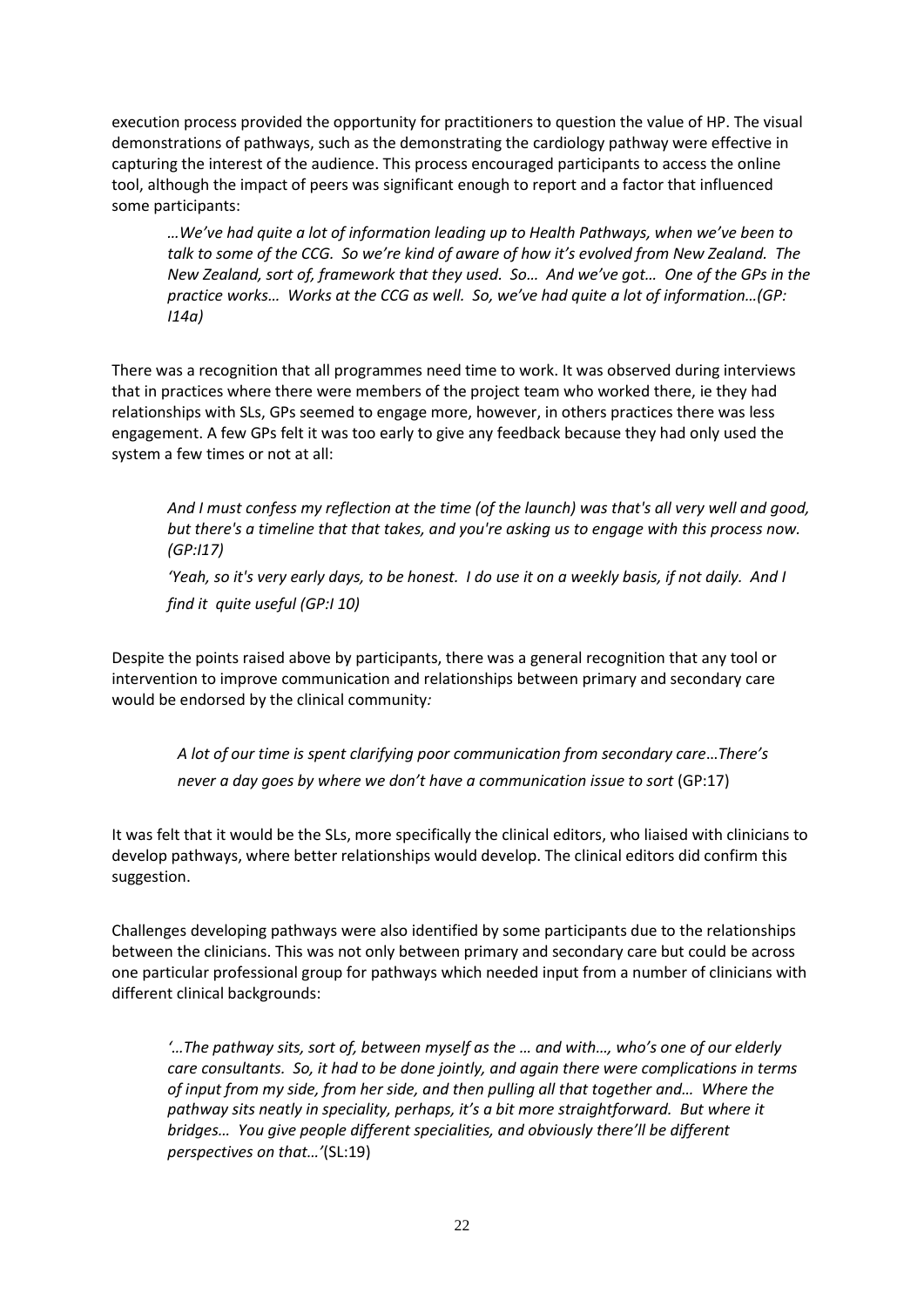## **4.3 Configuration 3**

### **Context: Systems for development of HP and individual pathways**

The clinical editors are responsible for developing, and maintaining local health pathways. Their workload involves regular contact with primary and secondary care practitioners, face to face, telephone or by email dependant on nature of query. The process to develop a pathway into the system requires the completion of several stages as follows:

- Clinical editors to agree and generate new pathway with project team/wider governance
- Subject Matter Group approached to develop pathway (usually appropriate clinician is allocated to work on pathway or in some cases nurse practitioners, recent cases have proved nurse practitioners to be fully engaged and very helpful)
- According to the complexity of the pathway, feedback is provided and implemented into the pathway (this could take many attempts and a lot of time). There are currently 57 pathways that fall under the development category
- Following 'sign off' by clinicians, Streamliners approve any new pathways according to the approval process and make live on the HP system (subject to any queries by Streamliners)

It is apparent that this process is not always followed and can be subject to delays at each stage.

Strong strategic leadership and a project management team in South Tyneside were key to driving the implementation and comprised: A project manager (0.4WTE), HP coordinator (1WTE), 2 clinical editors (0.6 WTE – less than the 0.8WTE recommendation by CDHB). In addition, input from primary and secondary care clinicians, support staff and partner organisations has been provided without funding. Formal and informal project meetings have been established. The monthly Canterbury Oversight meeting receives updates from the project manager on progress with HP developments as part of the system transformation agenda, and weekly working group meetings including clinical editors and the project management team have been set up. The team members are employed by NECS, FT, CCG or work in general practice. Help and support from the Canterbury team was useful although SLs reported that they were learning a lot as they went along and with hindsight there were a few things they would have done differently eg SLs only found out about how to use the DOT (HP Administration System) for managing feedback after the launch. This tool which is part of the HP system requires daily responses to queries or comments from practitioners so that they are assured that their issues are being investigated promptly. SLs felt it would have been *'better to know about DOT much earlier'* in terms of using it for feedback from GPs and the resources required to manage this process.

It was reported that pathways for development were selected based on criteria and suitability of existing Canterbury pathways; many were reported to be identified as 'quick wins'. Priority clinical areas were also identified by practitioners (three of these were also part of another local initiative, cancer, deep vein thrombosis (DVT) and respiratory). In addition, other locality based prevalent conditions were prioritised.

SLs involved in the process of selection of pathways to develop are now more mindful of identifying pathways where one pathway may lead into another. The impact of emerging pathways on the GP community and wider partners is now being recognised by SLs and how significant they can be for referrals.

A lack of defined time frames may have implications on the credibility and perceived value of the HP system. More so, if GPs try to access a pathway and each time they visit HP it remains 'incomplete'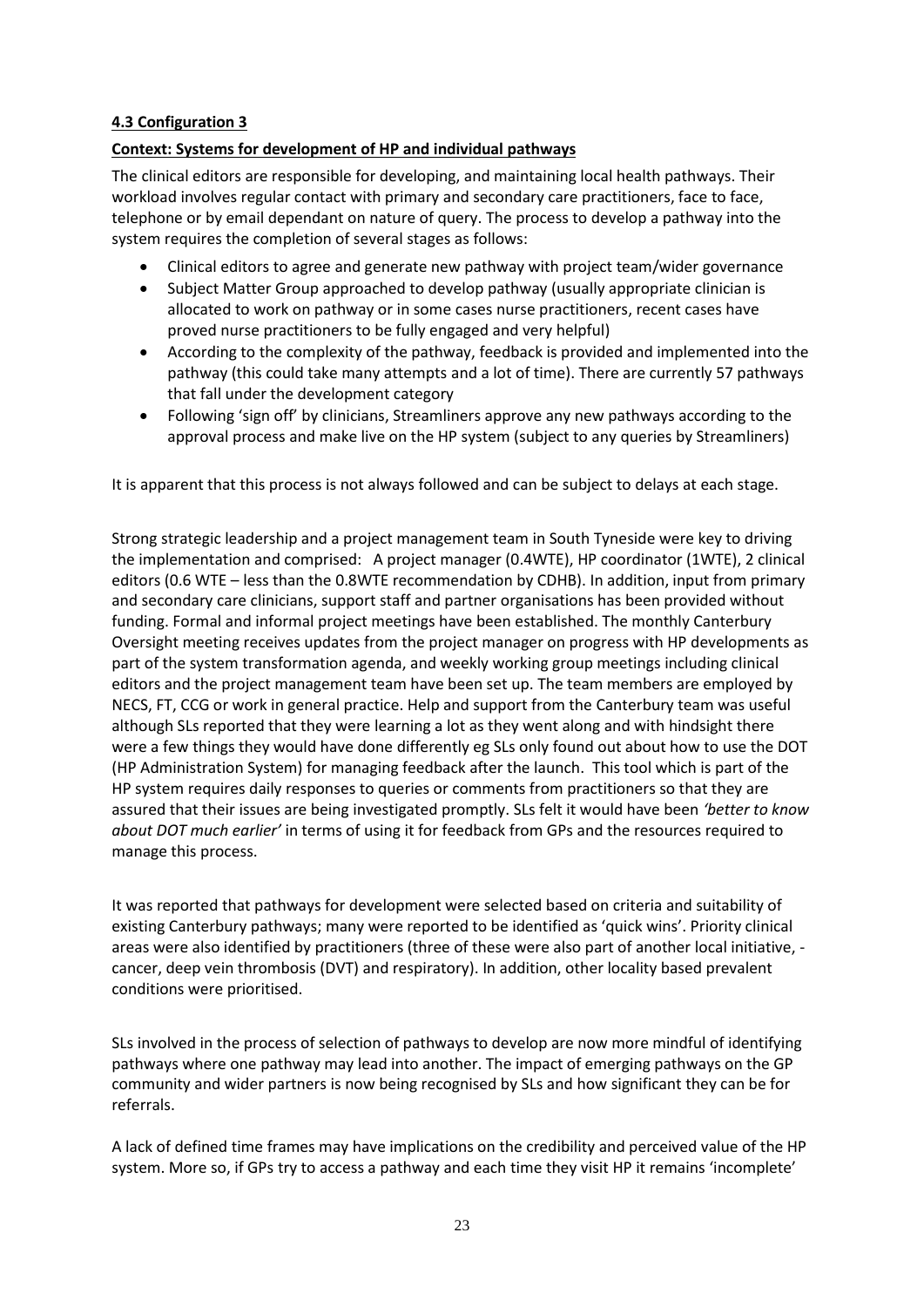in their eyes because that pathway is not yet available. SLs explained how it was a challenge to complete pathways within a time period because there was a reliance on other professionals to provide information that is required, before a pathway can become live. Sometimes the time it takes to develop a pathway is dependent on practitioner responses and feedback. The following illustrates an approach taken to develop pathways:

*'I think they have a kind of a work-plan and a rough time schedule and they… And some clinicians make themselves more available than others and the ones that don't are sort of badgered a little bit' (SL: I12).* 

At an operational level, a SL reported informal processes for wider review too, escalation on pathway development was decided at the weekly HP meetings or monthly Canterbury Oversight meetings:

The 'escalation process' (our term) involves SLs contacting practitioners involved in pathway development to '*remind*' individuals of the importance of their support in, '*agreeing and developing'.* Streamliners are unable to commission a pathway until the subject matter experts 'sign off the pathway'. This means it needs to have been through the full process of a draft pathway reviewed by the subject matter expert. Increasingly, it was reported that in addition to clinicians, nurse practitioners are valuable in providing information on pathways.

SLs developing local pathways (mainly) experienced difficulties over the time it took for them become live. There was no specific guidance on the length of time practitioners should respond to colleagues, for example, clinical editors requesting information from clinicians; this '*slowed the process'*. HP users are expected to feedback any queries via the DOT system, although feedback was not always of value:

*'But she said it could have just been, you know, down to the time of day they rang. But I did get feedback, but nothing to, sort of, help what I was asking (GP: I17))*

In summary, different approaches to the design process for pathways, with the content being 'discussed' via email rather than planned subject matter groups. There was a perception that this counter-intuitively impacted on the timescales for completion.

## **Mechanisms: Management of HP; Development of pathways; Training**

A SL, who was also a GP and part of the project team provided a detailed account of how they selected pathways. This participant said he is learning a lot as they were carrying out the work. More importantly, clinical editors are now more selective about developing new pathways:

*' ...They (New Zealand) gave us their list of their top-hitting websites. So, some of them weren't relevant to us, because I think gout, for example, was one of their big hitters. But then we went through and said, "Well, yeah, that tallied with what we think is important or we're going to side-bench that." And we probably learnt a lot from that. Was that we dipped into too many specialities all at once. In order to get a bit of a spread. Whereas actually we're learning now that if you go into one speciality and try and get all those speciality pathways done, it works much easier. So, we are learning as we go along. (SL: I9)*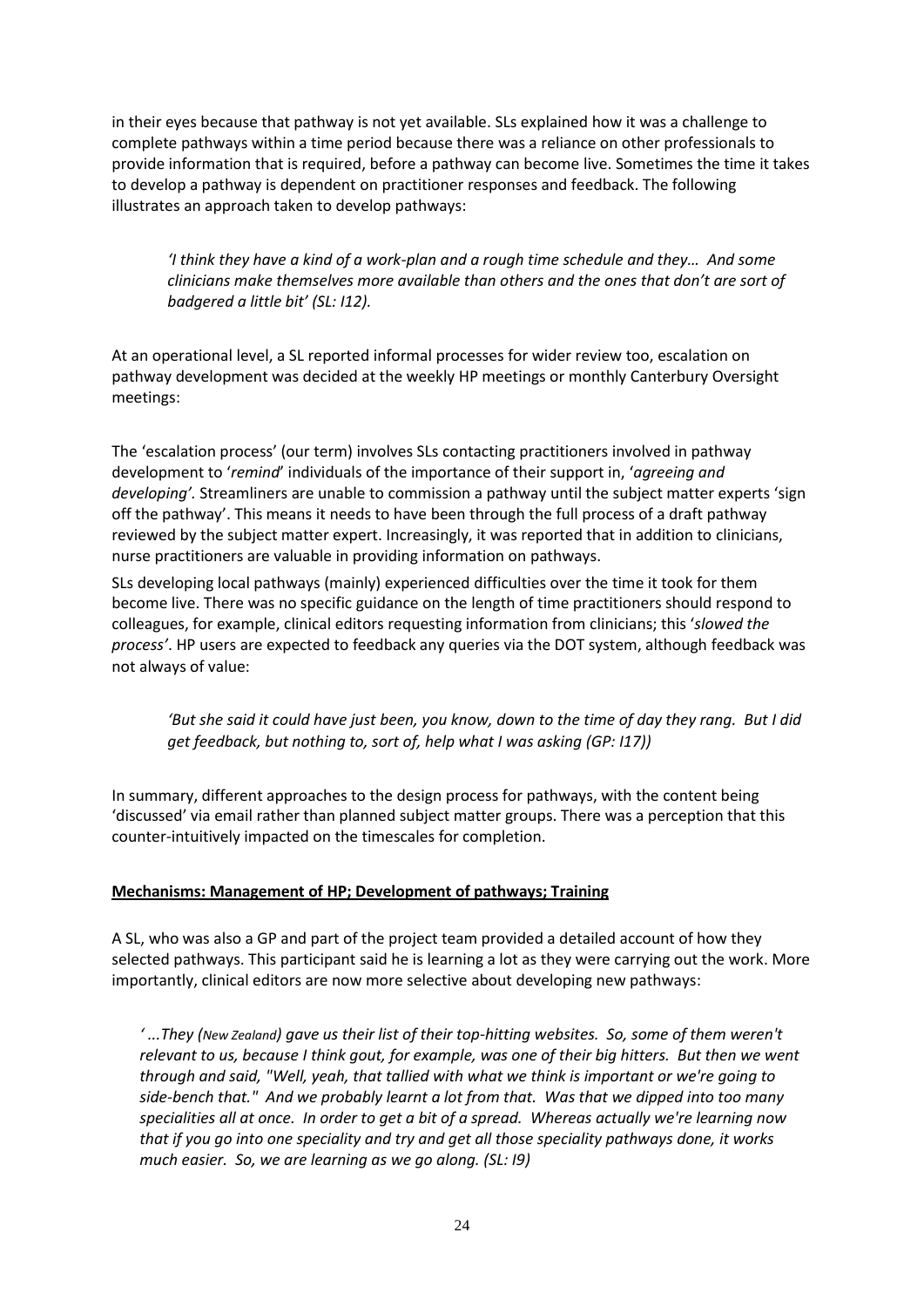The pathways being progressed at the time of this evaluation were related to previous pathways identified from the first phase. Participants explained that some pathways were quite complex when they began work on them and described in detail how they linked into other pathways, for example, mental health, *'because mental health dipped into a number of different pathways that we'd already written'.* There were other technical reasons for selecting specific pathways, the diabetes pathway was described as well-designed and referred to quite often:

*'…We felt that those would be good ones to, again, pick up on. Because then our links wouldn't link to a New Zealand link. It would link directly. Because there's a lot of intra-pathway links when you're in there…(SL:I9)*

*'…Well, within the diabetes pathway there's a link in there to diabetes retinal screening. So if they GP were to click the diabetes tab, under everything around, say, I don't know… Foot screening and, perhaps, antenatal care, there's a link in there for diabetic screening. So, if the GP then clicks that link, he will be able to see everything to do with retinal screening and where we deliver the service and how to contact us and how to refer in, etc. (Nurse Practitioner: I18)*

The type of pathway to take forward for development is not always universally supported. Working on social care pathways, a participant reported:

*'Well, what we said was the pathway into residential care. Now, we knew it was wrong for the reason that we didn't want people to end up in residential care, but we thought "That's ok… If residential care is the ultimate end-point for some people, if you work back from it, what are all the things you would do before it got anywhere near there? If you were intervening early with someone." So, it would still allow you to look at all sorts of preventative measures, alternative accommodation rather than 24-hour residential – what they call age-related…' (SL: I5)*

In relation to the development of pathways for social care, a social worker present felt that it would be a useful tool to use and social worker attending at a multi-disciplinary meeting where a focus group took place said her main reason for attending was to '*take back names of people they need to work with'* in relation to developing accurate and complete pathways which practitioners would use in the future.

One SL was conscious about the important of the quality of the content in HPs. He stated that for some SLs it was a case of 'putting information on' whereas for others it was 'putting *useful* information on' and addressing the reasons of why it should be on and what value would it add to the pathway. For example, for gastroenterology, all the gastric pathways, and the request pages are complete, or as the clinical editor said, they are '*all-singing, all-dancing, and they're all up to date'.*  Clinical Editors find they have to be careful in discussions with subject matter experts, to ensure they are developing pathways which are accurate and complete, before Streamliners can physically add them formally to the system. In the case of the diabetes pathway for example, the page could not be live until they had the pathway complete for ophthalmology.

*There's a little bit of pushback from us sometimes about ownership of Health Pathways, and saying, "No, it's not just a dumping ground for information (SL: I9)* 

The feedback system built into HP called DOT, which enables users to log queries or suggested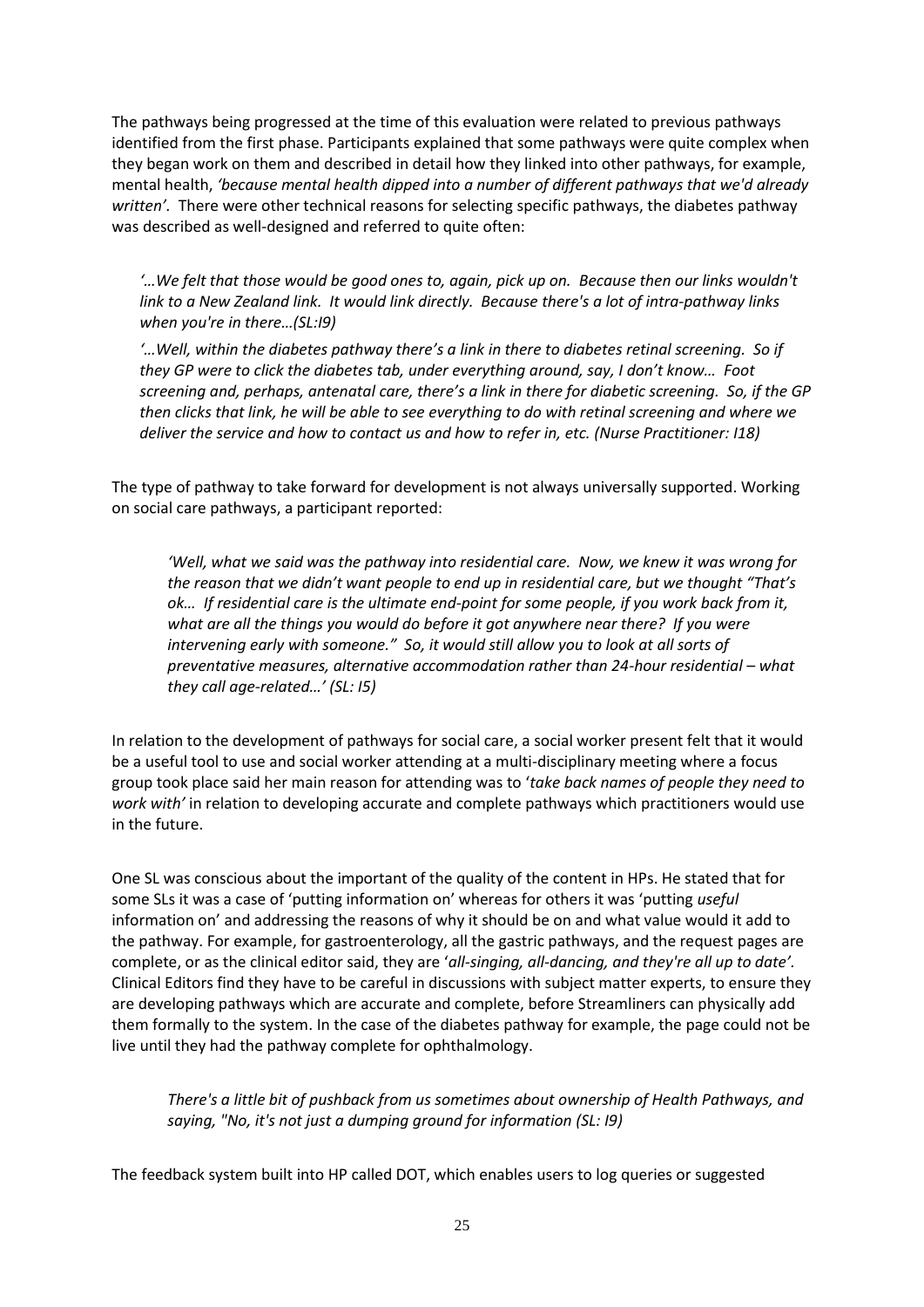amendments is seen by positive by many users and a key part of users' willingness to engage with the system. A prompt and 'appropriate' response to DOT queries was perceived to be useful by most users. However, a small number of participants were unaware of the feedback button or its purpose:

*…If GPs have ideas, you can put it on, and it'll be shared. I don't know how to do that, mind you. We don't know how to do that stage yet. But we've got a contact, who we could contact…(GP: I10)*

One GP participant explained how he used the DOT feedback button to clarify what the criteria was for pre-diabetes, however because he was not satisfied with the response, he has reverted to using national guidelines (NICE), where he felt more credible information was available.

In relation to use of the feedback system DOT, a nurse practitioner raised a point in connection to the work she did on developing a pathway and had included literature on the condition for new patients. She was not aware of the timescales and process for when the literature was going to be updated:

*…I've put that information on quite recently, but if there was a change in the national literature. You know, you've got to keep it up to date because if GPs suddenly get the impression that it's out of date and it's not concurrent, then they'll stop using it…You create a policy and then you put a review date a year later….(Nurse Practitioner: I18)* 

One function of the project team is to deliver training. There were some GP practices saying they not aware of this:

*I'm not aware of there being any internal training. It was delivered on the day, (of the launch) and that was it. (*GP; I17)

Most of the practitioners who did not attend the launch were trained on HP at their practices. This was on an ad hoc basis. Although, the majority of participants who did not attend the launch felt the system was simple to use and required very little training. One trainee GP was introduced to the online tool as part her induction, her practice was not aware of some of the functions in HP, the feedback button was the most frequently reported function. Another trainee GP suggested that the training should be part of the hospital induction, an addition that a SL later said they were looking into developing. These measures are seen to make HP, *'first point of call'.* A GP explained it was early days and she was still learning the system and the outcomes were yet to be seen. GPs said HPs was easy to understand and minimum training was needed. In one focus group with more than ten GPs present, they said they had no training except from the knowledge gained from attending the launch. There was a general consensus that the tool was self-explanatory. Other GPs felt training was important, especially new GPs who were not present at the launch:

*…There was a verbal talk at that meeting, where they showed us the pathways and how they would be updated. But then it was very much a go away, and play with it and use it…'It's user-friendly' (GP:I7)*

The project team are in regular contact with GP practices. In one scenario, GPs who had had training on HP had now retired and new GPs were approached for HP training (sometimes referred to as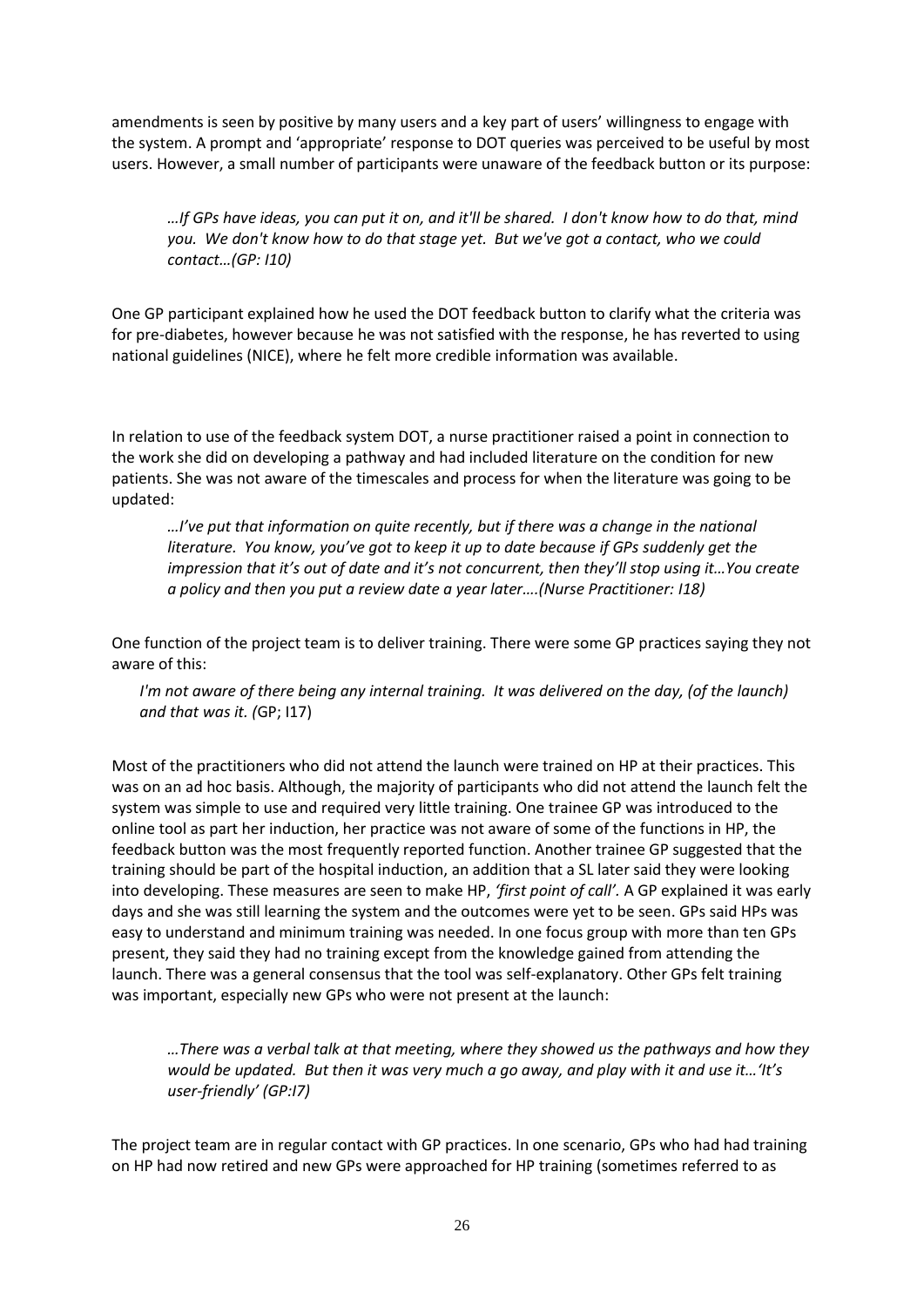'awareness'). The practice manager participant explained how she could call anytime if the practice had problems about the use of HP. In addition, they were aware of the support that was available on the HP site:

*…There is a health pathways community site, which does have… So, some training on there…'(SL:1)*

#### **Outcomes: Accurate and complete pathways**

.

Many participants explained how they were using HP for up-to-date information on pathways in ST, before referring their patients *'right place at the right time'*. There were mixed views about using the non-local New Zealand pathways, some felt this was a trust issue, others reported the clinical content to be good, if not better than the UK, but the fact that pathways were not local was perceived as a potential barrier to using HP.

The fact that HP referenced local services was reassuring:

*…Because it's got the contact number and how to refer and what form to use. I mean, of course there are lots which are not relevant to us, because it's the New Zealand stuff. Which, again, referred for the clinical information, but not for the referrals and stuff like that (GP: I10)*

However, there were some GPs who felt non-local' pathways were still useful:

*So, there was a man with low testosterone levels… So, his blood result came back with low testosterone levels and I wasn't sure what to do and I looked it up and it wasn't a localised page, it was a New Zealand page… But it gave me the answer I wanted. It helped me decide what I had… That I had to actually repeat the test and do it at a different time of day, which I did… I wouldn't have known otherwise (GP/SL: I12).* 

Some participants were uncertain of the reliability of using non –localised pathways but recognised the challenges in terms of time and resources:

*'…The bottom line is things that would facilitate the use of Health Pathways, would be having all the health pathways localised at the time of going live. I appreciate there's a financial constraint to doing that…(*GP:I7)

New GPs used HP as a clinical directory. One participant explained it helped her to look up information in one place and saved her time rather than searching for various information in books or links

This GP clearly accessed it regularly, her level of detail about the system demonstrated this:

*...I do use it on a weekly basis, if not daily. And I find it quite useful. So it's got all the updated guidelines and... You know, just to refer to. So, I find it very useful (GP:I10)*

The use of pathways varied. It was clear some GPs had accessed HP in more depth than others. GP s use was mainly reflective of their first experiences with HP ie if on their initial use the content was complete and accurate it was reported that it was a positive experience and they were more likely to use it again. Participants who had positive experiences also described their awareness of the wider benefits of standardised care and other non-clinical service provision:

*There's a whole wealth of knowledge there that I can't keep in my head, but it's at my fingertips in Health Pathways…it just helps me… Helps me give evidence-based care to my*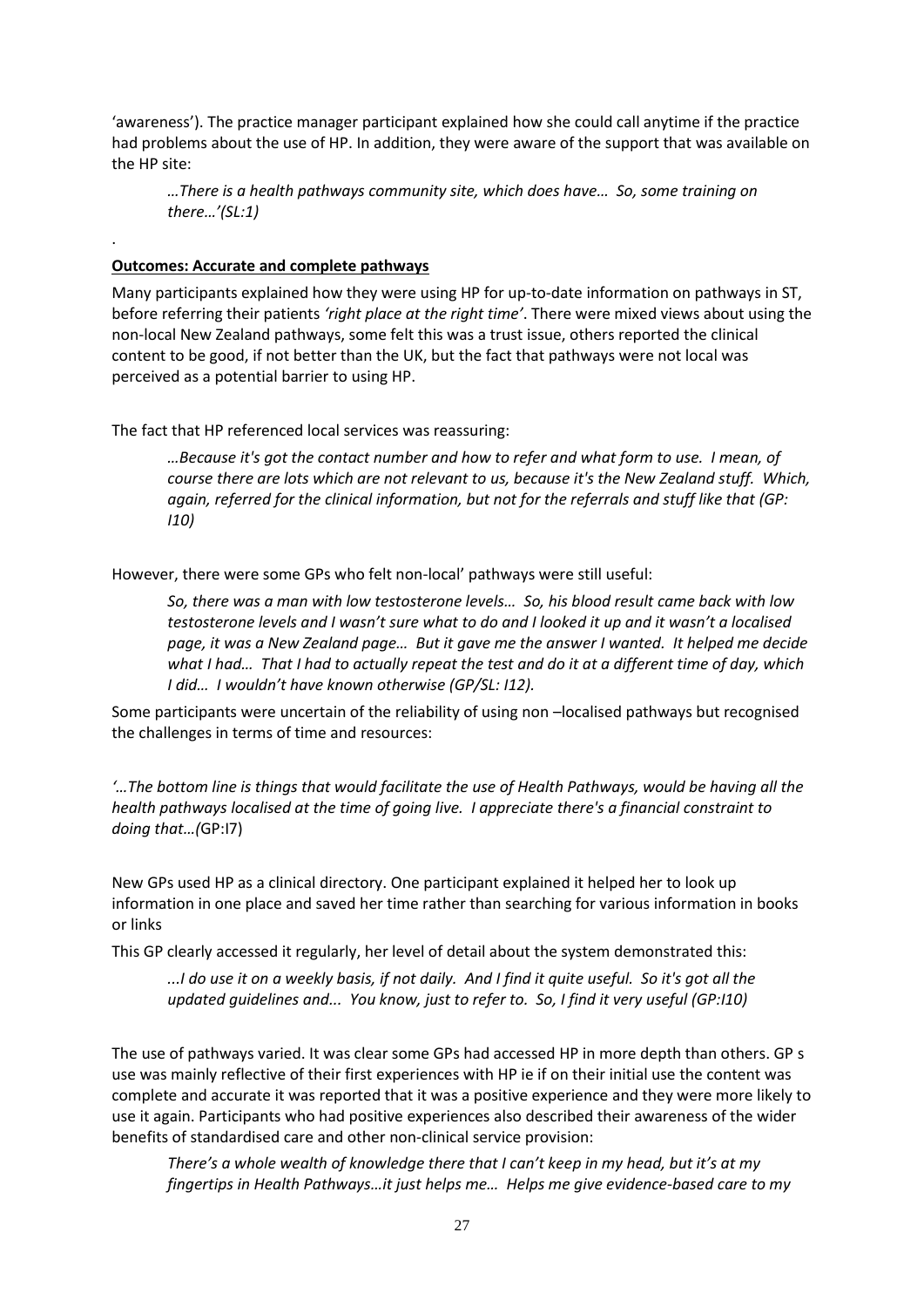*patients, even if it's got nothing to do with secondary It…Also helps standardise care across the patch and it makes me aware of things like services that may be statutory or third sector voluntary services that I wasn't aware of, that can help me and my patients as a…(GP: I12)*

*…I mean, I've come across a topic which I wasn't sure what to do. So I've just gone on it. Because everything is very concise there… (GP: I10)*

There were mixed views about the content of some pathways and the ability to influence changes to the pathways via the DOT system. Again, perceptions of HP were dependant on participants' first experiences of using the DOT feedback mechanism to report non-compliances or other issues on a pathway; where responses were fairly immediate this was reported to boost their morale, and users were more inclined to engage in feedback again, especially when their question was resolved:

*…I looked up the osteoporosis guidelines. I used the links that did … and then it didn't take me through to… And it became apparent that it was the New Zealand flag at the top, and \_\_\_ is... It's different per region. It's international. I fired off an email, saying here's the correct link - can you have a quick look. And within 24 hours the editors had looked at it, dealt with it, said thank you, and it was updated and it was working beautifully. So, they are incredibly responsive if people are willing to… It's very encouraging…'(GP: I7)* 

The following GP recalled a positive experience when feeding back a query on blood pressure and the information needed amending:

*'I did exactly the same with the blood pressure targets for diabetes. And they changed them within 24 hours, saying thanks for... Thanks for identifying it, and letting us know what the real ones are. We've changed it. And it does make you buy in, that sort of thing…'(GP: I7)*

However, another participant in the same practice described a situation in which he experienced the service from the pathway was unavailable. The facility in secondary care was still being developed:

*…Certainly outpatients, it's not altered anything I've done. Hospitals - same day referral for assessment, it's been frustrating because there's times we've followed the pathway and then been told at the other end they agree that is the pathway, but they don't have the resource, so the pathway is not operational…(GP: I7)*

One practice manager referred to the experiences of GPs in her practice and reflected on the importance of accuracy and completeness of pathways which was a theme running through much of the data:

'…*There's loads of topics that are missing from there. And then, like what I was saying, there's lots of stuff relevant from New Zealand, because it's been copied from there. So, it really needs... More and more stuff needs to be added. Depending on, you know, what we need. Whatever our GPs are requesting (Practice Manager: I10)*

A member of support staff had fed back a suggestion via the DOT system, about the possibility of accessing individual contact numbers for practitioners for the mental health crisis team in Sunderland as she had waited 20 minutes for a response to telephone calls to the main number. She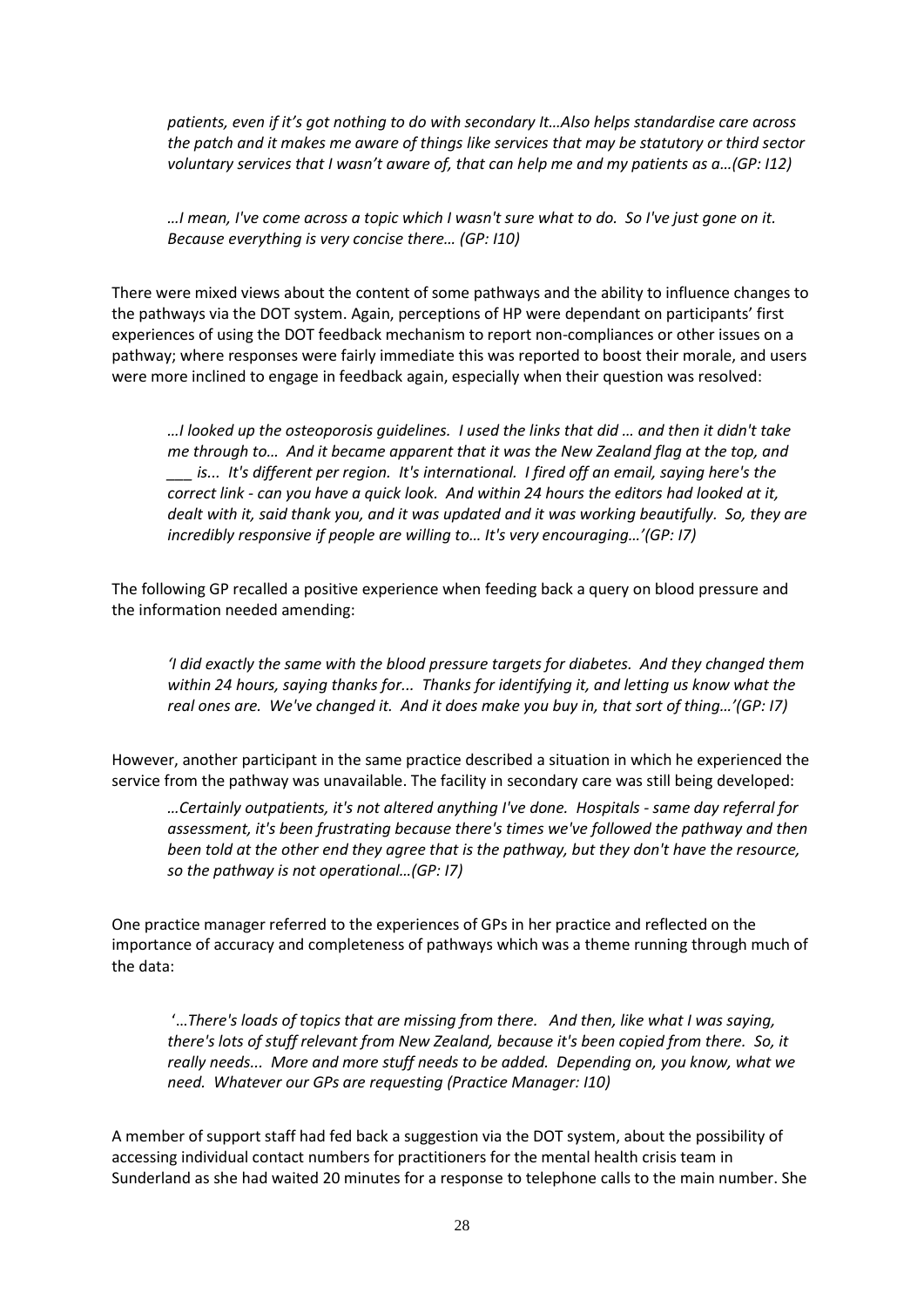had received a quick response to her query but the service was unable to agree to the suggestion.

There were mixed experiences of using specific pathways ie GPs felt some local guidelines differed from the NICE guidelines (pre-diabetes pathway). A GP reported this difference the pre -diabetes criteria is reported to still differ from NICE guidelines and the GP felt frustrated and reverted to using the NICE guidelines. An appraisal of the content of individual pathways was not part of the scope of this evaluation but could be included in future studies of compliance.

In summary, 'accurate' pathways and perceived 'completeness' of the system were important mechanisms which impacted on user perceptions. If the content was not localised or perceived to be inaccurate in terms of the evidence base or if the services in the pathways were not available, there was an impact on user perception of the value of the system and further use.

## **4.4 Configuration 4**

### **Context: Availability and access to HP**

The first phase of the implementation in South Tyneside focussed on the development of 50 pathways for go-live. It is understood that this was process resource intensive in terms of project team and clinical editor time. Local training, and IT support allowed staff in general practices to access the tool from their desktop computer with one single log on for the practice, post launch. This meant data on individual use was not available at the start of the evaluation, however a solution to this was implemented towards the end of the first phase of evaluation and will allow identification of individual users (subject to consent) and a more targeted approach to support those currently not using the system.

The design of pathways is reported to affect perceptions on accessibility. Sometimes, where pathways are complex many screens are viewed before decision making takes place. GP participants reported that design and information in pathways is integral to the quality of pathways and can affect their perceptions on the value of using the system.

#### **Mechanisms: System access; Design of pathways**

There were some challenges identified in relation to the use of EMIS, the GP clinical record system, which self populates the patient information, and the need to switch between screens when using HP to look up information but EMIS is required for record keeping and referral:

*Yeah, I think if we were using the referral forms actually on Health Pathways, then… Of course, we use the forms that are on EMIS here, and they're already… So, they may have been taken off Health Pathways and put on EMIS, but we use them off EMIS because that's how we do it electronically. It self-populates itself* (GP:14)

*'…So if you're going to use the health pathways, maybe you can have a link there which will open up the referrals or connect it to EMIS…'(GP:10)*

The system was perceived as '*simple*' by many of the users, and was reported to have been accessed by most of the participants in this evaluation:

*'…Literally, you click on the localised pathways and you've got your list. You click on the one that you want – so say, for example, this one, hypothyroidism. And it's there. Yeah, you can expand all your dropdowns, and that's it. It's there. And if you need to click on any of the*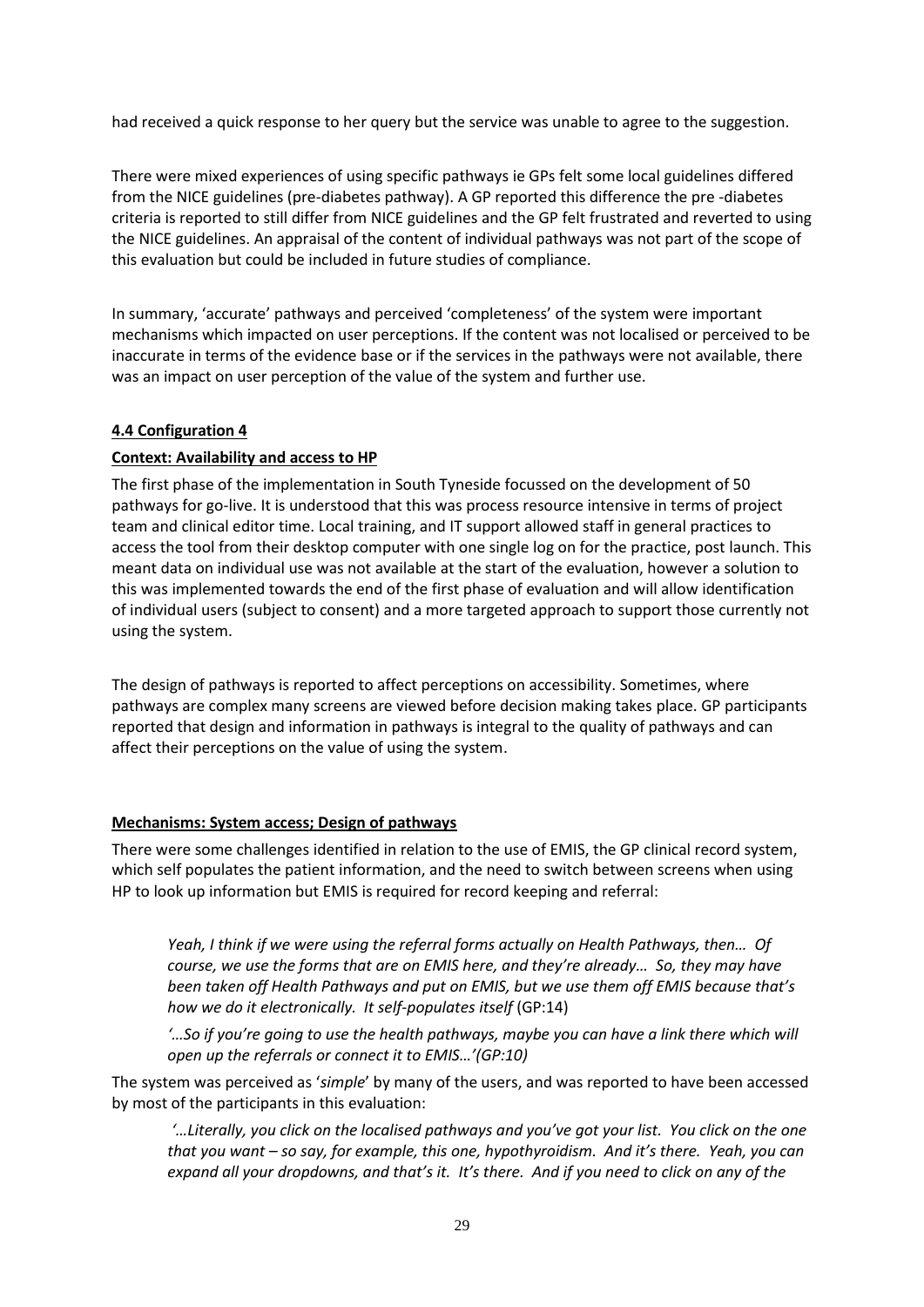*links, they're there. You just click on them and it takes you… So it's so user-friendly…' (SL: I1)* 

However, some found there were too many 'clicks' to get to where you needed to be in the system:

 *'I think sometimes you can get lost in a lot of boxes. And I think… So, for example, if you go into the subject, you've got a certain specific area, and there might be links and then you go into that link and you go to another box and then you go to another link in that box and you go to another box… Sometimes you can get lost in the boxes, would be my only thing…' ( SL:18)*

Another participant said, *'I felt like I was sieving down a lot of stuff to find out what I was looking for',* when they tried to look up HBA1C criteria for certain patients.

The GP below experienced difficulties both with the content and time needed to use HP for patients with multiple symptoms/health issues, especially when a user is in front of the patient:

*I can't remember what the condition was, but it was a patient who had a number of different health conditions. So, one of their health problems meant that the straightforward Health Pathways pathway would have been inappropriate in their case, because of their other health problems. And I'm conscious it's a guideline, not a set of rules. But I guess we just must take that into account when we're using it as well* (GP: 114)

Users were keen to share their views on what could be improved in the system. The design suggestions from GPs who were using HP are generally of a practical nature. One clinician suggested the process of going back to the main page could be improved:

*'…So there might be an easy way of a back button to get back to the original so you haven't to then go back through each box…So I think part of it could be designed that major subheadings and sub-sub-headings, but have a quick route back to the major heading (SL:I8)*

*'There could be an added feature in each pathway showing if it needed a value based approval…' (GP: I14)'*

Another participant felt it was sometimes difficult to find information that had been previously accessed and been positive:

*I printed off an asthma management plan for a child once. And it was good. But for some reason I can't access it again, but it was really good* (GP: 14a)

Some nurses felt separate pathways could be developed for nurses via a drop- down box because they felt they did not need the level of detail required by GPs, and they sometimes found the nonlocalised pathways confusing:

*Yeah, so if you go to diabetes and then a drop-down menu of the things within diabetes that*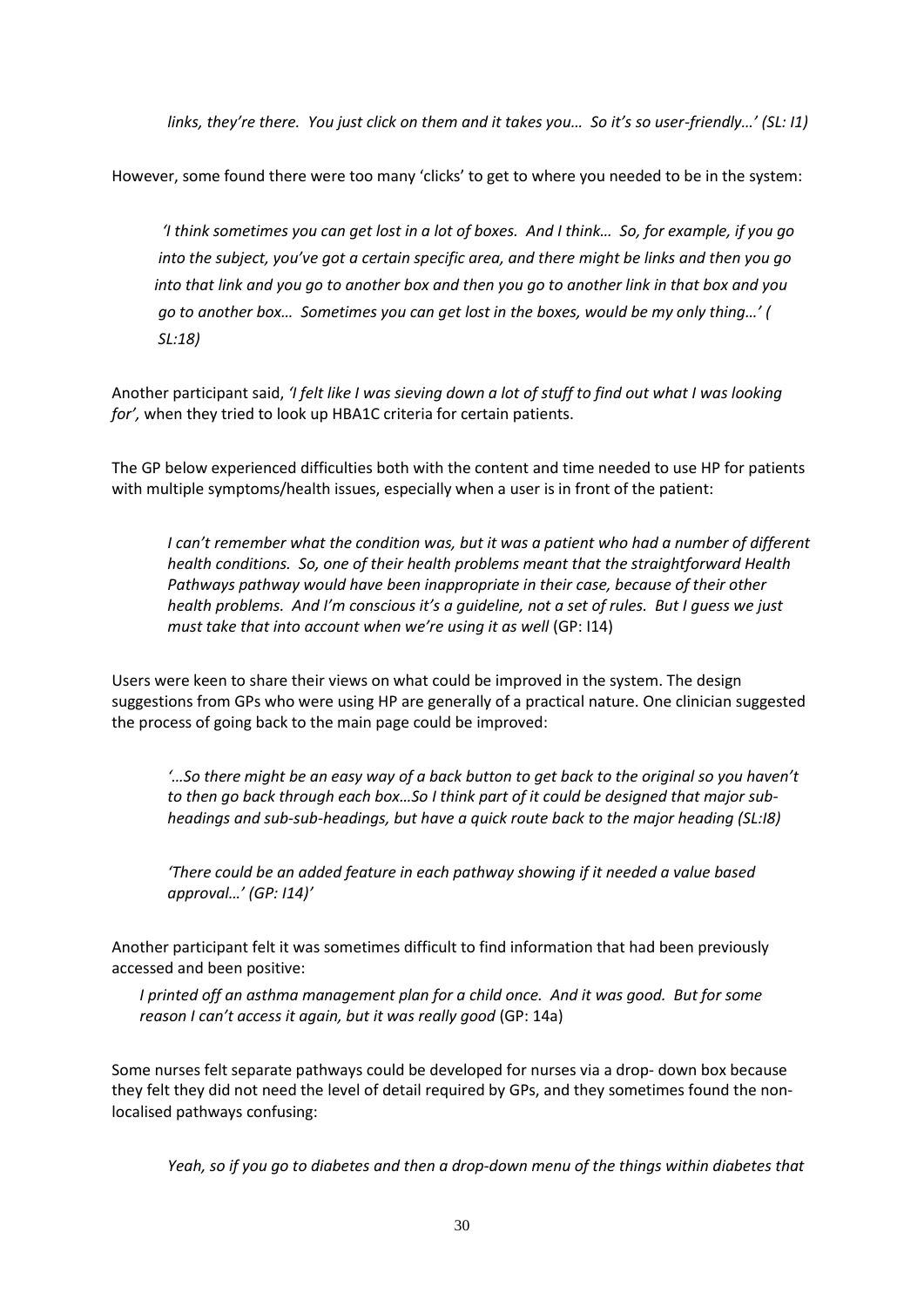*you might want to look at, rather than having to go to diabetes and then read through all the stuff and click on the hyperlink. A drop-down menu, maybe, at the top (Nurse practitioners: I14)*

Social care managers are currently developing pathways within the HP system following attendance at the launch. Pathways on older people and frailty are being developed to keep patients out of hospital. A frailty workshop group from the CCG and other partners is in place to deliver this specific pathway.

In summary, there were different approaches to the design process for pathways, with the content being 'discussed' via email rather than planned subject matter groups/meetings and there was a perception that this counter-intuitively impacted on the timescales for completion of the development work.

#### **Outcomes: Pathways uptake; complexity of pathways; reported usefulness of the system**

At the time of reporting there were:

- 116 live pathways in place
- 57 pathways in development (from August 2016 -to date)
- 87 feedback threads ie feedback from users on amendments to the system, queries

Data on the use of HPs is available to the project team. Google analytics data has been extracted for the period August  $16<sup>th</sup>$  2016 - May 31 $<sup>st</sup>$  2017 and analysed alongside the findings from the qualitative</sup> study.

**Figure 1: No. of Sessions on South Tyneside HealthPathways** for the period August 16<sup>th</sup> 2016 –May 31<sup>st</sup> 2017 with linear trend (total number of sessions 7544)

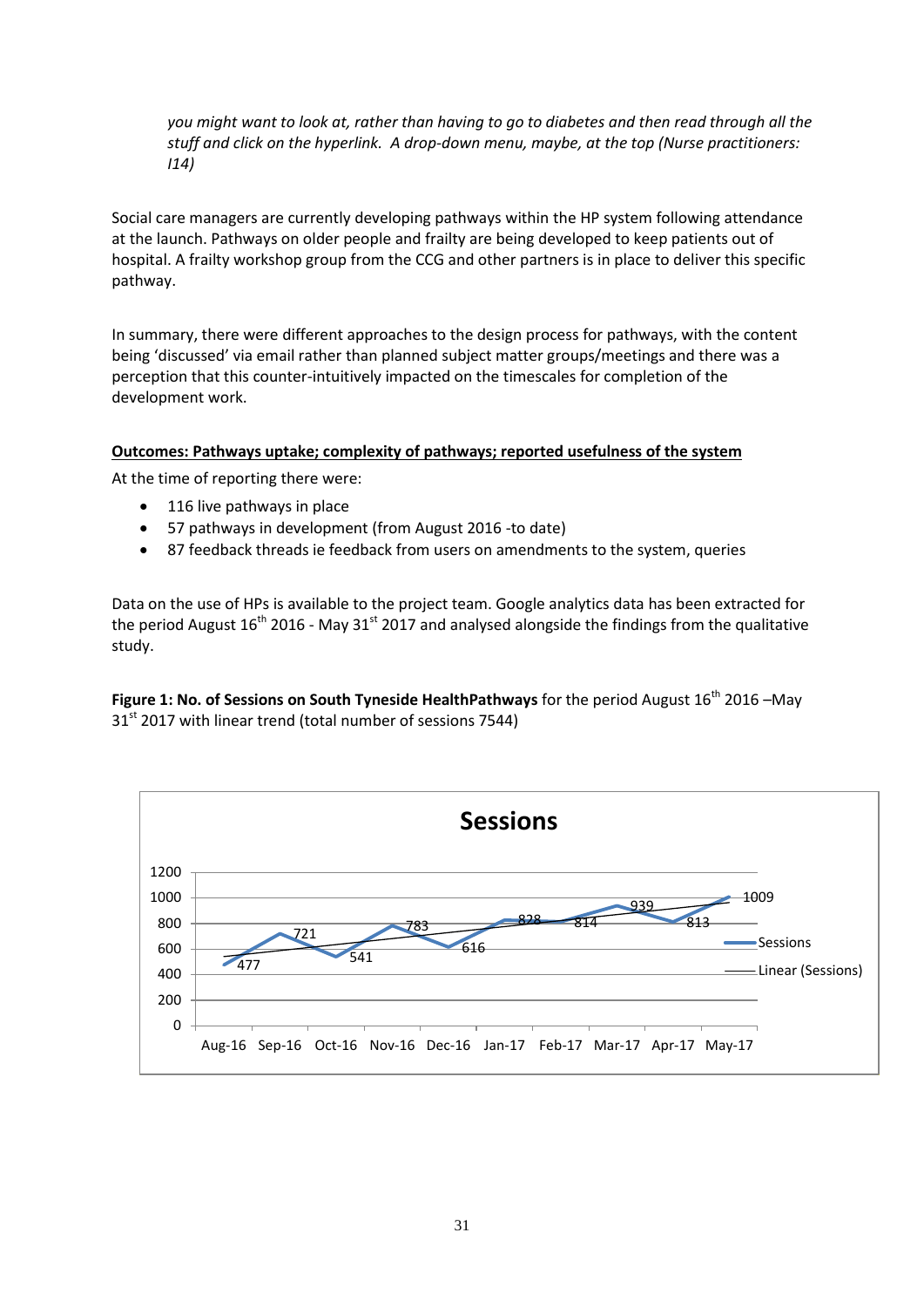**Figure 2: No. of page views of South Tyneside HealthPathways** for the period August  $16^{th}$  2016 – May  $31<sup>st</sup>$  2017 with linear trend (total number of page views 37186)



There has been a total number of 7544 sessions on HP and 37186 page views since go live. In May 2017 the number of sessions has increased to 1009 (from 477 post launch) and the number of page views to 4766 (from 3309 post launch). It appears therefore there is an increase in utilisation of HP since it went live.

The graphs show a steady increase, suggesting the current live pathways are accessed more regularly by practitioners. This could mean that users who initially started to use the system are now using it more frequently, but also could mean that there is a greater number of users who are using the system (as shown below). The most likely scenario is that there is a combination of increased usage by initial users and more users coming on board, which contributes to these figures.

### **Figure3: No. of Users from Aug 2016- May 2017 on South Tyneside HealthPathways with linear trend**



The figures on users of HP are important for SLs to assess the effectiveness of implementation plans and in May 2017, 252 users logged onto HP. The number of GPs in South Tyneside is approximately 130, indicating multiple log-ins by some users as well as use by others than GPs (backed up by interview data). At the time of writing, the ability to understand which users these are, was not available. We understand that this is in development and information about individuals' use (subject to consent), would be available for future reporting. This type of information would be useful to enable more targeted approaches to improving engagement with the system. In relation to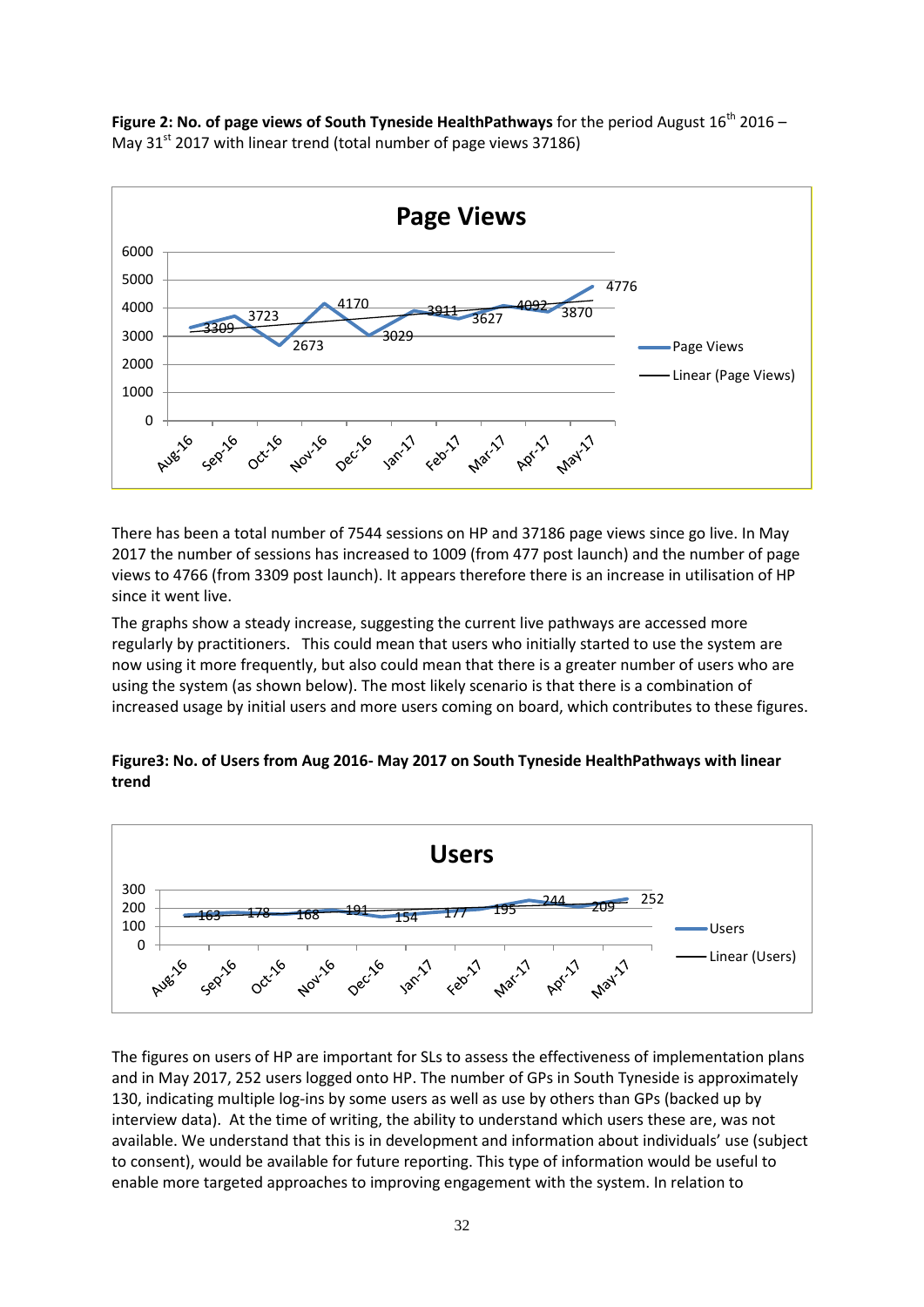multidisciplinary team use interviewees reported use by other system users such as nurses, practice managers and administrative staff and that a wider range of users would increase the overall value of the system, although at the moment it was still largely perceived to be a 'doctor' system:

 *'…And the Health Pathways is mainly, sort of, clinical, sort of… Doctor-orientated. So, I don't know how… It might be partially useful for district nurses…'(GP: I14a)*

There were many participants using HP but there were also participants who had not heard of it at all. Although, when participants were asked about the effectiveness of the implementation of HP both SLs and GPs explained more and more people seemed to be talking about it including practice nurses, district nurses and health care assistants:

*'…When we go to meetings now, particularly when primary care are represented at the meetings, we're hearing more about the GPs using Health Pathways as well. So, it feels like momentum is building with it, without a doubt...'(SL:12)*

There was a trainee GP who said she had not used or heard of HP, both, in practice or at the hospital. She suggested it should be part of their induction. Interestingly, the practice manager (present at the focus group interview too) said it was explained at induction. The other two new GPs present recalled it was introduced at their induction.

## **Figure 4: The most frequently visited pathways in South Tyneside (localised and non-localised) – 'top ten'**

| <b>Localised Pathways</b>    | Page views | <b>Non-localised</b>   | Page views |
|------------------------------|------------|------------------------|------------|
|                              |            | pathways               |            |
| <b>COPD</b>                  | 428        | End of Life            | 105        |
| Heart failure                | 406        | Hyperlipidaemia        | 74         |
| 2 week wait suspected        | 350        | Differentiating Asthma | 58         |
| cancer referrals             |            | from COPD              |            |
| <b>Atrial Fibrillation</b>   | 321        | Insulin - starting and | 56         |
|                              |            | ongoing management     |            |
| <b>Integrated Care Teams</b> | 306        | Type 2 diabetes $-$    | 53         |
|                              |            | newly diagnosed        |            |
| Deep Vein Thrombosis         | 250        | <b>Abnormal Liver</b>  | 52         |
|                              |            | <b>Function Tests</b>  |            |
| Non-acute cardiology         | 214        | <b>Advanced Care</b>   | 52         |
|                              |            | planning               |            |
| Chronic kidney disease       | 213        | Cardiovascular risk    | 49         |
| (CKD) in adults              |            | assessment (CVRA)      |            |
| Diabetes continuing          | 201        | Spirometry             | 45         |
| care                         |            | interpretation         |            |
| Diabetes diagnosis           | 200        | UTI in adults          | 45         |

It is interesting to note that the pathways which are localised are generally viewed more often and usage appears to be related to the most common conditions encountered or services required. Further discussion on the perceived importance of 'localisation' is found elsewhere in the report. It is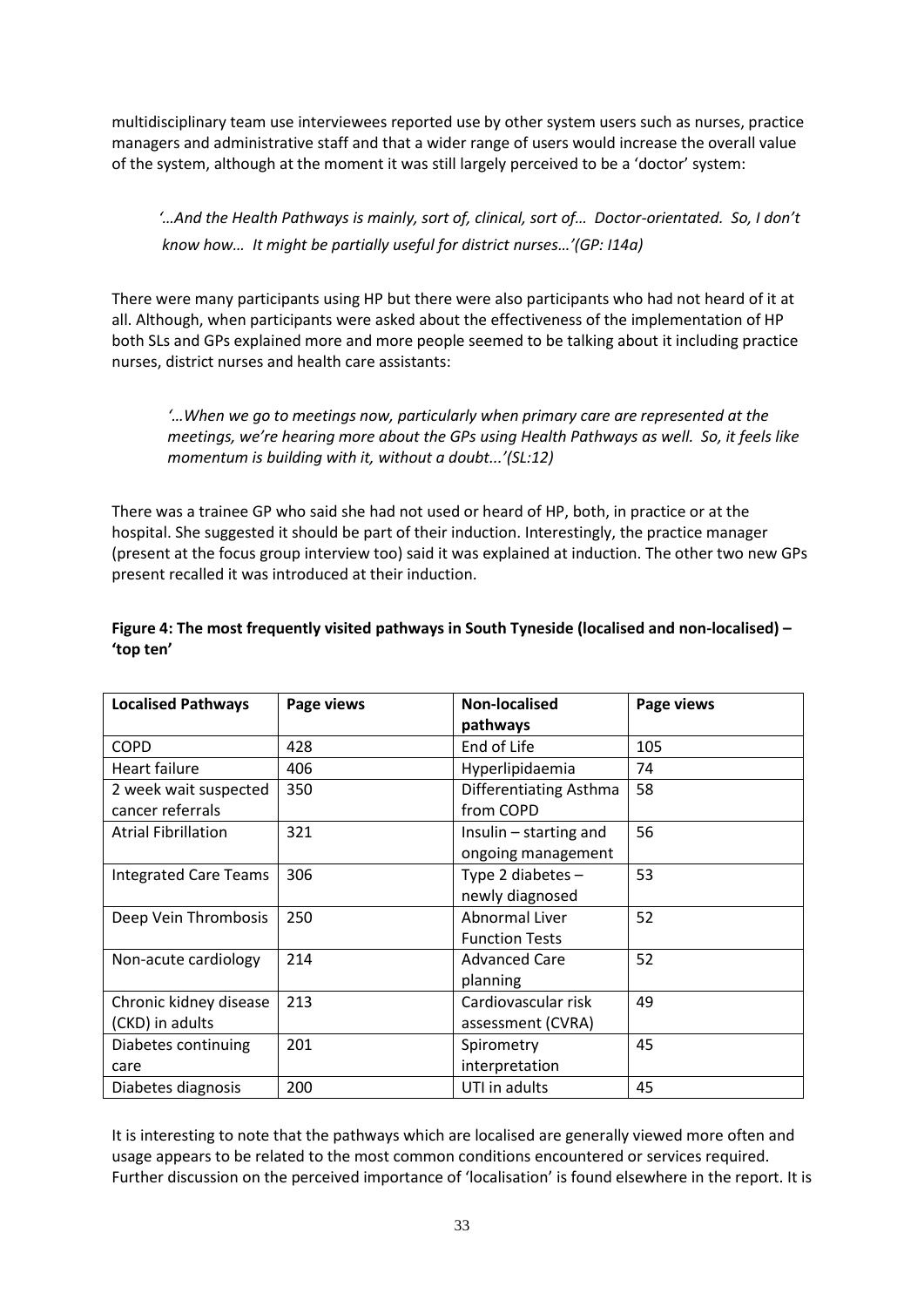interesting to note that some GPs expressed views that the more common conditions were less likely to be viewed by them on HP. Feedback of data to users about pages viewed etc might well encourage uptake not only by new users, but may promote wider use of the system by existing users.

The complexity of some pathways was a theme which was perceived to impact on the use of HP. Some GP participants reported that it was sometimes difficult to follow a pathway when they were consulting with patients*,* and time was an issue. A couple of GPs said it was difficult to follow complex pathways, more so when patients had more than one condition and symptoms were not attributable to a specific pathway. In these situations, GPs preferred to ring a clinician directly and discuss individual cases:

…*it was a patient who had a number of different health conditions. So, one of their health problems meant that the straightforward Health Pathways pathway would have been inappropriate in their case, ….. And I'm conscious it's a guideline, not a set of rules… But it's when it starts to get complicated and you're not quite sure, …. that's when I don't think Health Pathways really answers those questions. So, you go back to your default position and maybe ring someone at the hospital for advice or speak to a colleague. (GP6: I14a)*

Another GP felt it was better to call a patient back about a question on the criteria for lipid control and blood pressure:

…*the reality is I knew this was going to take some time for me to get to the bottom of. You know, to answer their question and I said,* "*I'll look this up later and I'll get back to you.*" *So, I didn't do it with the patient in front of me* (GP: I12)

On the other hand, the following nurse practitioner highlighted issues on information reaching the appropriate service providers and described her experience and efforts in trying to use the system:

…*And the rheumatology services in this area are delivered in Sunderland. But the pathway is very clearly for South Tyneside. So, from the point of view of following the pathway and the bloods and the X-rays that are required by the pathway, those are not currently transferable to Sunderland. And they... There isn't a, kind of, national library of X-rays. So, in terms of coordinating the patient's appointment with a service outwith South Tyneside, but with investigations from South Tyneside. It just pinged into my mind to ring and ask if I get these X-rays done at Sunderland, at South Tyneside, will the Sunderland clinician have access to them when the patient turns up for the appointment. And the answer was no. So, the pathway was to send them to South Tyneside, but they were going to end being rereferred at Sunderland. Unless you can guarantee the images will be there (OSS: I17)* 

With reference to service configurations, a practice interviewed reported that when they complied with following pathways in HP, the service was not actually provided at the hospital. The findings suggest that to maintain momentum and to optimise the use of HP, it is important for those developing pathways to ensure services are operational too.

In summary, the HP system was described as user friendly, and easy to grasp with minimal training. For some, however, it was perceived by some to be too simplistic as far as information technology advances and potential functionality. Had it been compatible with the EMIS system, utilisation may have been higher. We understand that this functionality is now in development.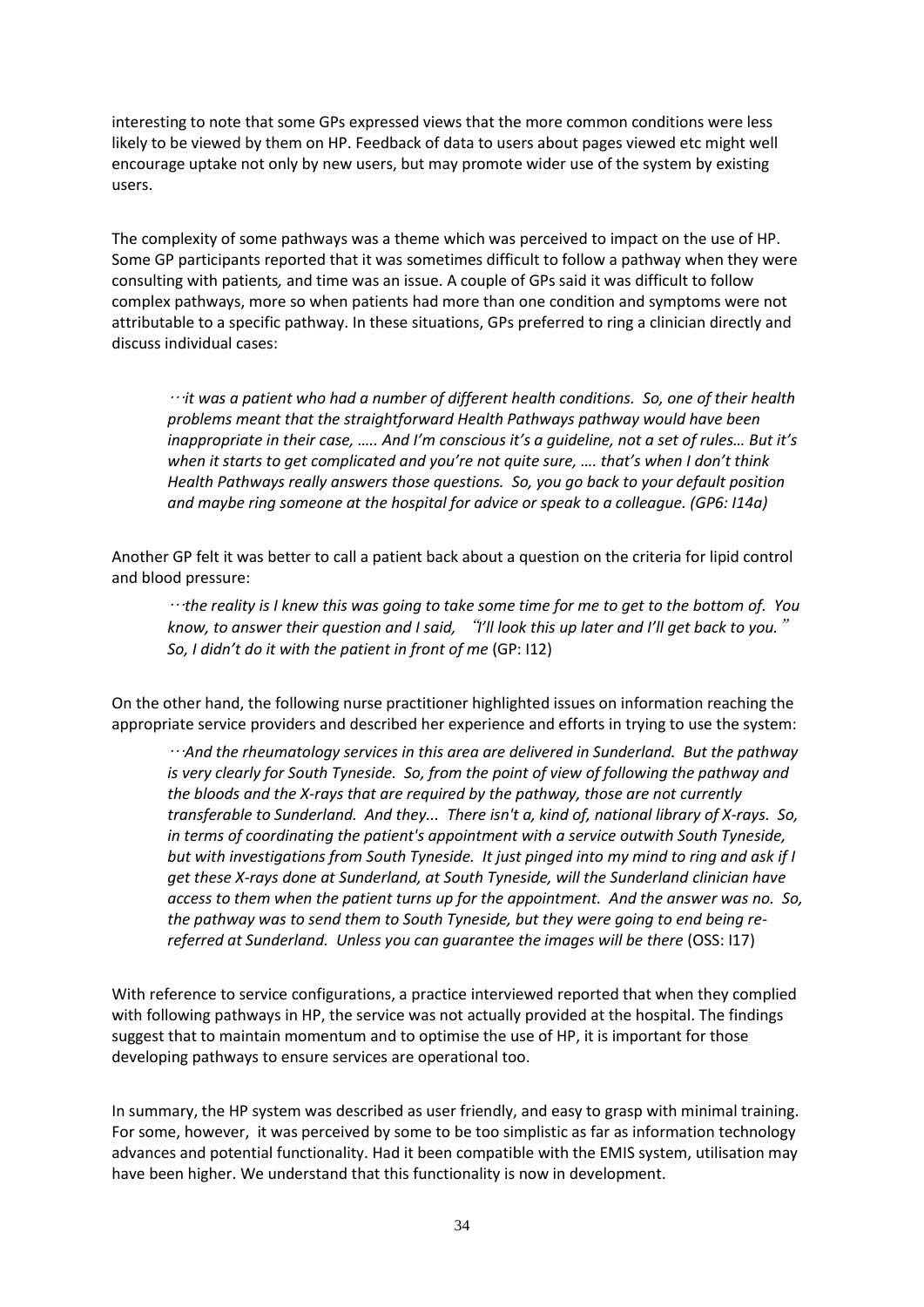The complexity of some pathways meant more time was spent looking up information which was reported to impact on the use of the system, especially if patients were present. It was also reported that those pathways that were simple in content (and therefore more likely to be developed quickly, were reported as less likely to be accessed by GPs because GPs were already aware of the content. Nevertheless, findings showed that HP was positively viewed by most GPs when pathways were populated, local and complete.

It was not the purpose of this evaluation to specifically identify issues in relation to the HP system, or specific pathways, however the following points were raised and should be considered in relation to further rollout of HP going forward:

- 1. Differences in medical terminology/language between New Zealand and England
- 2. It would be better to have separate pathways for different practitioners, for example, GPs and nurses as nurses perceive they need less detail for the role they have
- 3. Improved design and layout of complex pathways. For example, a drop-down menu so that practitioners go straight into what they accessed system for rather than follow through links until they reach what they need eg Diabetes and pre-diabetes criteria)
- 4. The need to differentiate 'literature' in HP, such as patient information for new patients

# **4.5 Configuration 5**

## **Context: Decision making and referrals**

The HP system is still relatively new and many GPs tended to conform to their standard working practices in relation to making referrals. Their reasons for this included having limited time to engage in a new system which may not continue in the future. They had found their own ways of working which they perceived were effective for them e.g. ringing up secondary care practitioners about their patients:

*'…Personally, I tend – because I'm old-fashioned and old, and know most of the clinicians – I pick up the phone and ring the clinician and say, "Look, this is the individual circumstance." I probably do it with the same frequency* (GP; *I17*)

However, when it is used for referral GPs use HP to 'check' to see if the pathway is the same as it was previously. The referral is then made through EMIS Health the clinical records system which also provides patient appointment booking, clinical records and electronic prescribing Suggestions were made to improve this process for more effective referrals. One method is explained below:

*…And I type in 'back pain' into your clinical system, it would be really useful if Health Pathways, in the background, was finding me the back-pain pages…So that… I have an option somewhere on the screen to say "Do you want to go directly to the health… The backpain page?" And I can go directly into it… If it did that, it would be worth the hassle of me having to log in separately into Health Pathways rather than it just being another website somewhere*. *Because the Health Pathways has got no idea what's happening in EMIS at the time. They're two separate things. They're not integrated…(SL: I12)*

Practitioners using HP explained what the benefits were for them eg to make decisions about patient referrals and others obtain clinical information. Some participants used HP as a directory of services, and others as 'confirmation' of their knowledge: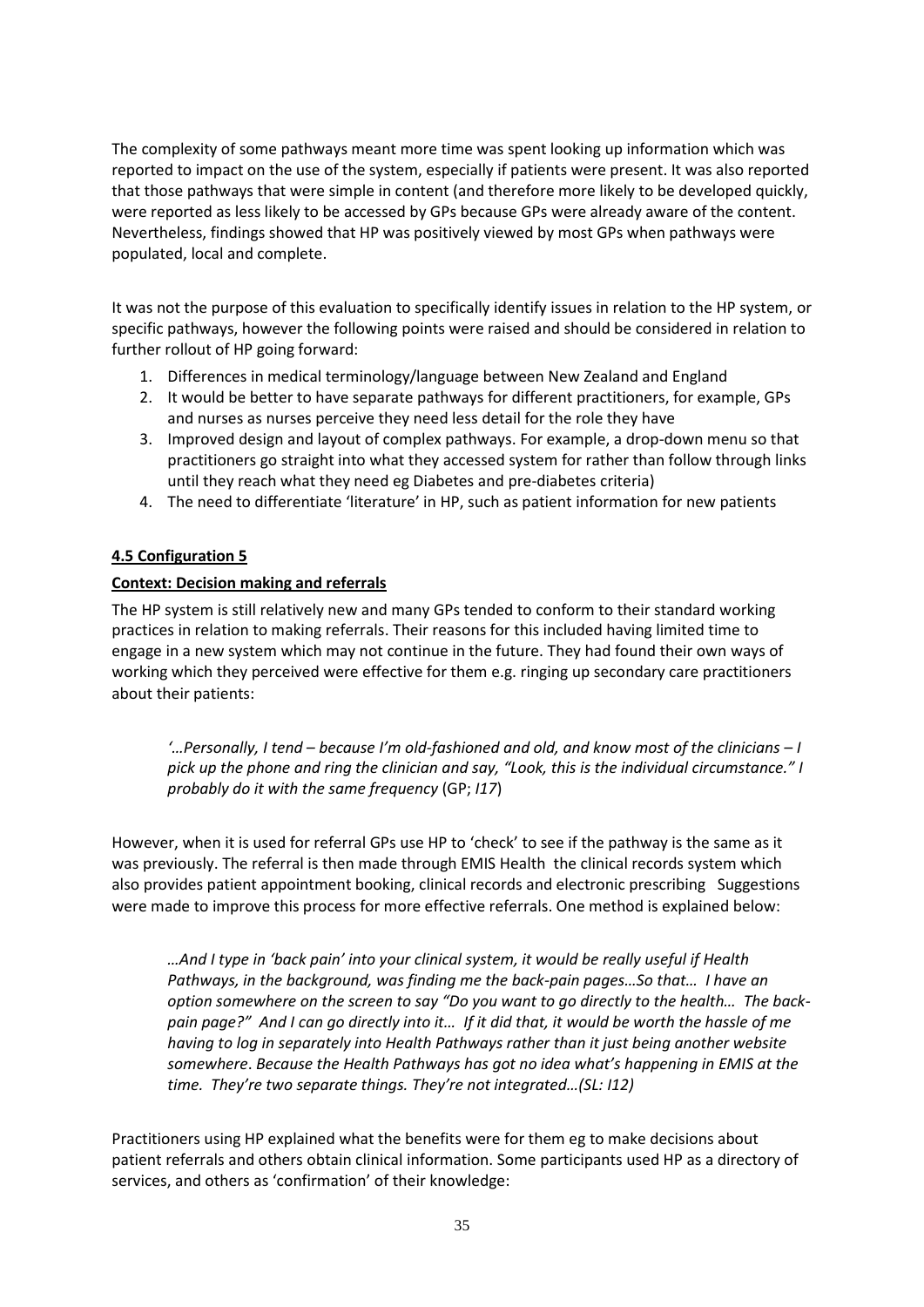*I've used it more as a checklist. So sometimes I use it to confirm that I'm doing everything right…'* (Nurse Practitioner: I17)

However, secondary care clinicians identified cases where there was not compliance with the pathways where referral is not indicated:

*…I get the feeling that not all of them are using it. I think there are certain conditions that I deal with, where if you follow the pathways it's all there. What you need to do. But we're still getting referrals potentially for some of these cases where… Where, potentially, if you follow the pathways, you wouldn't refer…From my own experience and talking to some of the colleagues here, we've not really noticed as much of an impact as, maybe, we thought there would be..'* (SL: I19)

Non-compliance with agreed pathways in the HP system had not been within the scope of this evaluation as data/information about referrals due to non-compliance is not yet available. It would be useful, however to carry out this type of analysis as part of future monitoring of transformation plans. Developing and strengthening such data/information to improve pathway compliance is a recommendation.

### **Mechanisms: Use of HP as a referral system/ Resource directory/ Two-way communication/task transfer**

Some participants described issues they had with following pathways as part of the decision-making process, in particular with reference to referrals and felt it had not impacted on their referral patterns:

'…*Certainly outpatients, it's not altered anything I've done. Hospitals - same day referral for assessment, it's been frustrating because there's times we've followed the pathway and then been told at the other end they agree that is the pathway, but they don't have the resource, so the pathway is not operational. Other than the DVT pathway, I can't think of a single primary to secondary care transfer that's been effective. So, I'm using it more as a... as a medical resource*…(GP: I7)

The differences in the referral process between the two countries New Zealand and the UK were also perceived as a challenge. These differences meant that GPs had to take other technical details into consideration, when using non-local pathways. Comments were made on the following key areas:

- Language/terminology for example, for 'acute' and 'emergency'
- Referral options for example, UK operates an electronic referral system (ERS) in which patients can choose the hospital they want to be referred to
- Wait times for example, UK operates a 'two week' wait system for cancer referrals

The quote below is from a GP who was new to the area and found it a useful as a clinical directory as well as for pathways.

*'…I use it reasonably regularly. I think that it's an excellent resource for certain conditions. (GP: 14)*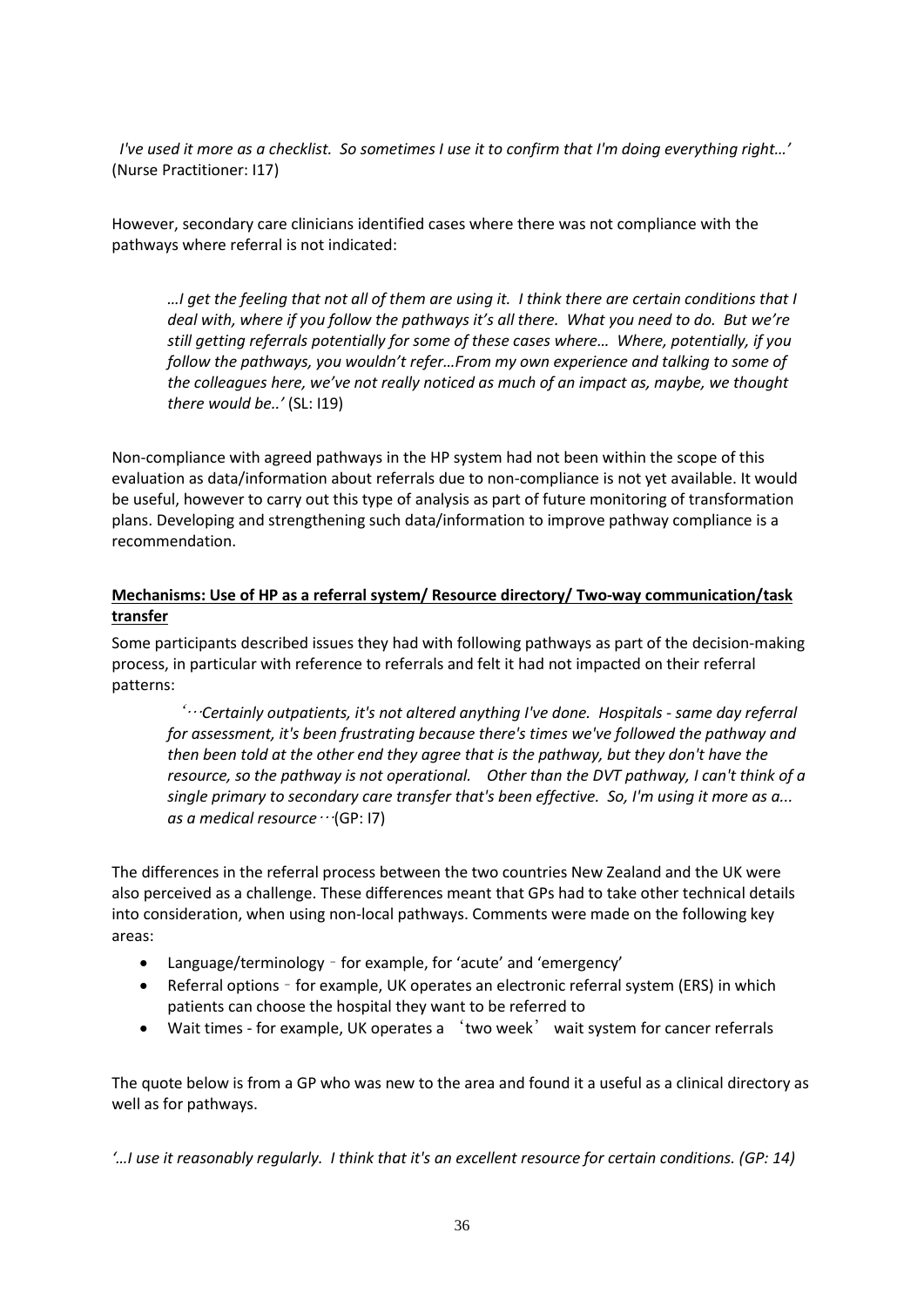Participants drew extensively on the possible benefits of having pathway information in one place and it being kept up to date:

'…*Where all the information that I wanted to have at hand in a consultation would be there. Rather than running around, trying to find it on the various hard drives or computers, or various files, etc. easily usable, consultation-friendly, …..*'*(GP:I9)*

'…*And the advantage of Health Pathways - one of the things that was sold to us, was the advantages of if a pathway changes, they change Health Pathways. So, all you have to do is go in to Health Pathways and it will tell you the current pathways. Because quite often we use pathways that are no longer present*…'*,(GP: I7).*

GPs were not the only regular users, OSSs used HP mainly as a directory:

*'I've used it quite a bit, because I'm one of the secretaries at the practice. And I've used it by looking for, like, telephone numbers or fax numbers to see if anything has been changed'*  (OSS: I17)

(although she still kept her own book with numbers).

New and experienced GPs have different perspectives on HPs. Where pathways were simple GPs reported they did not need to use HP for decision making or referrals, especially experienced GPs. New GPs used HP as a directory to find out about local services and up to date guidance:

*I've had a couple of occasions when I've wanted to contact people from the district nursing team, and things like that. There's the integrated care teams. Their contact details are in there for*… *For each surgery. Each team. So that's good. To use as a sort of telephone directory to get in contact with them* (GP1: I14a)

*So, knowing who the first point of contact is for a local service is helpful* (GP6: I14a)

New GPs said they accessed HP regularly, whereas more experienced GPs accessed it when they were less familiar with a pathway, for example, want to check what tests they need to carry out before a referral. However, one practice uses its own *'intranet pathways resource'* as first point of call because of familiarity and speed:

*'…So, for example, memory management…I don't have to look up the healthcare pathway to know that I can… What I need to do in advance and what the memory management team want from us – so we'll do the bloods…all the rest of it in advance and then do the referral (GP: I17)*

Several district nurses felt the communication was one way, and would like more input into the pathways development and for patient information to be more meaningful and accurate when they are discharged from hospital:

'A *lot of our time is spent clarifying poor communication from secondary care. It is a massive bugbear to us all…you can't just say prescribe this drug without putting down, well, how long you want us to prescribe it for…The patient phones up and says, well, I was told to get all my*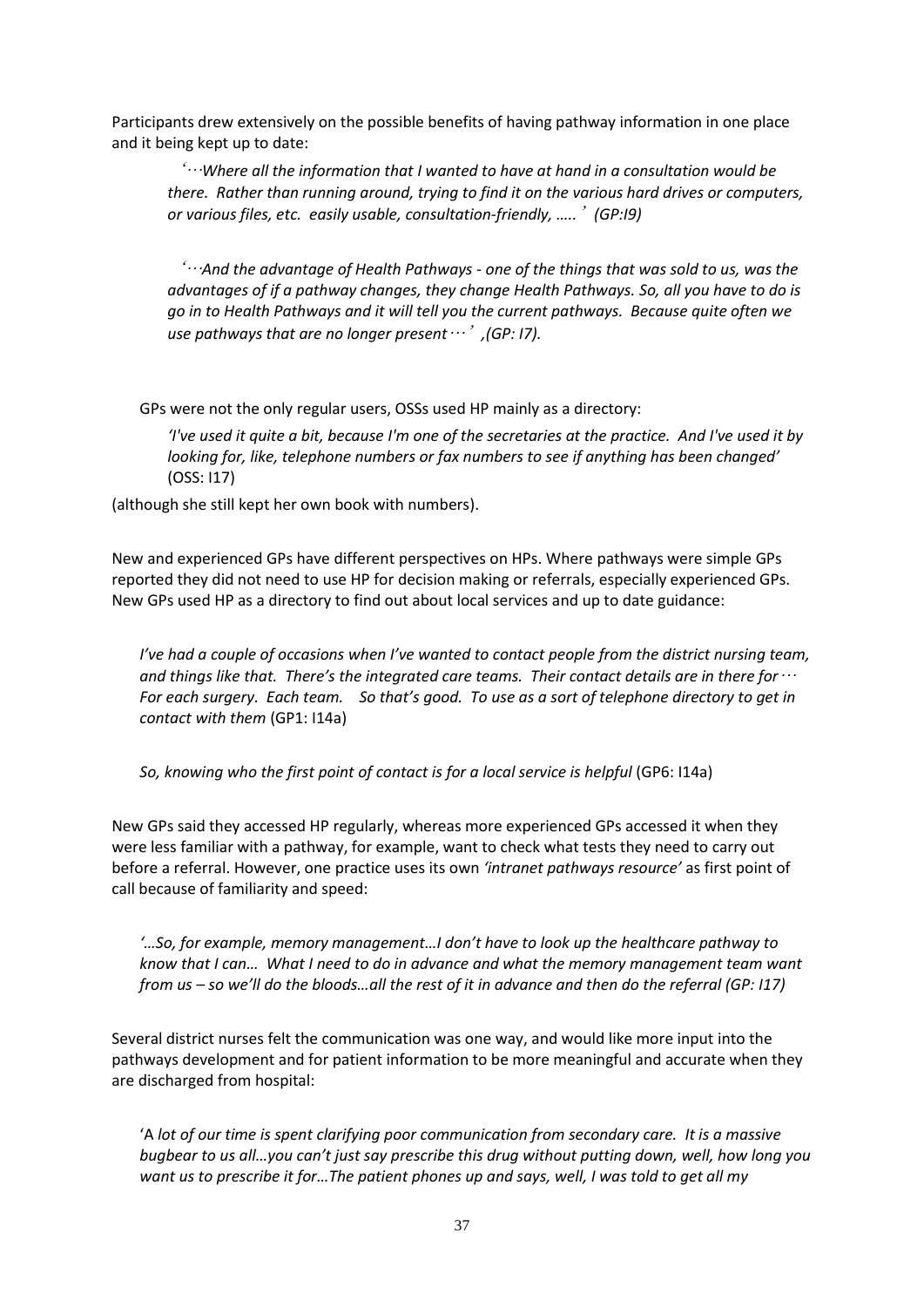*medication from you. And I was discharged three days ago, and they said they were going to fax you, but they haven't' …*(Nurse practitioner: I17)

 *'In principle, the system is a one-way system. So, its designed to help secondary care by us following pathways that they set out for us to follow to send the patient in. Perhaps one of the improvements would be if primary care wrote the pathway for secondary care to send people back out. What would*…*? What would our pathway look like? Before you discharge this patient, please be sure that*… *And some*… *Some actual, kind of, pathways back out into general practice'*...(Nurse practitioner: I17)

On the other hand, another nurse practitioner was contacted by the HealthPathway project team on streamlining referrals for eye screening as part of the diabetes pathway:

*'That was why I was approached … to see if there was an opportunity to promote screening within that site… So, it's just because everything is at their fingertips, there's no time wasted looking for referral forms. (Nurse practitioner: I18:)*

A nurse practitioner in the hospital explained how referrals to her could be quicker but ultimately it is the GP who decides with the patient how frequently they attend the screening programme, (monthly or six monthly):

 *…We don't receive them electronically yet, we receive paper copies, but in terms of speeding up the referral process I would hope that having that information to hand – or if there was a query or a question or… We're easier to identify, and ring if there's, you know, any queries or questions around it*...(Nurse practitioner: I18)

One GP commented on how he could see HP creating a 'them and us culture' if the process of design of pathways was not well managed/facilitated, the opposite of what the pathways are supposed to achieve:

*I've listened to my team today because, you know, I know*… *I do not know*… *I appreciate the volume of work that they (hospital consultants) do, but I don*'*t know exactly everything that they do. And the soundbite is that if this is truly about integrated care - if this is truly about making things better for everyone within the NHS, then actually it's not working. Because if it's creating a them-and-us culture, that's not*… *That's no interface at all (GP: I17)*

#### **Outcomes: Use of 'specific' Healthpathways/improved patient care**

The benefits of complying with agreed pathways were articulated by secondary care. A clinician discharged a patient he looked after for over 10 years back to their GP and found this quite difficult:

*…Last week, I was discharging a patient – very stable, on insulin, kidney disease stable – who'd I'd looked after for 12 years. And I made it clear, you know, "discharging you back to your GP, but you've got a safety net" etc… I think that's (ie HP) really the thing which has helped me to do that. And it can be difficult. Because one of the things with diabetes is you*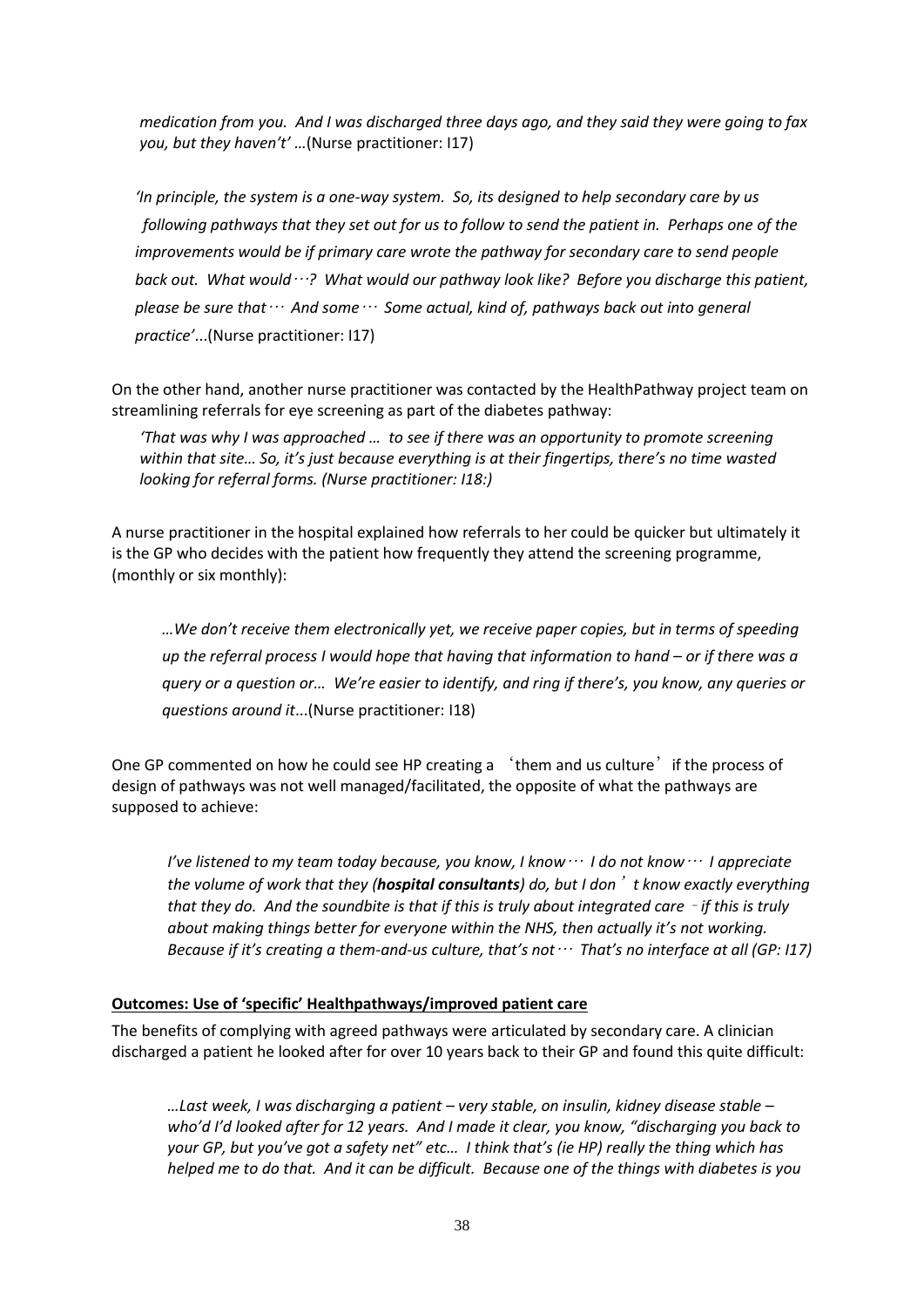*do build your relationship with patients. But ultimately, if your clinics are overbooked, are you really doing a service? And actually, is someone else missing out as a result of that? So, it can be like cutting the umbilical cord… (SL: I8)* 

This participant felt communication was always good between GPs and clinicians but HP helps:

*…I think the relationships were good, but certainly I think this has helped us build, you know, the relationships more in terms of the professional aspects and… And also allows us to get to GPs which are either new or GPs who have been around for a while, who have always had frustrations about information, you know, gathering etc…(SL:I8).*

In contrast, some GPs did not feel communication was any better:

*…So far, it's had no impact on my relationship with hospital clinicians… it has been a resource I've used in consultations with patients. So that we both know that I'm following the current guidance…(GP: I7)*

When participants were asked if HP had improved their relationships with patients and clinicians, the responses were mixed. Participants, mainly GPs, were unsure of how HP would improve their relationship with patients. Participants could see how better communication between primary and secondary care may emerge, resulting in greater compliance to the pathway:

*…I think it has the potential to, if we genuinely believe that shared decision-making and people being involved in their own care, enables and empowers them and increases... I don't know what - satisfaction, compliance. Then me being able to go through a pathway with someone, I think would be helpful...(GP: I7)* 

Nurse Practitioners and District nurses reported that pathways were 'one way' when primary or secondary care clinicians referred patients to them, that there was still very little information about patients referred to them to follow up in primary and community care, and a lot of their time was spent on 'chasing up what they were supposed to do'. This is an area that could be explored further in the next phase of the evaluation as the range of pathways develops and a wider group of users comes on board.

## **4.6 Configuration 6**

## **Context: Resources to deliver HP**

The focus of the South Tyneside Integration Board is now to model transformation based on the Canterbury model, supported by an 'alliancing group'. This approach aims to draw providers of services together and for them to be made accountable to deliver services in a more integrated/joined-up way and to drive efficiency. It was reported that for now, both NHS trust providers have block contracts ie they are not paid by admission, so they can transform services and shift care without feeling a financial penalty. These alliances will drive forward clinical service reviews which will in turn transform services which will then be agreed and described as part of the HP system. There are currently clinical reviews in place in key areas eg stroke, across the key providers of acute and rehabilitation services (City Hospitals Sunderland NHSFT and South Tyneside NHSFT). These developments will then become pathways within the HP system.

As mentioned above in relation to the development time required for pathways, there are currently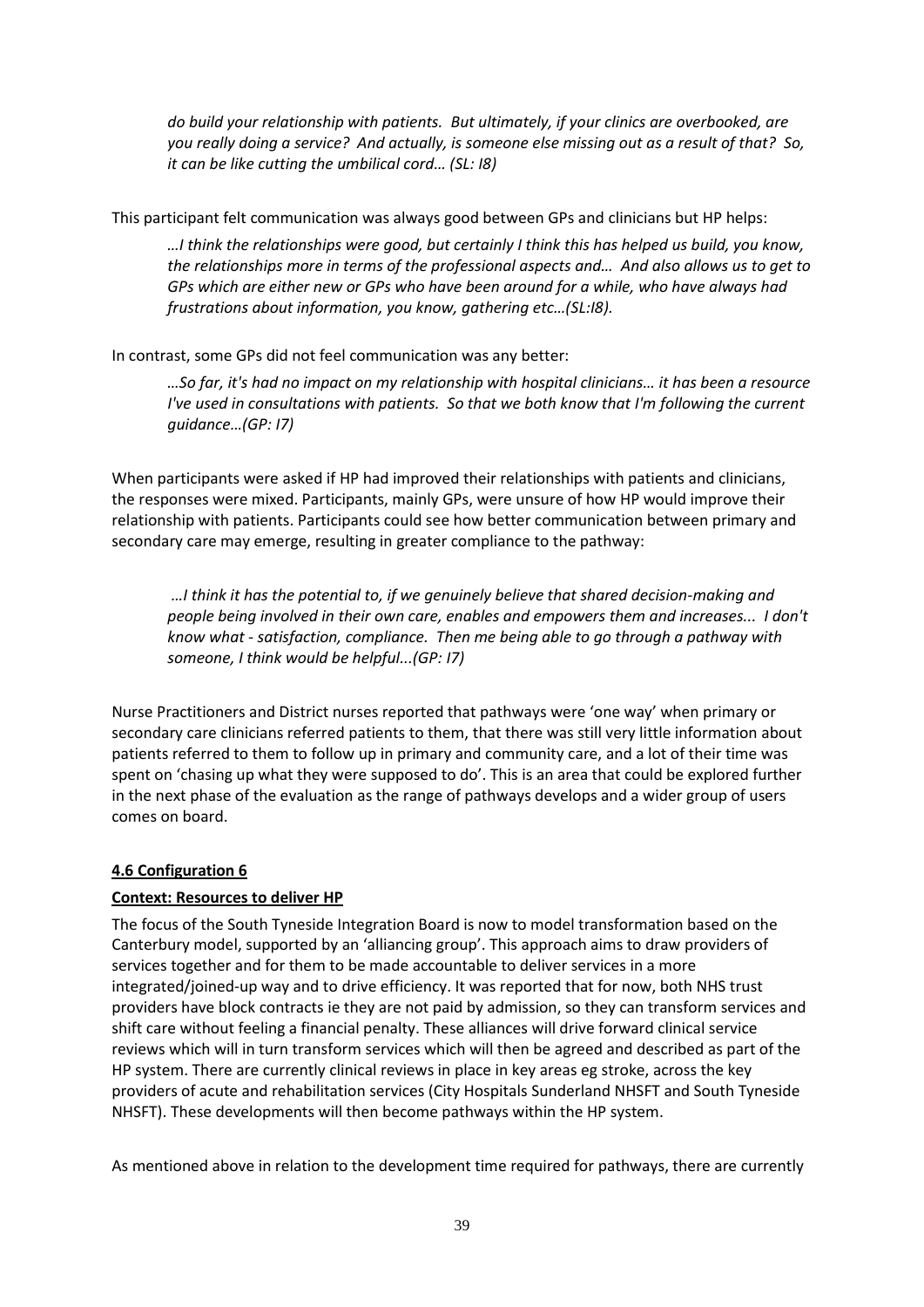two part-time clinical editors who spend a combined total of 0.6 WTE of their time on HP. The project team used the time allocated to full capacity (and resources are reviewed every three months). It was indicated at the time of initiation of the project that if more pathways had to go live than planned then this would need further resource in terms of clinical editors' capacity in STCCG, and the technical writers from HP.

When pathways were delayed in development, the project team and clinical editors try to progress the work by an informal escalation process, contacting the relevant practitioners by email or telephone. It is difficult to determine whether this process aided the development of pathways or not. There were however 57 pathways in development which were at different stages of completion, with varying reasons for why some took longer to develop than others including lack of time. This suggests that capacity is an issue and that if service transformation is to be completed quickly and defined as part of the HP system, this will need to be addressed.

### **Mechanisms: Services configured in line with HP; incentives to use and develop pathways**

SLs and participants were concerned about the guidance being up to date in pathways in HP. Comparisons were made to the resources given to the development of NICE guidance nationally. Once a pathway is agreed by the clinical editors and the subject matter expert the pathway is then sent for wider review. It is usually sent to practitioners with a special interest in the area. During a focus group interview a GP said he was unable to carry out any wider review work for HP because of time, which resonates with what a SL felt about the wider review process:

*The wider review bit, I guess, is the bit that could be strengthened (SL: I12).*

If this wider review and agreement about pathways content with key users of the system is not carried out a delay, as described, above is inevitable. The resources to enable wider engagement in the development process is an important consideration. The evidence from Canterbury suggests that engagement in the content of pathways is a critical success factor in implementation and use, driving better use of services (Timmins and Ham 2013)

HP has been included by STCCG as part of the 'Better Outcomes' framework, a quality incentive scheme which includes payment and is a mechanism to encourage use of HP along with other quality initiatives. The total sum of financial incentive for each practice is not large, but some felt this helped with the implementation:

*'…The CCG made it clear that in using the South Tyneside HealthPathways - and in particular giving feedback - that that would be part of better outcomes. So, in other words, you know, you're not going to get money if you don't use this (GP: 18)* 

Financial incentive to use the system however was not mentioned often by users, indicating that this is not a driver.

#### **Outcomes: Timely delivery; Return on Investment**

A few SLs discussed the impact of timely delivery of new health pathways linked to transformation plans and the issues relating to return on investment.

*'…Could use the system eventually to support contracting differently in the future as it will provide different evidence re referrals…' (SL: I13)*

Another SL however, reported that a pathway was selected for development where there was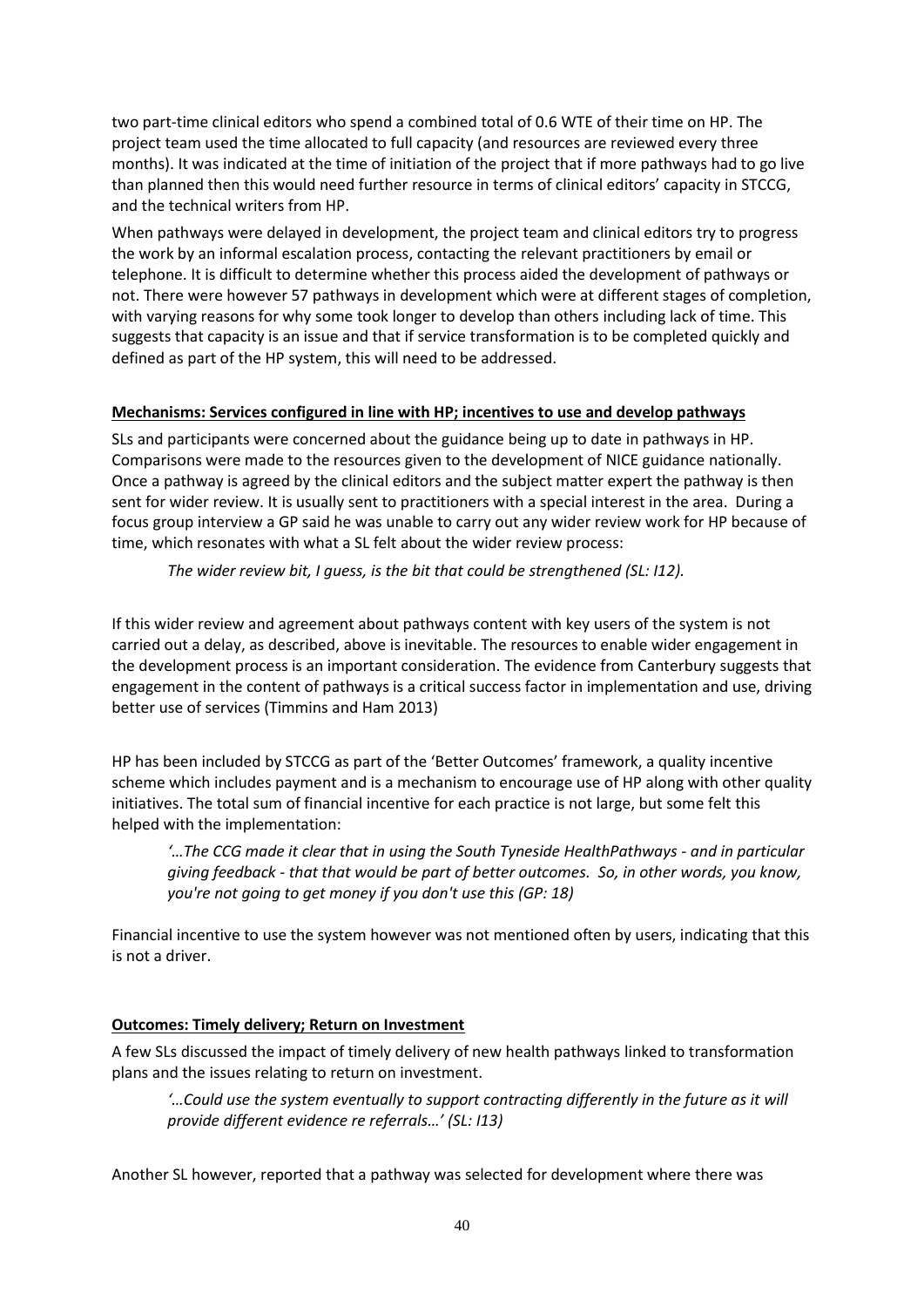controversy, or high usage of health services:

*'I think they were selected with good rationale. We chose areas where there was either controversy or there was high usage of health services. So, we thought, by writing down what the pathways should be, it would have the biggest impact'*…*(SL:I12)*

The challenge is making HP the 'glue' which enables the system to work together on agreed high quality pathways 'at pace' to the support the efficiency drive. It is too early in the implementation to establish the cost-effectiveness of these early pathways, or compliance with a particular pathway or outcomes from investment in the HP system, due to lack of maturity of data and information linked to HP and transformation plans.

## **5.Discussion**

The objectives of the evaluation of the implementation of HP in South Tyneside were to identify:

- What is the **context** of the implementation in South Tyneside? (a description of this is found in the initial report (embedded in appendix 1 of this report)
- What are the critical **mechanisms** for the implementation of HP in South Tyneside (what seems to work from the data analysed and what needs to improve)
- What are the initial **outcomes** which are emerging?

Based on our key findings, we also aimed to draw out some key recommendations for implementation of HP at other sites.

## **5.1 What works well (mechanisms and outcomes) and what could be improved**

#### **5.1.1 Governance of HP and the transformation agenda**

There was clear evidence of the strong commitment of SLs to the implementation. The welldeveloped strong relationships across different organisations at senior level were viewed positively by the Canterbury team and were seen to be a key mechanism for enabling transformation. Most frontline participants interviewed appear to be willing to support the implementation process because they see it will aid decision making and referrals, however change fatigue was one reason cited for a lack of interest by some GPs. A few were reluctant to spend time learning about the system if it was going to change or be replaced in the future. As discussed in the initial report, the strategic vision for the role of HP as the 'glue in the system' is not yet well embedded with users.

## **5.1.2 Leadership and Relationships**

Senior system leaders and clinical leaders were perceived to be focussed on the successful implementation of HP with the clinical editor role evolving to initiate some of the transformation work linked to HP.

There was an acknowledgement across the board that HP can add value to the roles of users, and ultimately to patients, however some participants in the evaluation were more engaged in using the system than others. It was observed that those who had attended the launch or were working with colleagues who had HP responsibilities, were more enthused by HP and the ethos of 'right care, right place, right time' than the concept of reducing hospital attendance or admission. This reason for the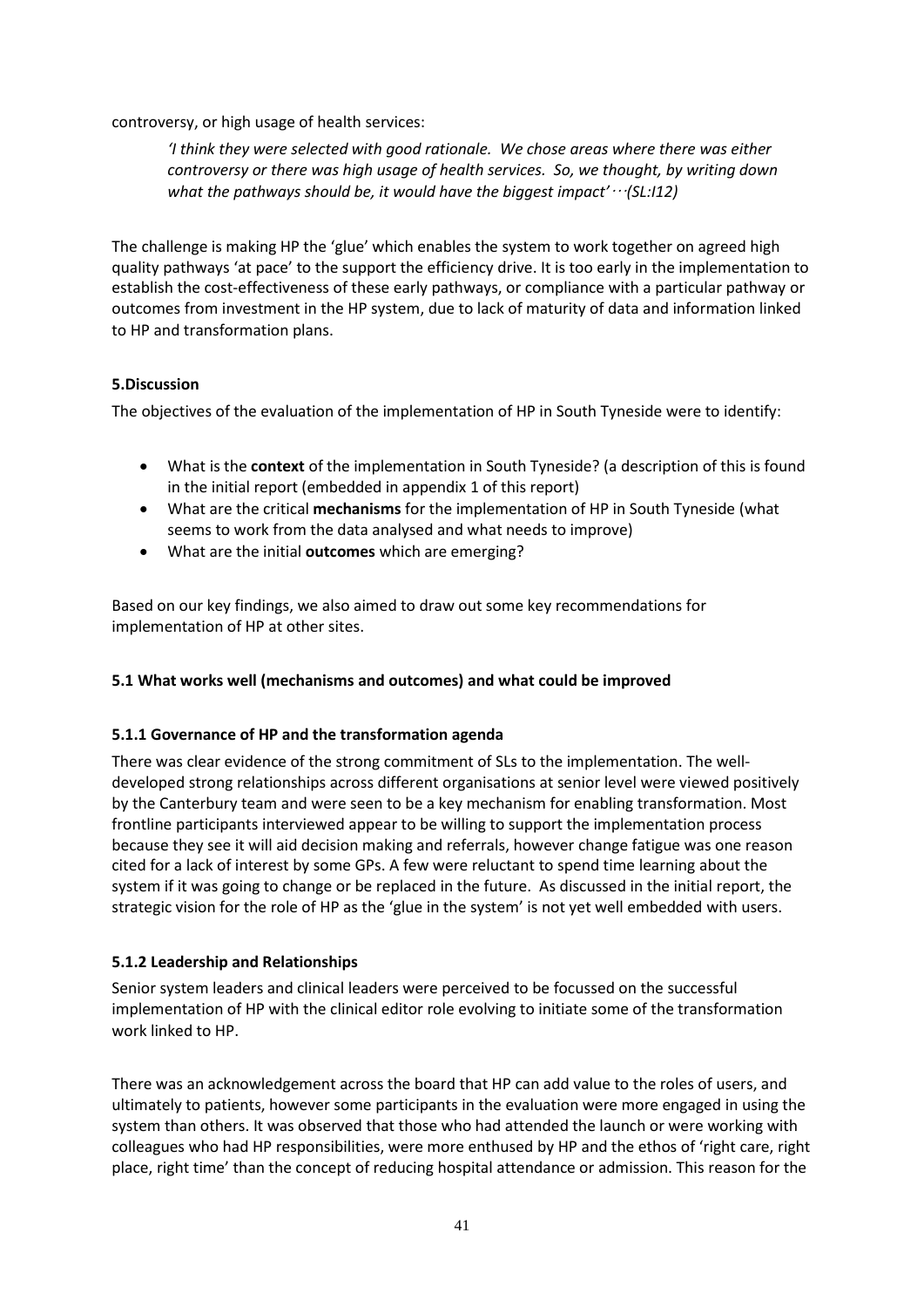lack of engagement in some areas could be attributed to the fact that interviewees had not been present at the launch event. This event appears to have been significant in terms of the visibility of leadership and the demonstration of the relationships with ST and with CDHB. Behavioural change processes at scale requires time, and targeted efforts, before the intervention is accepted (Rosstad et al 2015). The fact that the system has not yet been in place for a full year, would bear this out. A continued focus and clear message about the role and 'meaning' of HP to the system needs to be articulated.

Most GP participants felt HP could improve relationships between primary and secondary care but primary care clinicians felt that secondary care needed to be more involved in developing pathways with GPs. Many suggested that secondary care clinicians needed to attend the monthly education sessions which are in place and that this could provide the forum for discussions about HP and specific pathways and would improve relationships. The face to face approach was felt by some parties to be more constructive and efficient than email correspondence about pathway content

The education sessions (if multidisciplinary) would also encourage practitioners from different professions to work together more closely and to engage with HP. Nurse practitioners and community nurses who perceive themselves taking on more tasks from GPs as part of HP development in the future, felt that they too wanted more 2-way communication with secondary care clinicians. This is an important finding given that more tasks and care will be carried out in primary and community care as a result of the transformation plans

### **5.1.3 Project management; Processes for development of pathways; training**

The project team are active and visible in managing the implementation of HP. The work in South Tyneside suggests the process of development and implementation of individual pathways is key and is reflected in other evaluations (McGeoch et al 2015). The resources to fulfil this function were considered from the preparation stages of the project and are discussed in more detail under 'resources' below. There is considerable preparatory work for go-live and we found that additional resource for the pre go-live phase may have been useful. This could then be offset with a tailoring of resources in the maintenance and sustainability phases. Despite the challenges of the implementation of this significant initiative in a relatively short timescale, our findings, both quantitative data (from the number of users and page views) and qualitative data (from feedback from users) suggest that HP is starting to embed, and as more (and diverse) users come on board eg community nursing and social care, the benefits for the system will become more evident

Our findings indicate that face to face contact by potential users with those directly involved in developing pathways has a positive effect and ways of making this happen should be considered. The education sessions were seen to be key to this process. Feedback on progress of HP system development and individual pathways may also enhance engagement and use of the system.

Concerns were reported over the process of developing pathways in relation to the need for GPs and consultants who were acting as subject matter experts (SMEs) to have time to develop pathways, which does not appear to have been anticipated or provision made for. Currently there are no defined timescales for the completion of pathway content. Whilst there would need to be some flexibility (according to the complexity etc), there is a perception that the development time for pathways is open-ended which can lead to delays in completion, and frustration for system users. There appears to be some 'informal' escalation process ie members of the project team and clinical editors will contact relevant SMEs by email or telephone, however it is difficult to determine whether this supported the completion times of pathways or not, due to the lack of data around the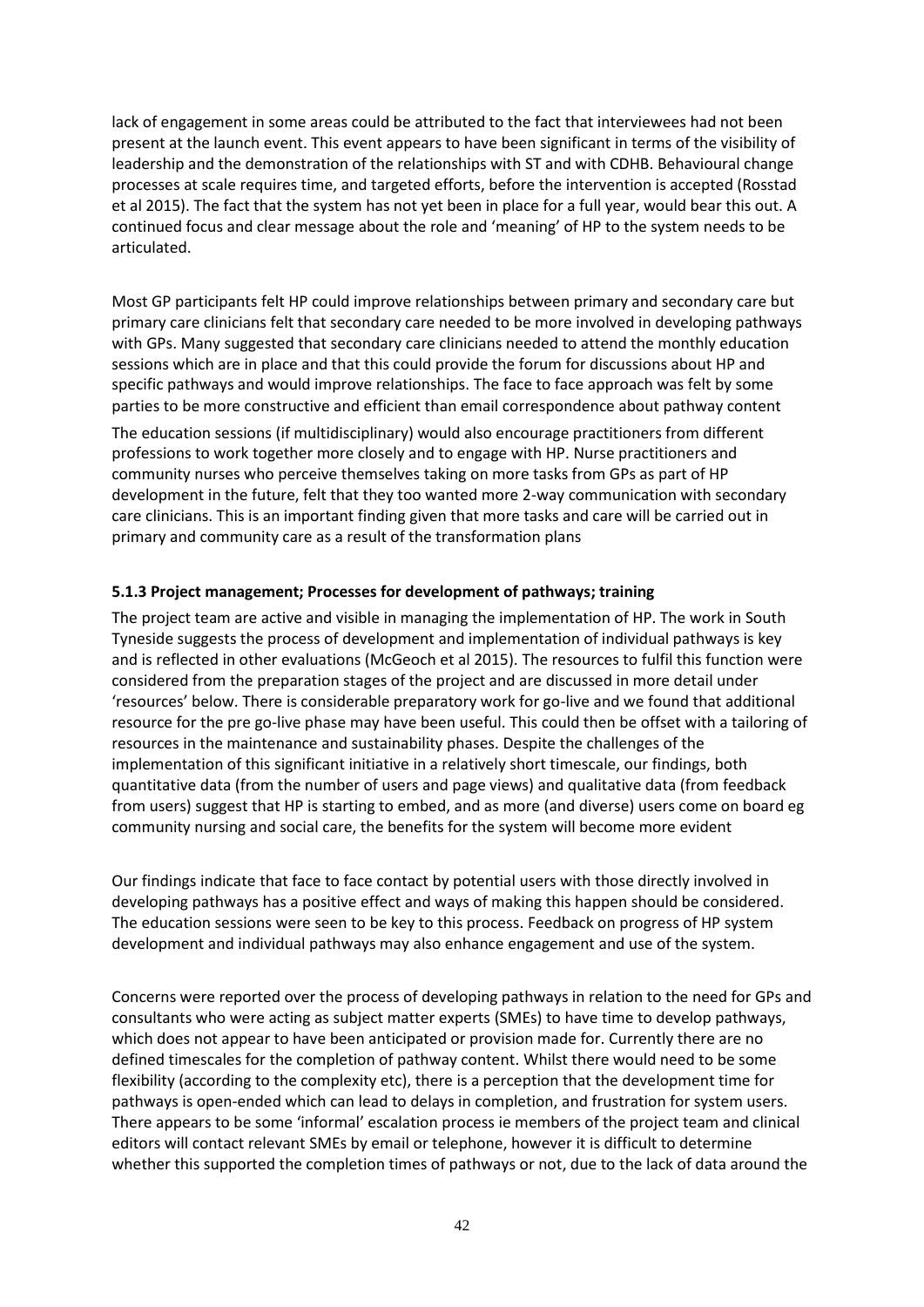processes/timescales for pathway development.

If the delays are not addressed then this number will increase as the requests and demand for other pathways increases. A prioritisation process for the completion of those currently in development would enable the project management team to take stock and plan effectively. A more structured and transparent approach that allows the status of pathways (and proposed timescales for completion for developers and users) would be beneficial. It appears that once content is agreed the sign off process with Streamliners *is* defined but there were some reports of delays with this process too.

In other HP sites, facilitators and GP liaison offices are employed as part of the HP project team to liaise between GPs and clinicians (AMLA, 2014; Mansfield, 2016). Such roles may help the completion of more pathways at a quicker pace. The concept of task and finish or working groups to support specific pathways may be more efficient than the reliance on email. It is our observation that it is the clinical editors and project management team who 'informally' carry out the facilitator and GP liaison roles identified in other sites

The challenges of delays to sign off and go live can potentially impact on engagement with the system. There was evidence of some tension in the relationships between primary and secondary care in relation to finalising the content, which in turn can lead to delays in sign off.

One GP practice was not aware of the free 'training' opportunities on HP. SLs were keen to develop an awareness programme for practitioners which would raise awareness of such options. However, most users felt 'training' was unnecessary as the system is simple to use.

## **5.1.4 Design of pathways**

Where pathways were non-local, GP participants perceived national guidelines (NICE) to be more reliable. We found the quality of pathways influence utilisation, and the experiences of using local, complete pathways motivate and support practitioners in decision making and referrals. A more comprehensive assessment of the quality of pathways is suggested for future work. A study carried out by the University of Sydney (2016) identified four domains: credibility (can the pathway be trusted?); dependability (can the pathway be relied upon?); transferability (is the pathway relevant to its setting of use?) and confirmability (is the pathway linked to source data or evidence?). The use of this framework could be included in a future more comprehensive assessment of the quality/design of individual pathways. Such a study could influence the design and development process of local pathways

With reference to service configurations, one practice reported that when they had followed a particular pathway and made a referral, the service for which the referral was intended was not provided as specified, and this had given a negative perception of the HP system and the service provider. In order to maintain the current momentum and to optimise the use of HP, it is important for those developing pathways to ensure services included in pathways are actually operational.

## **5.1.5 Value to clinicians and patients**

New GPs, in particular, used HP daily as a clinical resource. Other GPs and district nurses also used it to print off guidelines for patients. Some GPs reported that more incentives to use HP may increase utilisation, eg if use of the system by professionals could in some way contribute to continued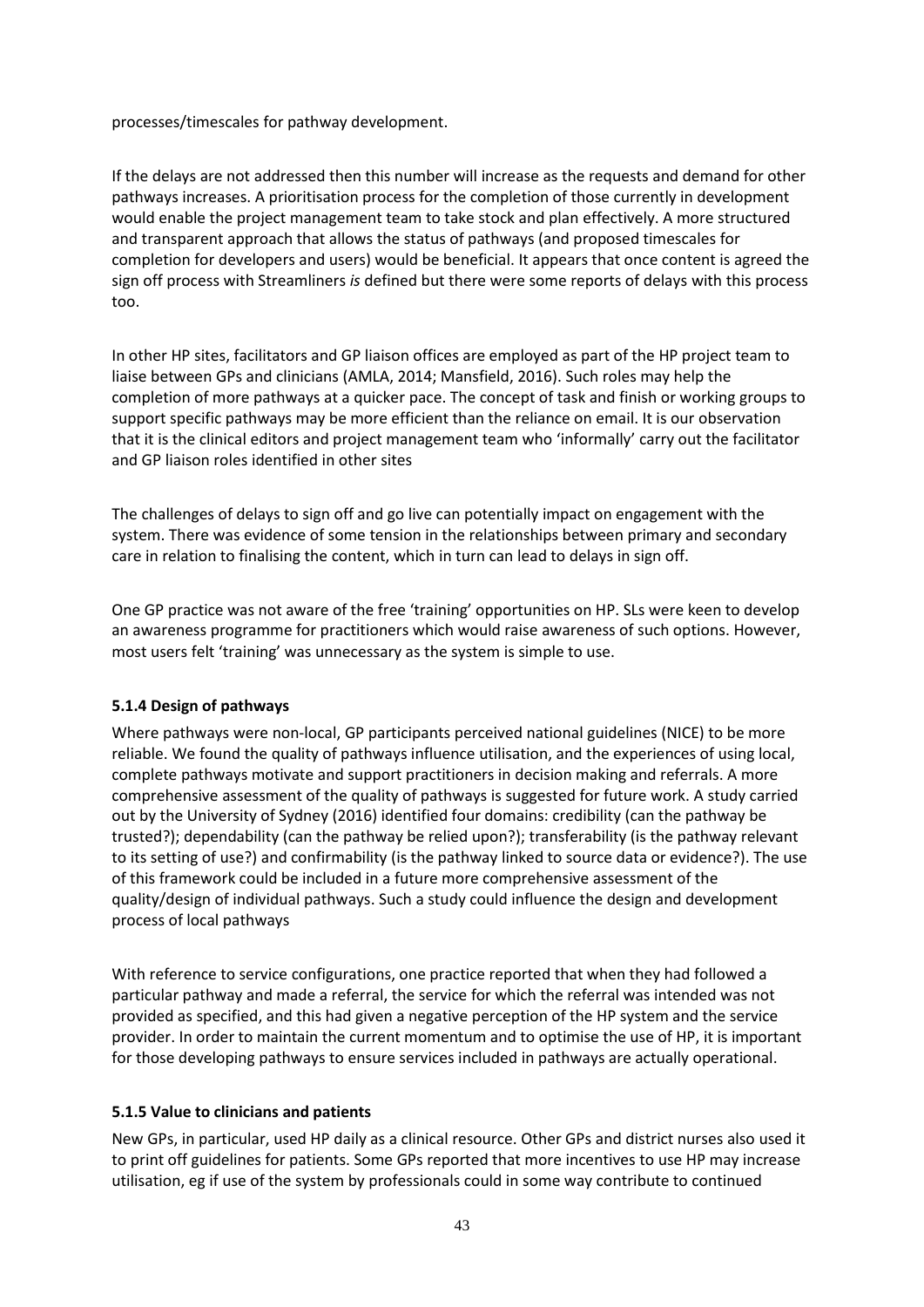professional development (CPD). Other online clinical pathway systems on the market have developed functionality to do this.

The majority of participants are willing to support the implementation of HP because of the longterm benefits of it aiding decision making and referrals in relation to 'right care, right place, right time'. However, system fatigue is one reason for a lack of uptake from some GPs. A few practitioners were also reluctant to spend time learning the system if it was going to change. Issues of time to access or contribute to the development of complex pathways was also noteworthy

Those who were using the system consistently felt it was too early to assess the impact of HP on decision making and referrals (which is also outwith the remit of this report). However, it was evident that many were starting to see the potential impact for their patients by their reports of individual experiences.

SLs suggest more awareness raising is needed to optimise utilisation, which we suggest would increase referrals. This work is in line with recommendations on an evaluation of Hunter and New England (2013) on developing a marketing strategy to broaden and enhance GP uptake.

### **5.1.6 Capacity, resources and clinical input**

There is an underpinning theme of a lack of capacity and resources to deliver the requirements of HP at the pace and quality identified. Both SLs and GPs as well as OSS described how, '*more money should be allocated to the first couple of years to the project and then reduced*'*,* (SL: I12). Significantly, there is a consensus that a return on investment will be achieved but more resources are needed up front The additional resources required were largely unforeseen eg the time of primary and secondary care clinicians as subject matter experts and the capacity for the clinical editor role, particularly as their role evolves and as they perceived they will be involved in more 'transformation programmes' linked to HP in the future.

There appears to be the need for much 'ad hoc' communication around the development of pathways, which could be both a symptom and a cause of the 'busyness' of clinicians and lead to delays, incomplete pathways and resulting poor engagement by other users. Resource to progress the completion of pathways should be considered, as insufficient time, particularly for clinical editors and subject matter experts may impact on the quality of pathways in the system, and use by frontline staff. There was some evidence that a few users who had accessed HP were dissatisfied with the content and had reverted to referring to in-house clinical guidelines, NICE guidelines and other methods such as telephone conversations to inform their decision making.

Investment in regular and consistent HP awareness raising/training/education sessions was perceived to be a mechanism to maintain the current momentum and encourage more users as the system develops.

#### **6 Recommendations**

We make the following recommendations to strengthen the implementation of HP in South Tyneside and to support the implementation of HP in other sites:

 Improve data feedback in terms of HP usage with more information on why specific pathways were used, what was the value of using them and how can these be improved, if not accessed. and associated performance management information in relation to HP. Performance information linked to the transformation plans and HP, showing outcomes for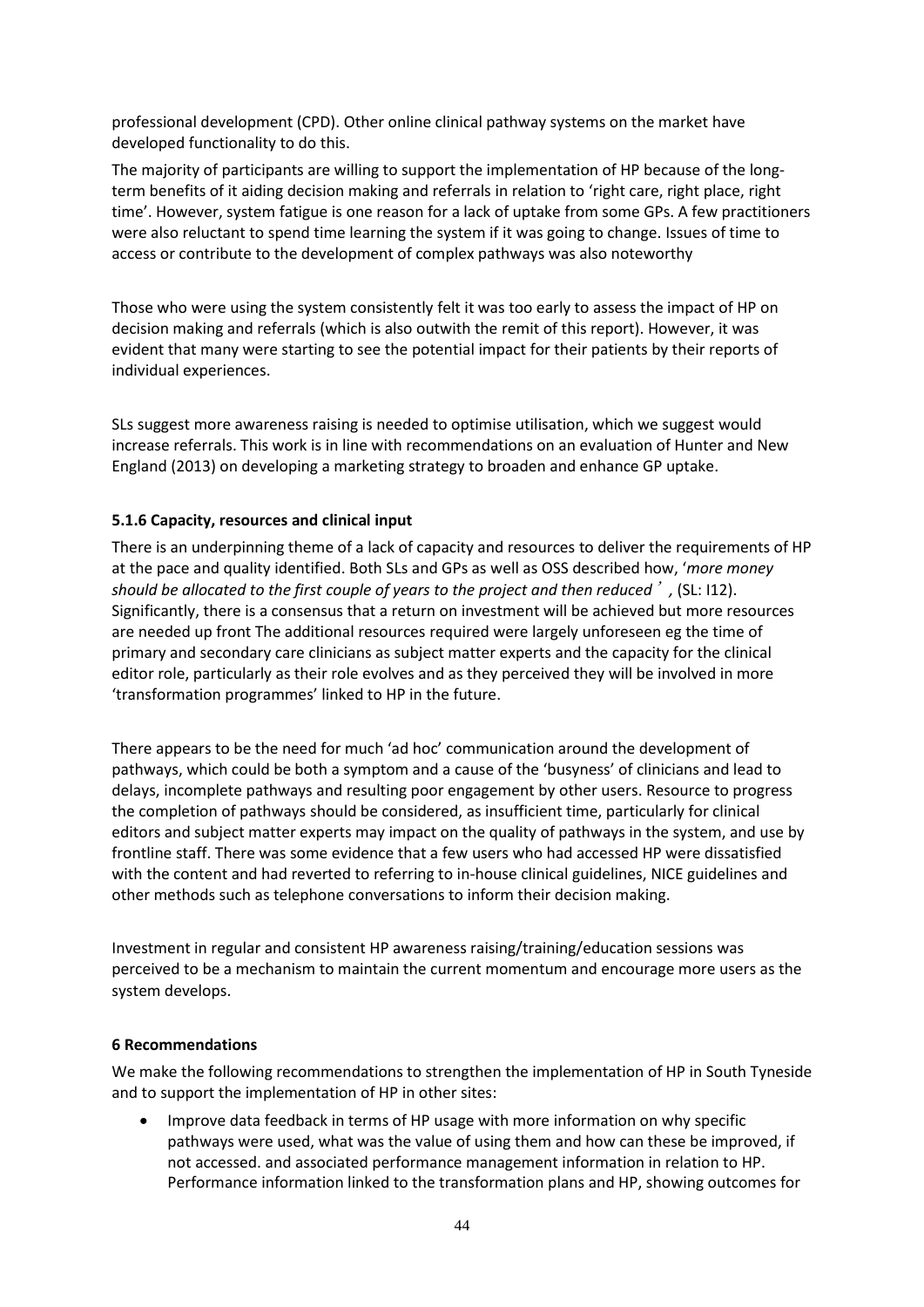patients, referral patterns etc would inform Providers of future developments of prioritising pathway developments and evaluation of those developments. It would also support engagement of current and new system users so they understand the impact of HP and future developments. It would also help with any future analysis on return on investment.

- Review the roles, resources and accountabilities within the project management team (coordinator, project manager and clinical editors). Consider the resources required for the subject matter experts to facilitate timely completion of pathway content
- Review current pathways in development and prioritise to ensure timely completion. To support this define the responsibilities and timescales for completion of pathways with an escalation process
- Where there are local and national guideline variations in pathways, build in a mechanism for system leaders to highlight this in the HP, with explanation.
- Deliver further awareness raising and engagement sessions for future system users as pathways develop, to facilitate more 'task transfers' into primary and community care. Consider the use of the Education Forums as a mechanism to enable this.
- Develop a communication strategy for HP linked to transformation plans to engage the workforce with the transformation programme. Consider the feasibility of this communications strategy as a mechanism for engaging the public with the transformation agenda
- Develop a sustainability plan for HP delivery.
- Support the development of the emerging social care and voluntary care pathways drawing on the learning from this initial evaluation process
- Work with Streamliners/EMIS (the clinical records system) to consider facilitation of a technical interface between HP and EMIS

## **7 Conclusion**

The evaluation of the first phase of the evaluation of the implementation of HealthPathways in South Tyneside has drawn out a number of themes which describe the context, mechanism, and outcomes which are emerging from the implementation and can inform the learning for future developments. The evaluation has, out of necessity (due to lack of attributable outcome data), been largely process driven. There are indications of largely positive engagement with the system from the participants sampled. The learning from this study has been built into the 'Readiness Checklist' in Appendix 3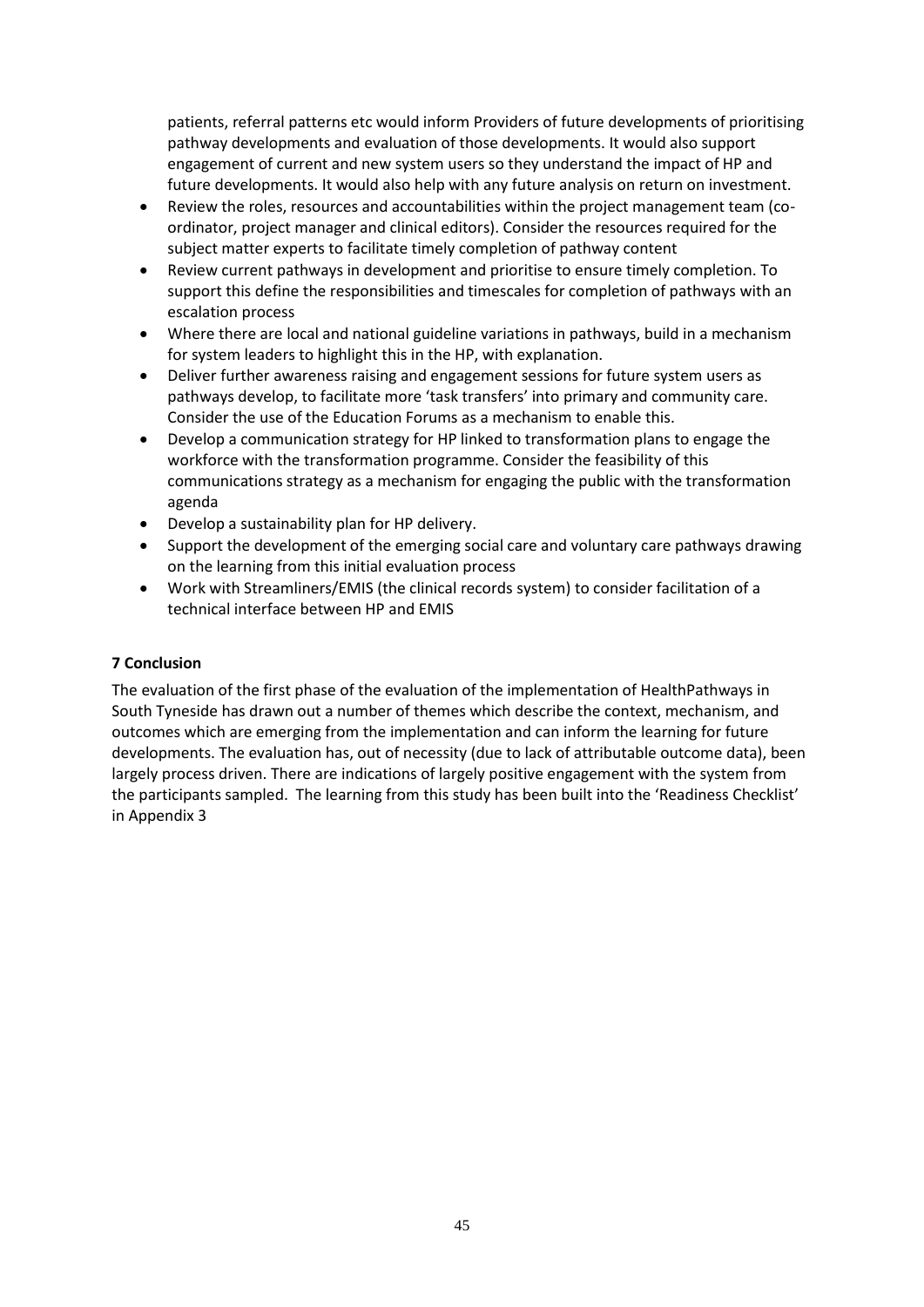#### **8 References**

Australian Medicare Local Alliance (2014) HealthPathways:

The evaluation of the first phase of the implementation of HealthPathways in in five Australian Medicare Local, *Australian Medicare Local Alliance,* Alison Boughey Consultancy

Blaser, R., Schnabel, M., Biber, C., Bäumlein, M., Heger, O., Beyer, M., & ... Kuhn, K. (2007). Improving pathway compliance and clinician performance by using information technology. *International Journal of Medical Informatics*, *76*(Connecting Medical Informatics and Bio-Informatics - MIE 2005), 151-156

Brennan, N., Mattick, K., & Ellis, T. (2011). The Map of Medicine: a review of evidence for its impact on healthcare. *Health Information & Libraries Journal*, *28*(2), 93

Bryman A. (2008). Social research methods. Oxford: Oxford University Press

Dobesh P., Bosso J. Wortman S. (2006). Critical pathways: the role of pharmacy today and tomorrow. *Pharmacotherapy,* 2006; 26:1358-68

Dubois, L., Terry, J., & Jacobs, L. (2017) 'Next-Generation Investments for Today's Healthcare CFO', *Healthcare Financial Management*, 71 (4), pp. 1-4

Gray J., Swan J., Lynch M., Tay T., Mackenzie M., Wiggers J., Harrison K., McDonald R., O'Dea I., Harrigan L., Fitzgerald S. (2017) Hunter and New England HealthPathways: a 4 year journey of integrated care, *Australian Health Review* 

Grimshaw J., and Russell I. (1993) Effect of clinical guidelines on medical practice: a systematic review of rigorous evaluations *Lancet*, 342

HealthPathways Community South Tyneside Streamliners UK *(*2017) *HealthPathways Community Website available at* 

<https://southtynesidedraft.healthpathwayscommunity.org/LoginFiles/Logon.aspx?ReturnUrl=%2f> (Date Accessed: 20.6.17)

Kay, S., 2005. Usability: A critical success factor for managing change in the clinical infrastructure. *Medical informatics and the Internet in medicine*, *30*(2)

Kreys, E., & Koeller, J. (2013) 'Role of clinical pathways in health care provision: Focus on cancer treatment', *American Journal of Health-System Pharmacy*, 70 (12), pp. 1081-1085

Mansfield, S.J., Quirk, F., von Treuer, K. and Gill, G., (2016) On the right path? Exploring the experiences and opinions of clinicians involved in developing and implementing HealthPathways Barwon. *Australian Health Review*, *40*(2), pp.129-135

McDonald, B. (2013) Process evaluation has, out of necessity, been largely focussed on of the Hunter and New England HealthPathways, *Newcastle: BMcD Consulting*.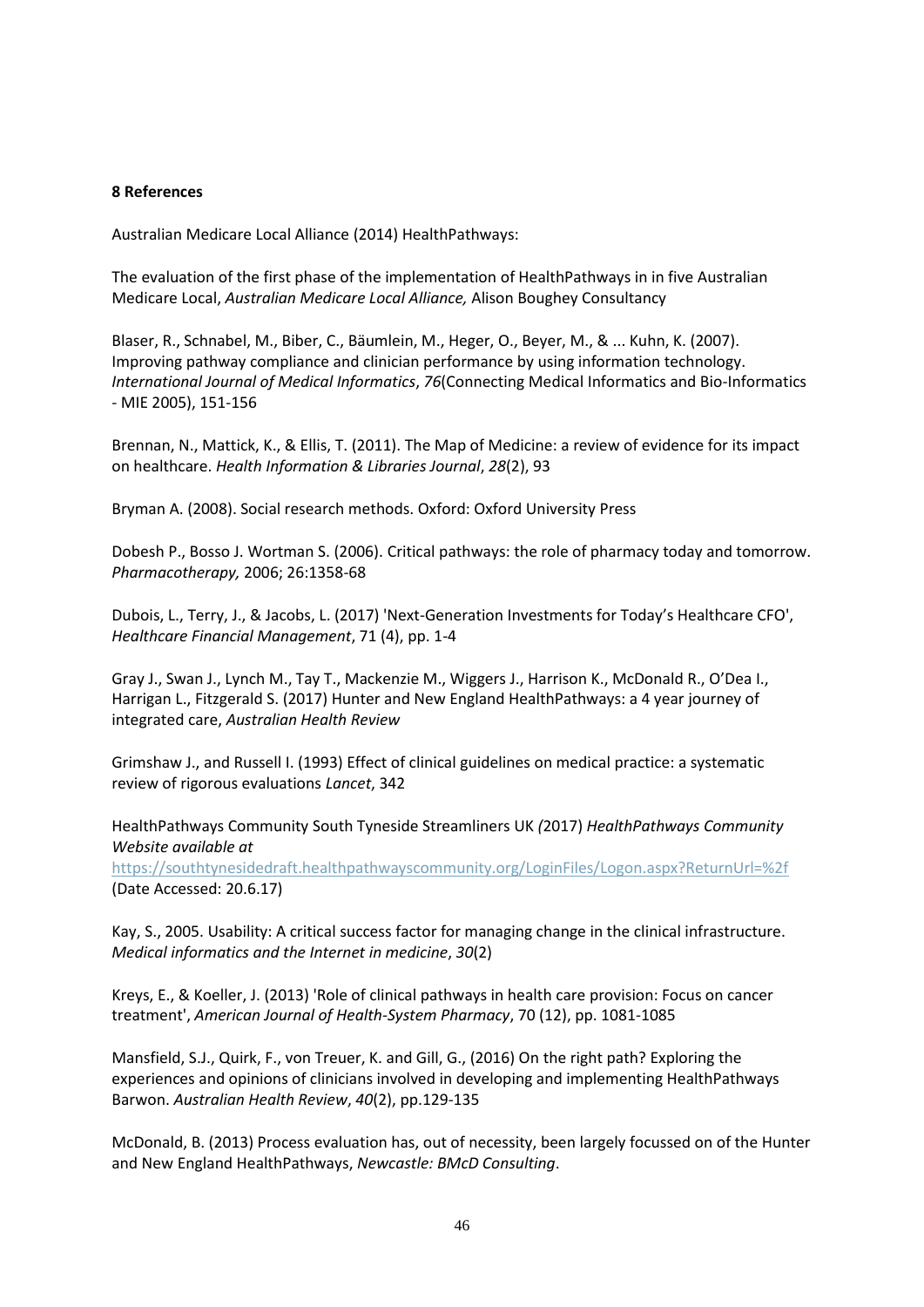McGeoch G., McGeoch P., Shand B. (2015) Is HealthPathways Effective? An online survey of hospital clinicians, general practitioners and practice nurses. Journal of New Zealand Medicine, 128, p36-46

Medical Research Council (2006) [https://www.mrc.ac.uk/documents/pdf/complex-interventions](https://www.mrc.ac.uk/documents/pdf/complex-interventions-guidance ·%20PDF%20file)[guidance](https://www.mrc.ac.uk/documents/pdf/complex-interventions-guidance ·%20PDF%20file) · PDF file

Moore, G. F., Audrey, S., Barker, M., Bond, L., Bonell, C., Hardeman, W., & ... Baird, J. (2015). Process evaluation of complex interventions: Medical Research Council guidance. *BMJ: British Medical Journal (Online Content)*

Naylor, C., Alderwick, H. and Honeyman, M., 2015. Acute hospitals and integrated care. *The King's Fund*, London

Pawson R. and Tilley N. (1997) Realistic Evaluation, Sage

Rosstad T., Garasen H., Steinsbekk A., Haland E., Kristofferson L., Grimsmo A. (2015) Implementing a care pathway for elderly patients, a comparative qualitative process evaluation in primary care BMC Health Service Research, 15:86

Rotter T., Kinsman L., James E. (2010) Clinical pathways: effects on professional practice, patient outcomes, length of stay and hospital costs. *Cochrane Database Syst*em Rev 3.

Timmins, N. and Ham, C., 2013. *The quest for integrated health and social care: a case study in Canterbury, New Zealand*. Kings Fund.

University of Sunderland (2017) HealthPathways evaluation of South Tyneside: Initial report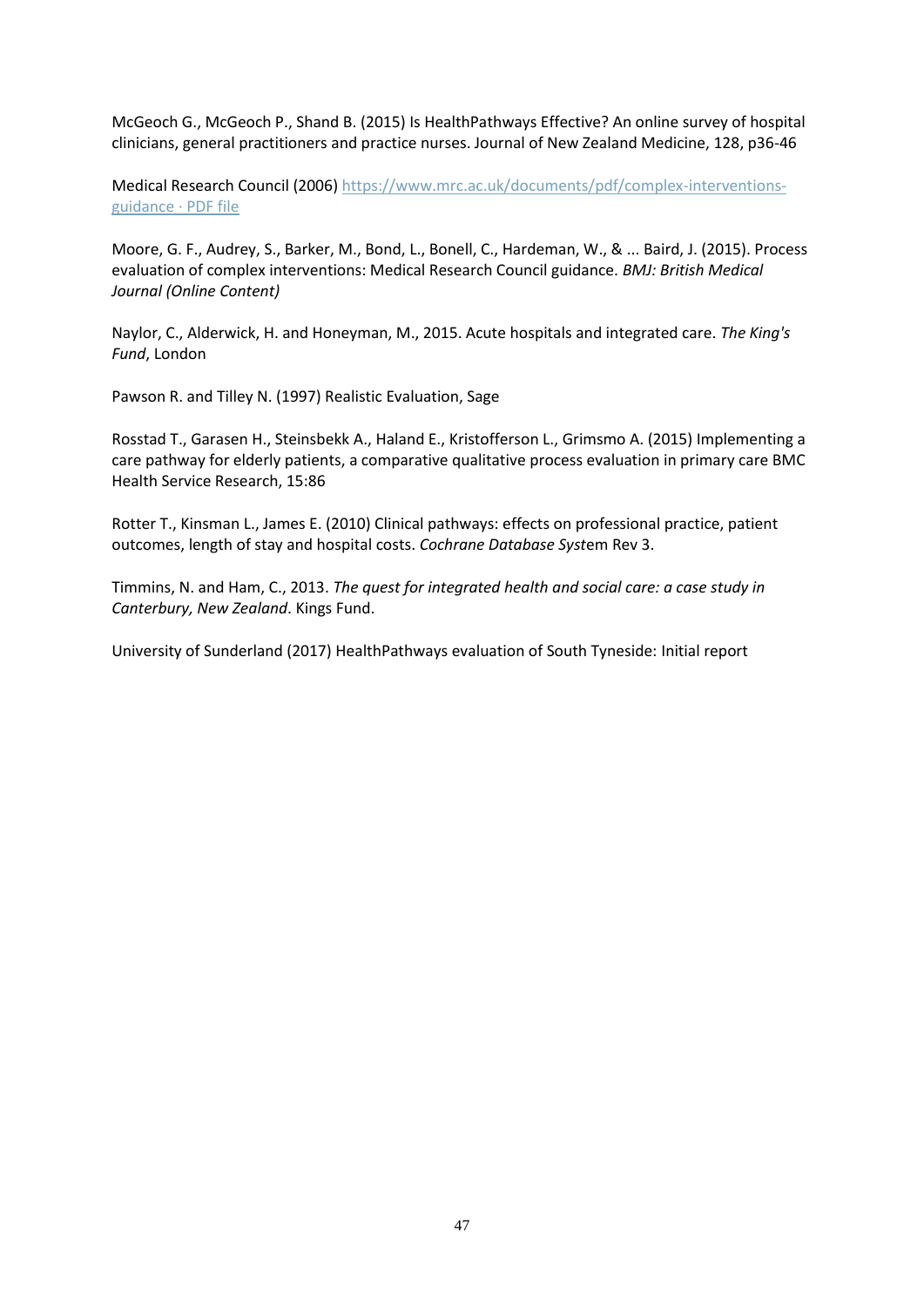# **Appendix 1 Initial evaluation report**



HealthPathways  $implementation$  in  $S$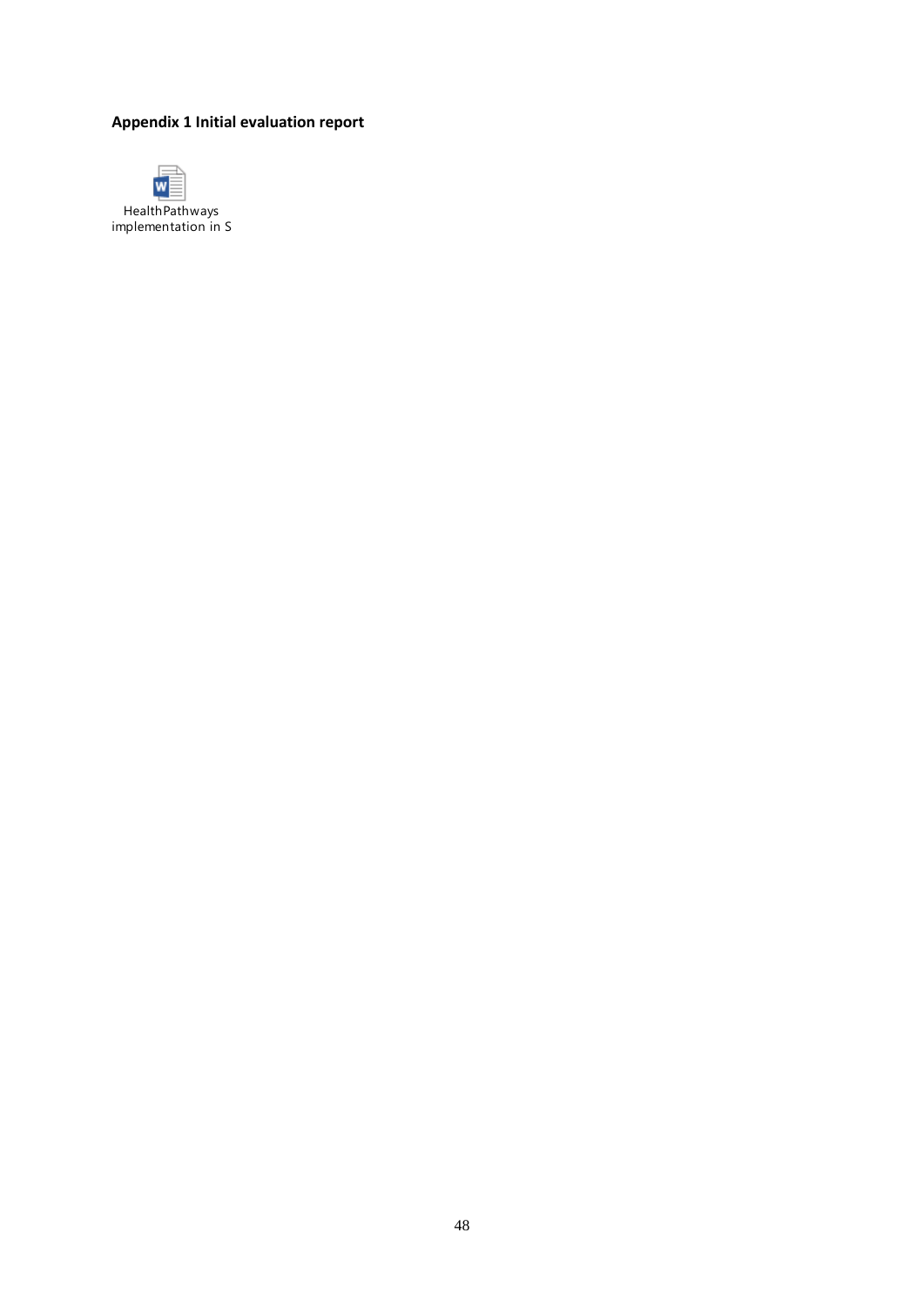# **Appendix 2 Topic guides**



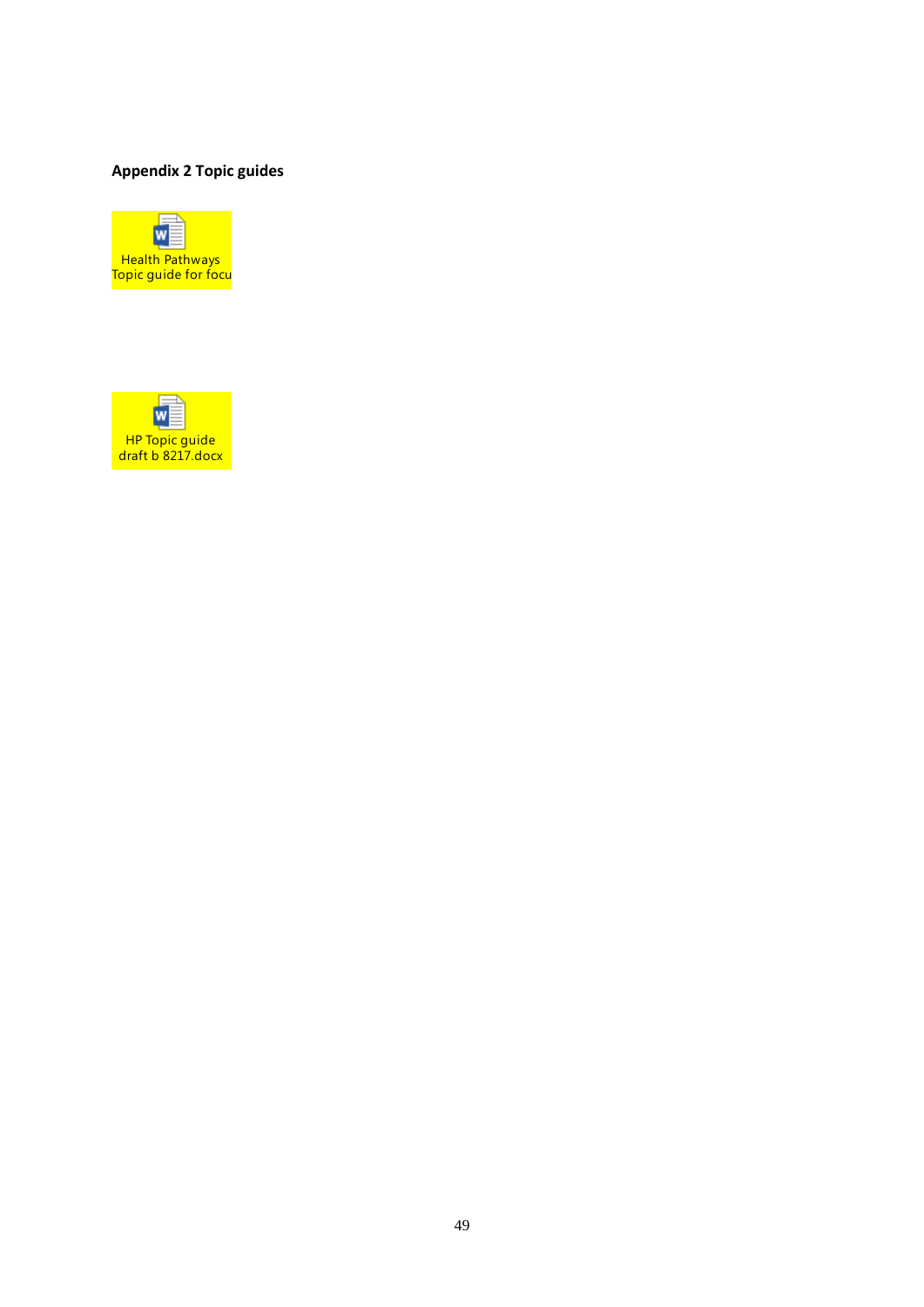### **Appendix 3 HealthPathways State of Readiness Checklist**

### **1. Pre – launch**

*Strategy* - does HP feature in the vision/strategy? If not, how can it be included? Are patients and the public aware of the development? If not, should you consider it?

*Governance* – where will HP be reported at strategic and project management level and how?

*Relationships* – **all** partners on board? Primary, secondary, community, social and voluntary sector

Have we engaged with another site for support? Eg Canterbury

### *Resources* – how will we contract with HP/Streamliners?

- Have we got Project management support, Clinical editors, Subject matter experts?
- Have we included the use of DOT (and feedback from users) in our plans?
- Identified funding?
- The impact of recruitment process and induction and training of project team?

*Project planning* – Have we got an overall plan with timescales?

#### *HP and specific pathway development*

- selection of pathways population need, simple and/or complex, local and/or non local, clinician specified?
- Have we got a process for developing pathways? With defined timescales where possible and escalation process if delayed? And which includes relevant parties? ie may need to have multidisciplinary input
- Are we clear about the role of Streamliners in technical writing?
- How will we use the DOT mechanism?
- Can we have an interface between existing clinical record and HP?

#### *Baseline 'health and social care system' data*

– do we have baseline data which could be used to monitor the effectiveness of our

transformation plans, including HP?

-what reports can we produce going forward to demonstrate any impact from HP?

#### **2. Launch, awareness and training**

- Are all partners engaged in delivery of the launch event?
- All partners invited?
- Inclusion of Canterbury in the launch?
- Have we got awareness sessions by way of follow up to the launch for those that can't attend?

#### **3. Post Launch/ongoing**

- Ongoing awareness and discussion on progress with HP through local inductions, education/clinician/multidisciplinary team events?
- Consideration of HP drop-in sessions and other forms of 'flexible/tailored' support?
- Can we present reports by way of feedback to users on progress with HP development?
- Are we monitoring the progress of action on queries and comments on DOT to enable rapid feedback to users?

#### **4. Evaluation**

Phase 1 – Implementation process - Report on what works, for whom and in which circumstances – based on CMO (Pawson and Tilley 1997)